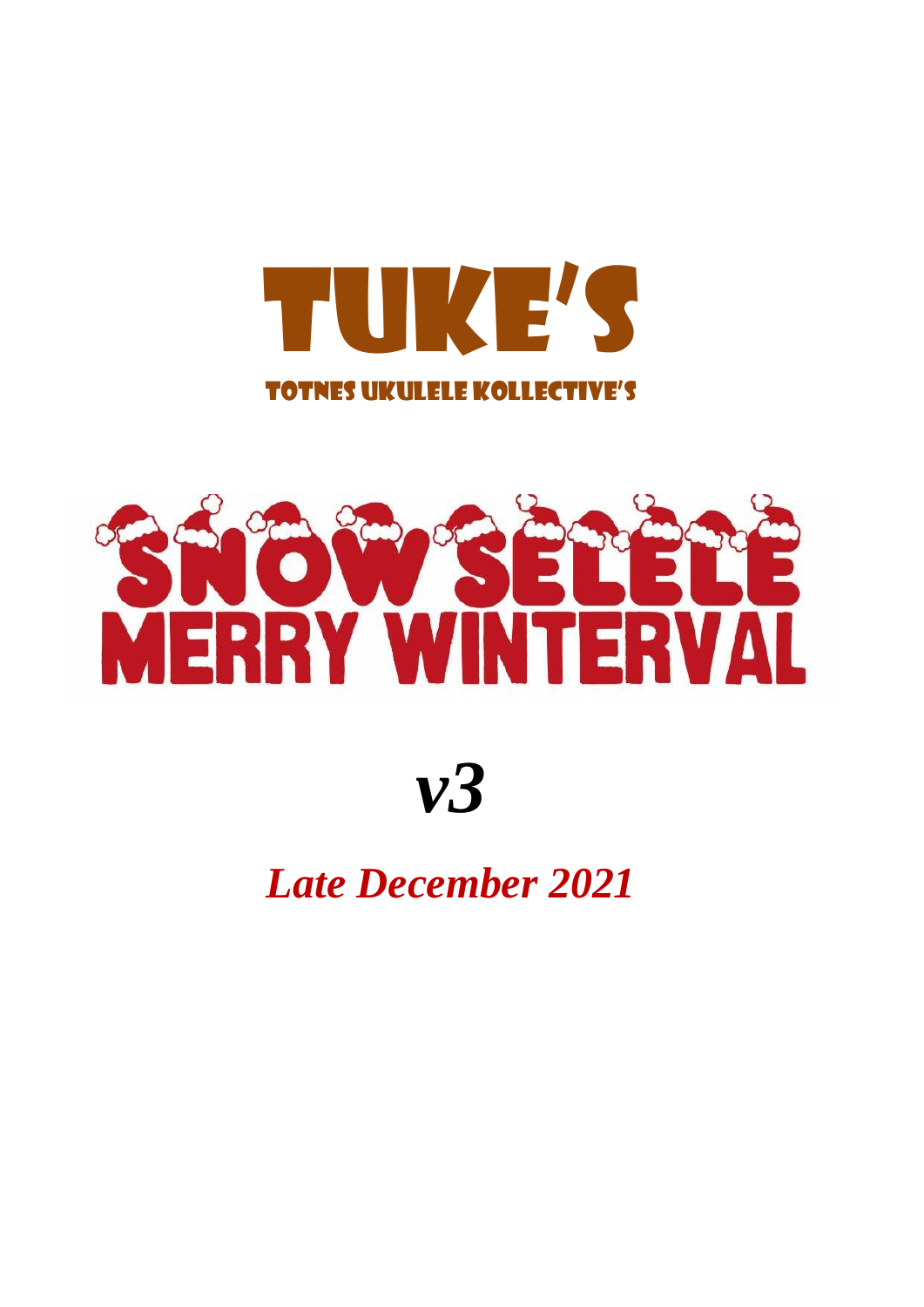|                | <b>Song</b>                                              | Page           |
|----------------|----------------------------------------------------------|----------------|
|                | <b>Auld Lang Syne</b>                                    | 3              |
| $\mathbf{1}$   | <b>Frosty the snowman</b>                                | 4              |
| $\overline{2}$ | <b>White Christmas</b>                                   | 5              |
| 3              | <b>Sleigh Ride</b>                                       | 6              |
| 4              | <b>When a Child is Born</b>                              | $\overline{7}$ |
| 5              | <b>I saw Mommy kissing Santa Claus</b>                   | 8              |
| 6              | <b>Rudolph the Red-nosed Reindeer &amp; Jingle bells</b> | 10             |
| 7              | <b>Walking in a Winter Wonderland</b>                    | 12             |
| 8              | <b>Mary's Boy Child</b>                                  | 13             |
| 9              | <b>Here Comes Santa Claus</b>                            | 14             |
| 10             | <b>Let it Snow</b>                                       | 16             |
| 11             | <b>Rockin' Around the Christmas Tree</b>                 | 17             |
| 12             | <b>Jingle Bell Rock</b>                                  | 18             |
| 13             | <b>Feliz Navidad</b>                                     | 19             |
| 14             | <b>Christmas (Baby Please Come Home)</b>                 | 20             |
| 15             | <b>Run Run Rudolph</b>                                   | 22             |
| 16             | It's Christmas Time (Do they know it's Christmas time)   | 23             |
|                | <b>Interval</b>                                          |                |
| 18             | <b>Lonely this Christmas</b>                             | 25             |
| 19             | <b>Season's Upon Us</b>                                  | 26             |
| 20             | <b>Must be Santa</b>                                     | 28             |
| 21             | <b>Santa Claus is Coming to Town</b>                     | 30             |
| 22             | <b>Step into Christmas</b>                               | 32             |
| 23             | <b>Stop the Cavalry</b>                                  | 34             |
| 24             | <b>Last Christmas</b>                                    | 36             |
| 25             | <b>Happy Christmas (War is Over)</b>                     | 38             |
| 26             | <b>Stay Another Day</b>                                  | 40             |
| 27             | <b>Merry Christmas Everyone</b>                          | 42             |
| 28             | <b>All I Want for Christmas is You</b>                   | 43             |
| 29             | I Wish it could be Christmas Everyday                    | 44             |
| 30             | <b>Merry Xmas Everybody</b>                              | 46             |
| 31             | <b>We Wish You a Merry Christmas</b>                     | 48             |
| 32             | <b>Fairytale of New York</b>                             | 50             |

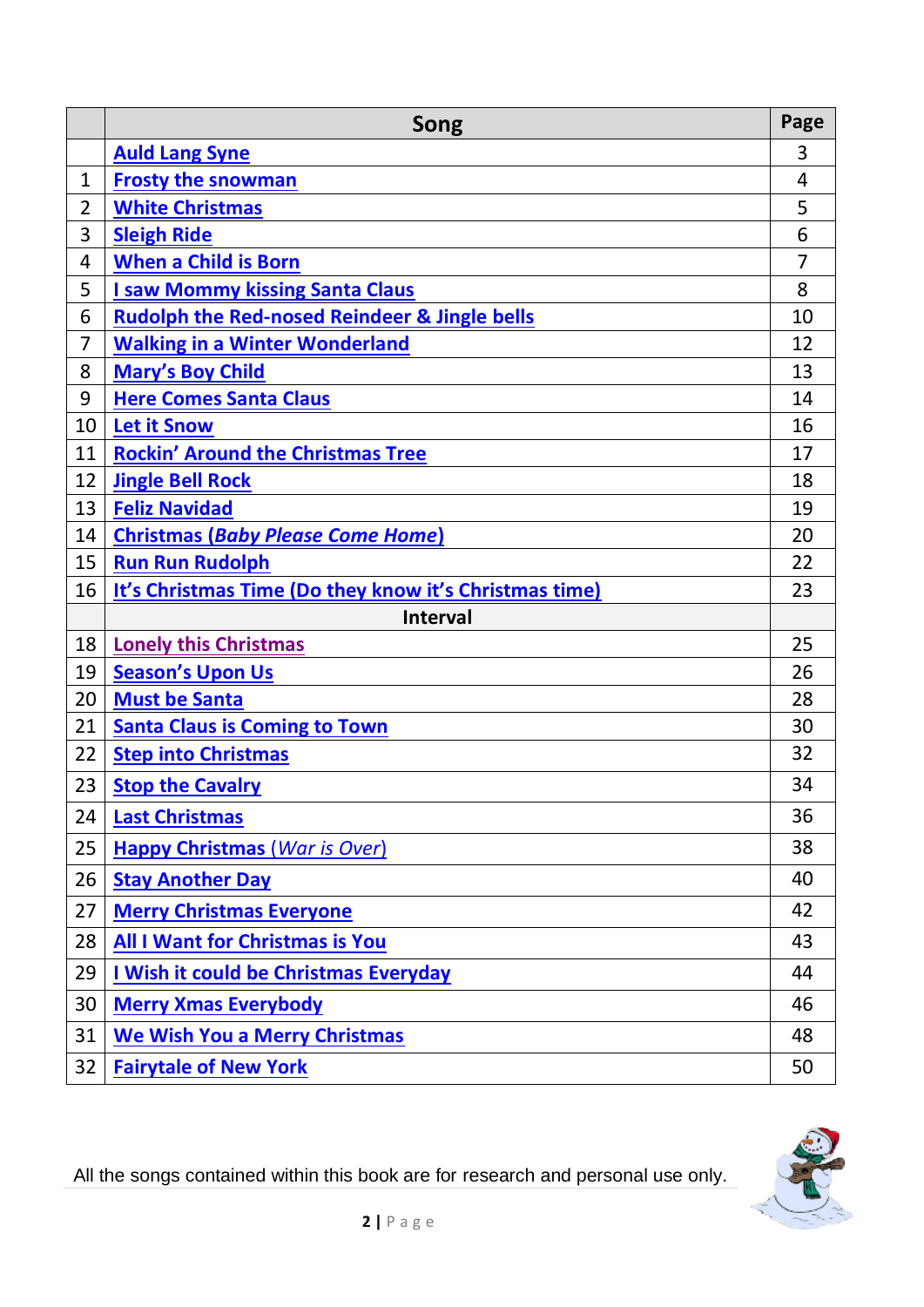## <span id="page-2-0"></span>**[Auld Lang Syne](https://youtu.be/j1fN3rYesA0)**

#### **[G][D][G][C]** - **[G][D][C/D/][G]**

. . Should **[G]** auld acquaintance **[D]** be forgot And **[G]** never brought to **[C]** mind Should **[G]** auld acquaintance **[D]** be forgot For **[C/]** days of **[D/]** auld lang **[G]** syne

For **[G]** auld lang **[D]** syne, my dear, For **[G]** auld lang **[C]** syne We'll **[G]** take a cup o' **[D]** kindness yet, For **[C/]** days of **[D/]** auld lang **[G]** syne

#### **[G][D][G][C]** - **[G][D][C/D/][G]** *Kazoos*

. . Should **[G]** auld acquaintance **[D]** be forgot And **[G]** never brought to **[C]** mind Should **[G]** auld acquaintance **[D]** be forgot and For **[C/]** days of **[D/]** auld lang **[G]** syne

For **[G]** auld lang **[D]** syne, my dear, For **[G]** auld lang **[C]** syne We'll **[G]** take a cup o' **[D]** kindness yet, For **[C/]** days of **[D/]** auld lang **[G]** syne

#### **[G][D][G][C]** - **[G][D][C/D/][G]** *Kazoos*

. . Should **[G]** auld acquaintance **[D]** be forgot and *Slowing* For **[C/]** days of **[D/]** auld lang **[G\*]** syne

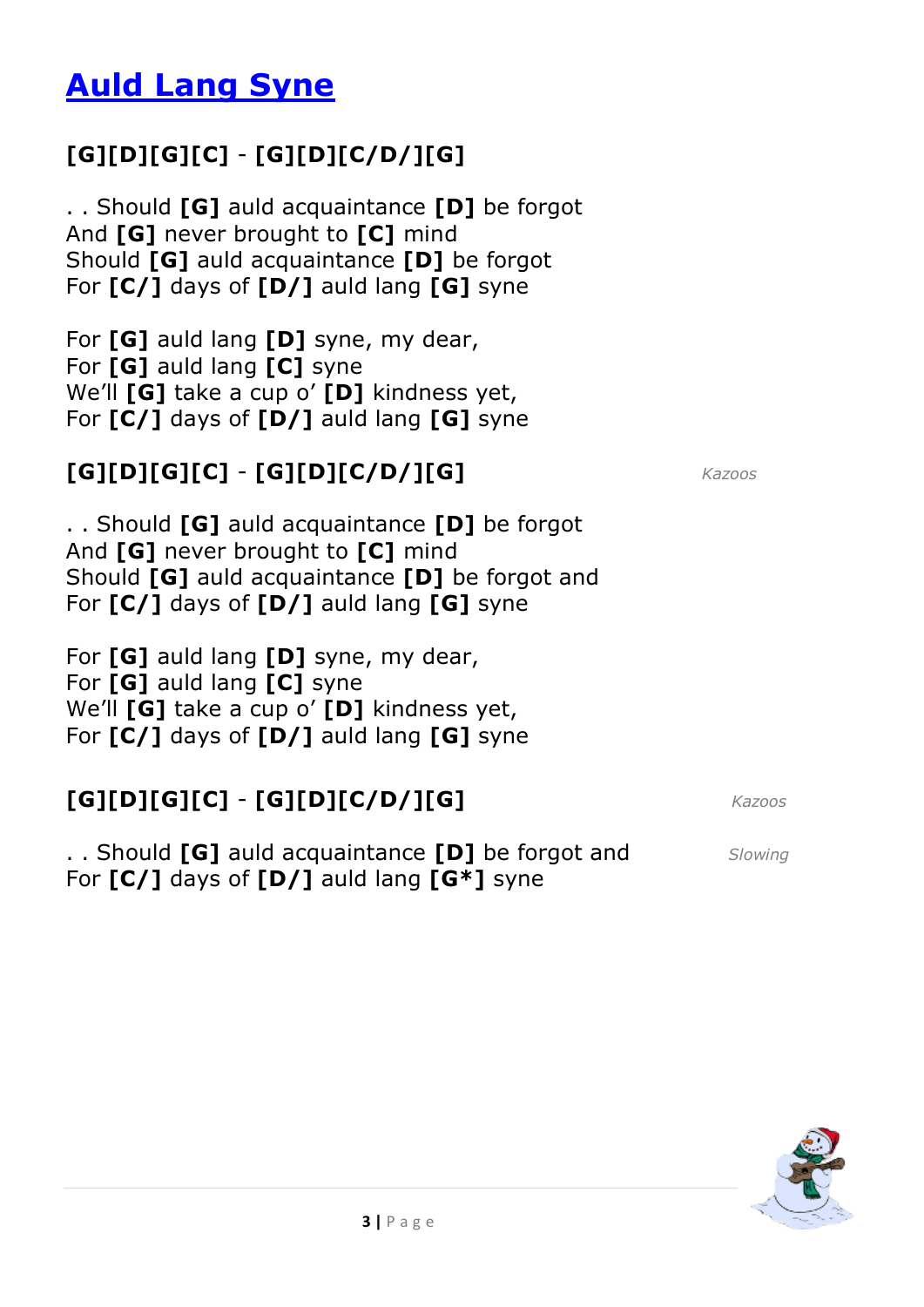<span id="page-3-0"></span>**[Frosty the Snowman](https://youtu.be/PQ-ULzAAb20)** Walter "Jack" Rollins and Steve Nelson



#### **[C] [C7] [F] [C]** - **[F] [C] [G7] [C]**

**[C]** Frosty the **[C7]** Snow Man was a **[F]** jolly happy **[C]** soul With a **[F]** corn-cob pipe and a **[C]** button nose And two **[G7]** eyes made out of **[C]** coal

**[C]** Frosty the **[C7]** Snow Man is a **[F]** fairy tale they **[C]** say He was **[F]** made of snow but the **[C/]** children **[Am/]** know How he **[F/]** came to **[G7/]** life one **[C]** day

There **[F]** must have been some **[Em]** magic in that **[Dm/]** Old silk **[G7/]** hat they **[C]** found For **[G7]** when they put it **[E7]** on his head He be-**[D7]**gan to dance a-**[G7\*]**round, **oh!**

**[C]** Frosty the **[C7]** Snow Man as a-**[F]**live as he could **[C]** be And the **[F]** children say he could **[C/]** laugh and **[Am/]** play Just the **[F/]** same as **[G7/]** you and **[C]** me

#### **[C] [C7] [F] [C]** - **[F] [C] [G7] [C] [C] [C7] [F] [C]** - **[F] [C/Am/] [F/G7/]** - **[C]**

**[C]** Frosty the **[C7]** Snow Man Knew the **[F]** sun was hot that **[C]** day

So he **[F]** said let's run and we'll **[C/]** have some **[Am/]** fun Be-**[F/]**-fore I **[G7/]** melt a-**[C]**way

**[C]** Down to the **[C7]** village with a **[F]** broomstick in his **[C]** hand Running **[F]** here and there all a-**[C/]**round the **[Am/]** square Saying **[F/]** catch me **[G7/]** if you **[C]** can

He **[F]** led them down the **[Em]** streets of town right **[Dm/]** To the **[G7/]** traffic **[C]** cop And he **[G7]** only paused a **[E7]** moment When he **[D7]** heard him holler **[G7\*]** stop *2, 3, 4*

**[C]** Frosty the **[C7]** Snow Man had to **[F]** hurry on his **[C]** way But he **[F]** waved goodbye saying **[C/]** don't you **[Am/]** cry I'll be **[F/]** back a-**[G7/]**gain some **[C]** day I'll be **[F]** back . . a-**[G7]**gain some **[C]** d-a-**[C\*]**y*Slowing down*



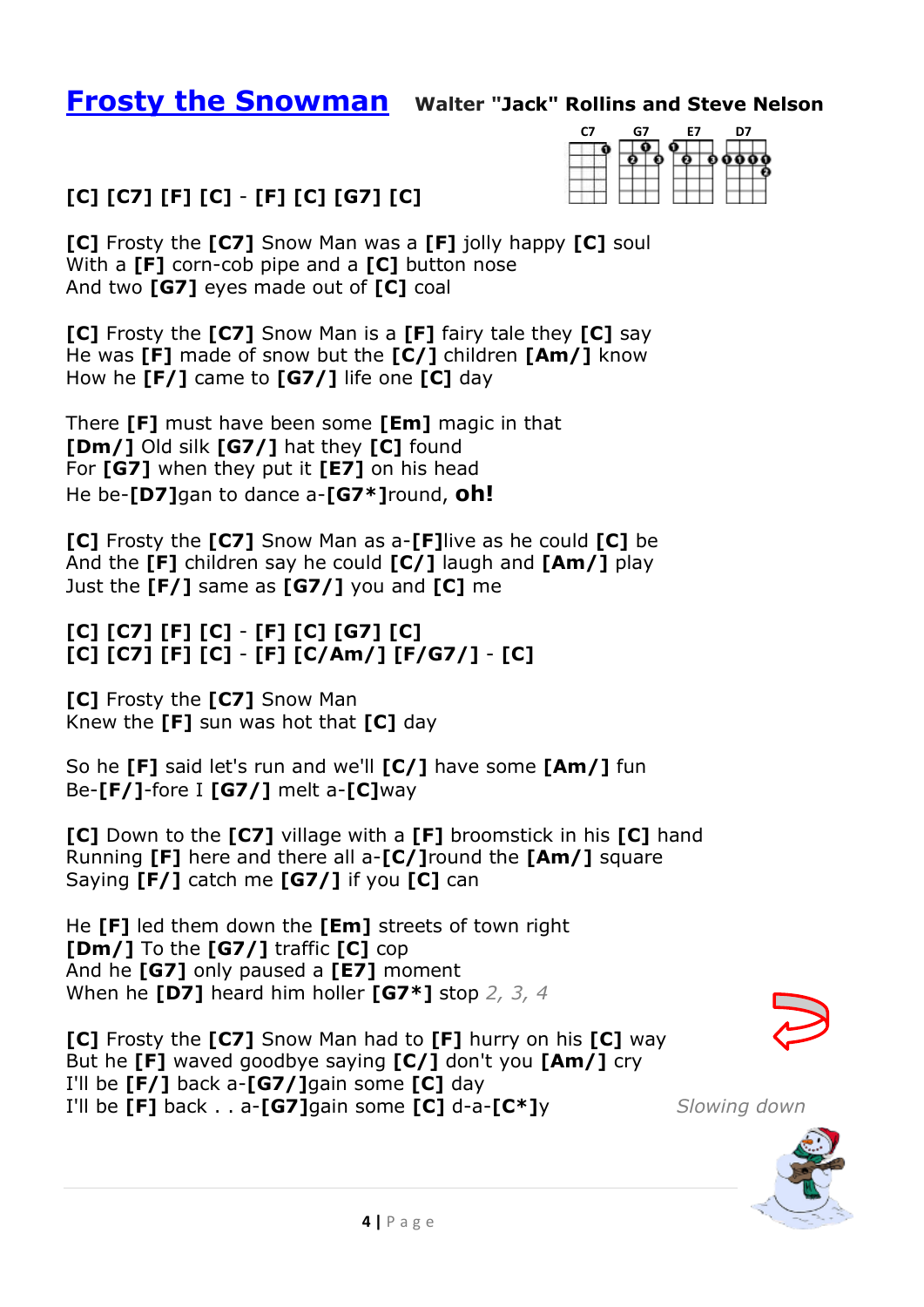## <span id="page-4-0"></span>**[White Christmas](https://youtu.be/v5ryZdpEHqM)** Bing Crosby

| Dm7 | G7 | C7 | Fm | G7 |
|-----|----|----|----|----|
|     |    |    |    |    |
|     |    |    |    |    |

## **[C][Am][Dm7][G7]** *-* **[F][G7][C][G7]**

**[C]** I'm **[Am]** dreaming of a **[Dm7]** white **[G7]** Christmas **[F]** Just like the **[G7]** ones I used to **[C]** know **[G7]** Where the **[C]** tree-tops **[C7]** glisten And **[F]** children **[Fm]** listen to **[C]** hear **[Am]** sleigh-bells in the **[Dm]** snow **[G7]**

**[C]** I'm **[Am]** dreaming of a **[Dm7]** white **[G7]** Christmas **[F]** With every **[G7]** Christmas card I **[C]** write **[G7]** May your **[C]** days be **[C7]** merry and **[F]** bright **[Fm]** And may **[C/]** all **[Am/]** your **[Dm/]** Christ-**[G7/]**mases be **[C]** white

#### **[C][Am][Dm7][G7]** *-* **[F][G7][C][G7] [C][C7][F][Fm]** - **[C/Am/][Dm/G7/][C]**

**[C]** I'm **[Am]** dreaming of a **[Dm7]** white **[G7]** Christmas **[F]** Just like the **[G7]** ones I used to**[C]** know **[G7]** Where the **[C]** tree-tops **[C7]** glisten And **[F]** children **[Fm]** listen to **[C]** hear **[Am]** sleigh-bells in the **[Dm]** snow **[G7]**

**[C]** I'm **[Am]** dreaming of a **[Dm7]** white **[G7]** Christmas **[F]** With every **[G7]** Christmas card I **[C]** write **[G7]** May your **[C]** days be **[C7]** merry and **[F]** bright **[Fm]** And may **[C/]** all **[Am/]** your **[Dm/]** Christ-**[G7/]**mases be *Slowing* **[C]** white **[C\*][C↓↑↓]**

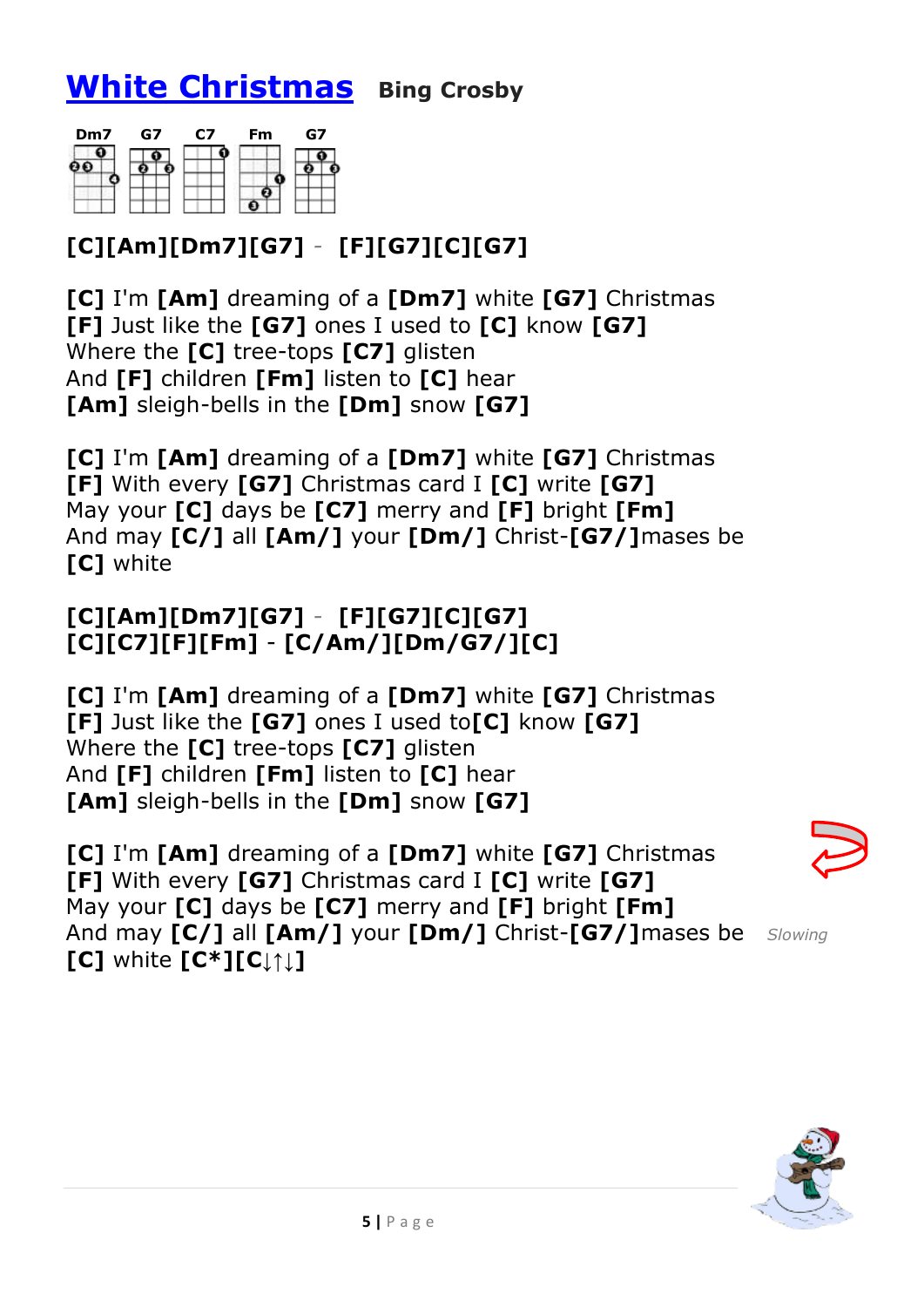<span id="page-5-0"></span>**[Sleigh Ride](https://youtu.be/LvDZupL275k) Mitchell Parish** 



*2 beat chords all way through Strum – DuXu (Down up Chuck up) or DuDu*

## **[C/] [Am/] [Dm/] [G/]** - **[C/] [Am/] [G/] [G\*/]**

Just hear those **[C]** sleigh bells **[Am]** jingling **[Dm]** Ring-ting **[G]** tingling **[C]** too **[Am] [Dm]** Come **[G]** on it's **[C]** lovely **[Am]** weather for a **[Dm]** sleigh ride **[G]** together with **[C]** you **[Am] [Dm]**

Out **[G]** side the **[C]** snow is **[Am]** falling and **[Dm]** friends are **[G]** calling "Yoo-**[C]**hoo!" **[Am] [Dm]** Come **[G]** on it's **[C]** lovely **[Am]** weather for a **[Dm]** sleigh ride **[G]** together with **[C]** you **[Am] [Dm]**

Let's **[G]** take the **[C]** road **[Am]** before us and **[Dm]** sing a **[G]** chorus or **[C]** two **[Am] [Dm]** Come **[G]** on it's **[C]** lovely **[Am]** weather for a **[Dm]** sleigh ride **[G]** together with **[C]** you **[Am] [Dm]**

Our **[G]** cheeks are **[C]** nice and **[Am]** rosy and **[Dm]** comfy **[G]** cosy are **[C]** we **[Am] [Dm]** We're **[G]** snuggled **[C]** up to-**[Am]**gether like **[Dm]** birds of a **[G]** feather would **[C]** be **[Am] [Dm]**

Just **[G]** hear those **[C]** sleigh bells **[Am]** jingling **[Dm]** Ring-ting **[G]** tingling **[C]** too **[Am] [Dm]** Come **[G]** on it's **[C]** lovely **[Am]** weather for a **[Dm]** sleigh ride **[G]** together with **[C]** you **[Am] [Dm]**

Let's **[G]** take the **[C]** road **[Am]** before us and **[Dm]** sing a **[G]** chorus or **[C]** two **[Am] [Dm]** Come **[G]** on it's **[C]** lovely **[Am]** weather for a *slowing down* **[Dm]** sleigh ride **[G]** together with **[C\*]** you

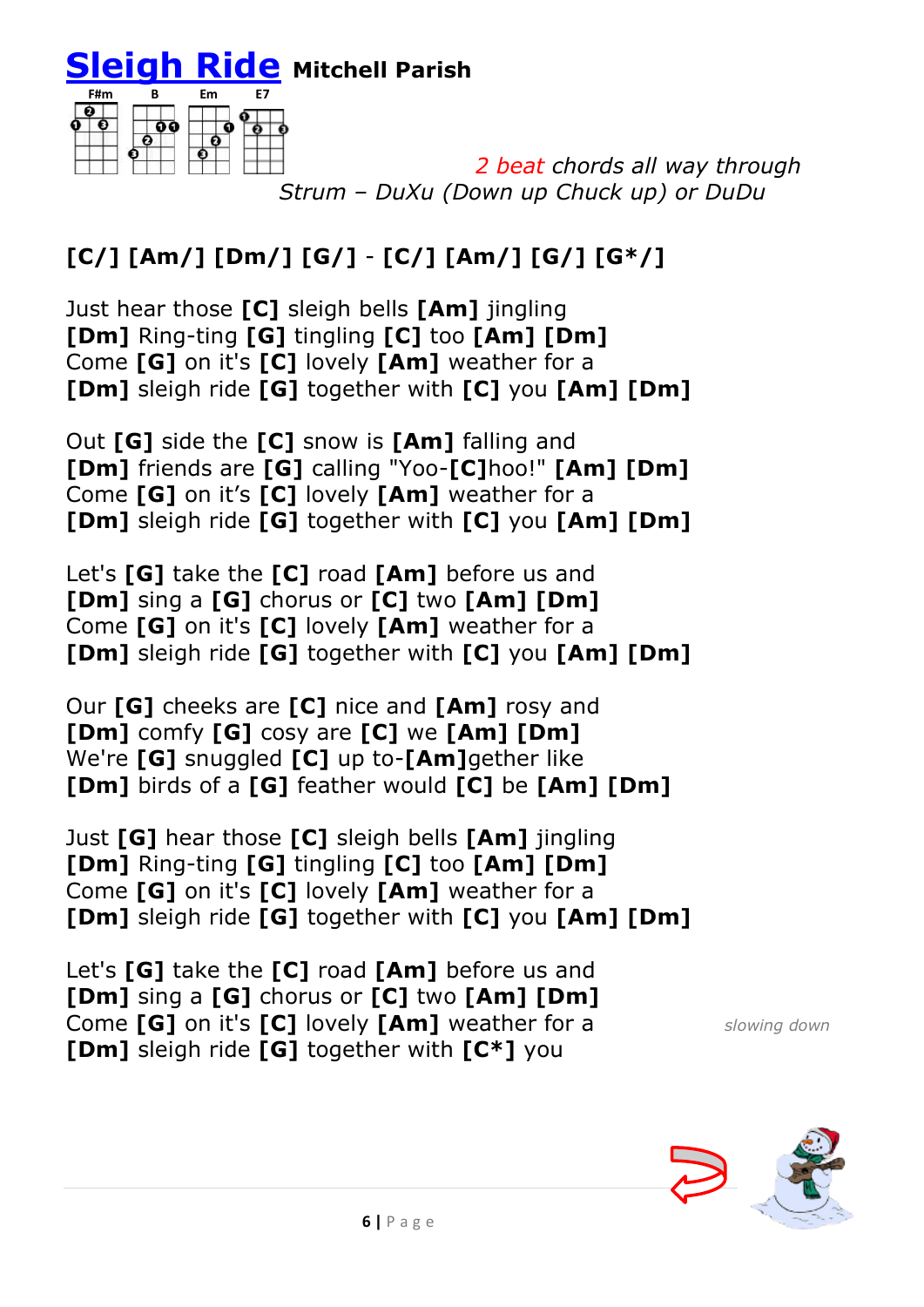## <span id="page-6-0"></span>**[When a Child is Born](https://youtu.be/8snGaDMmtf4)** - **Zacar & Jay**



 **Intro** *(not entirely phonetic)*

Na Na Na **[C]** Na **[G]** Na Na Na Na **[C]** Na **[C]** Na Na **[Am]** Na **~** Na Na Na Na **[G]** Na **[G]** . . . Na **[F]** Na Na Na **[G]** Na Na Na Na Na **[Em]** Na **[Am]** Na Na **[G]** Na **[Dm/]** Na Na **[G7/]** Na Na **[C] [C\*]**

A ray of **[C]** hope **[G]** flickers in the **[C]** sky, **[C]** . . A tiny **[Am]** star **~** lights up way up **[G]** high, **[G]** . . . All **[F]** across the land **[G]** dawns a brand new **[Em]** morn, **[Am]** This comes to **[G]** pass **[Dm/]** when a **[G7/]** child is **[C]** born.

**[C\*]** . A silent **[C]** wish **[G]** sails the seven **[C]** seas, **[C]** . . The winds of **[Am]** change **~** whisper in the **[G]** trees **[G]** . . All the **[F]** walls of doubt **[G]** crumble tossed and **[Em]** torn, **[Am]** This comes to **[G]** pass **[Dm/]** when a **[G7/]** child is **[C]** born.

**[C\*]** A rosy **[C]** hue **[G]** settles all **[C]** around, **[C]** . . You get the **[Am]** feel **~** you're on solid **[G]** ground **[G]** . . For a **[F]** spell or two **[G]** no-one seems **[Em]** forlorn, **[Am]** This comes to **[G]** pass **[Dm/]** when a **[G7/]** child is **[C]** born.

**[C\*]** . It's all a **[C]** dream, **[G]** an illusion **[C]** now, **[C]** It must come **[Am]** true **~** sometime soon **[G]** somehow. **[G]** . . All **[F]** across the land **[G]** dawns a brand new **[Em]** morn, **[Am]** This comes to **[G]** pass **[Dm/]** when a **[G7/]** child is **[C]** born.

**[C\*]** . Na Na Na **[C]** Na **[G]** Na Na Na Na **[C]** Na **[C]** Na Na **[Am]** Na **[Am]** Na Na Na Na **[G]** Na **[G]** . . . Na **[F]** Na Na Na **[G]** Na Na Na Na Na **[Em]** Na **[Am]** Na Na **[G]** Na **[Dm/]** Na Na **[G7/]** Na Na **[C\*]** Na



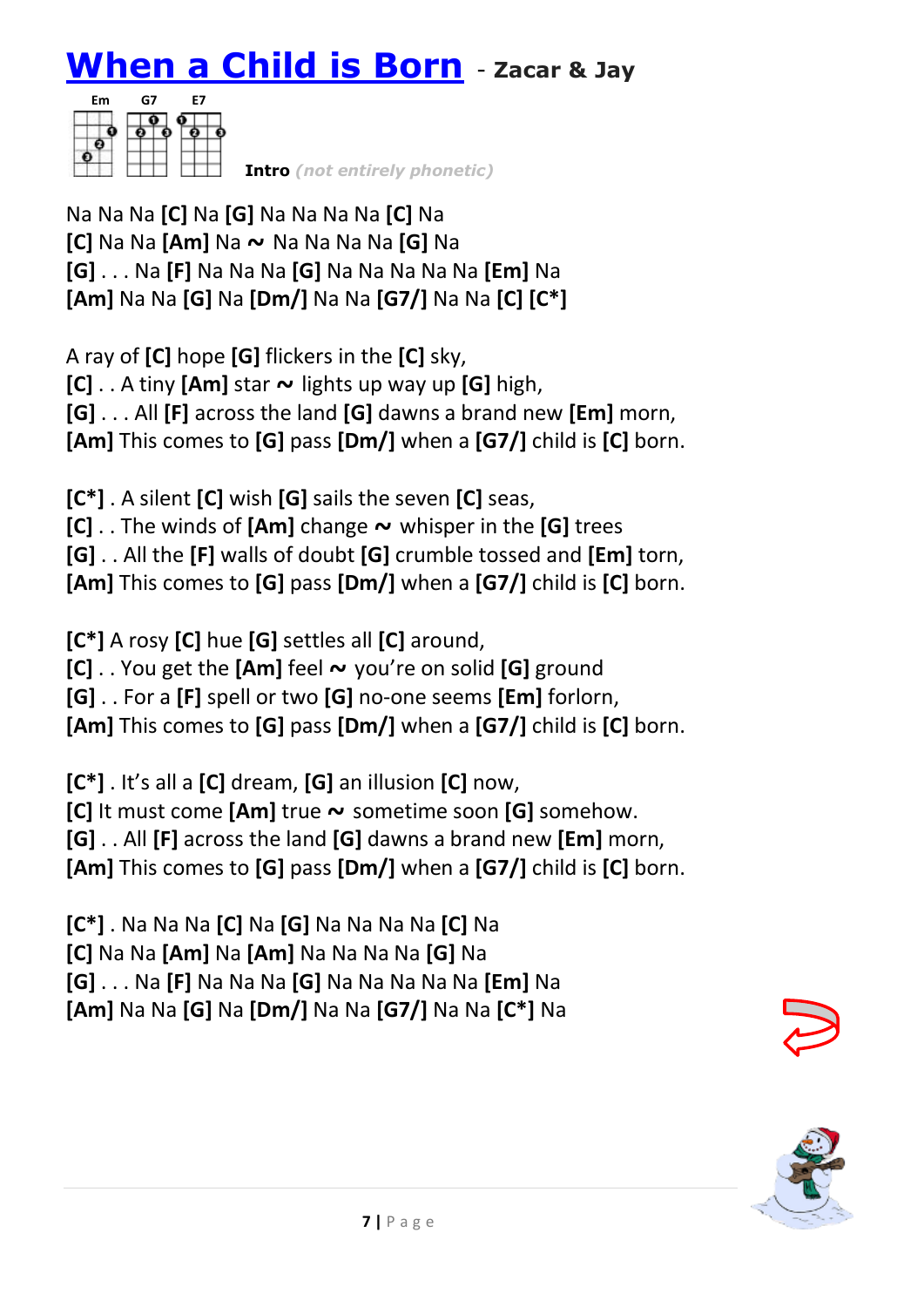<span id="page-7-0"></span>**[I Saw Mommy Kissing Santa Claus](https://youtu.be/g4vktLutpiY) The Ronnettes**

| Em | <b>Bm</b> | D7 | F#m |
|----|-----------|----|-----|
|    |           |    |     |
|    |           |    |     |
|    |           |    |     |

#### **[G][Em][Bm][Bm]** - **[G][G][D7][D7]**

**[G]** I saw **[Em]** Mommy kissing **[Bm]** Santa **~** Claus **[G]** Underneath the **~** mistletoe last **[D7]** night **[D7]** . . . She **[D7]** didn't see me **~** creep Down the **[G]** stairs to have a **~** peep She **[A7]** thought that I was **~** tucked up In my **[D7]** bedroom, fast **~** asleep

Then **[G]** I saw **[Em]** Mommy tickle **[Bm]** Santa **~** Claus **[G]** Underneath his **~** beard so snowy **[C]** w-h-i-t-e **[C]** . . Oh, what a **~** laugh it would have **[F#m]** been If **[G/]** Daddy had **[Em/]** only **[Am]** seen, Mommy **[G/]** kissing **[Em/]** Santa **[C/]** Claus **[D7/]** last-**[G]**-night

#### **[G] [Em] [Bm] [Bm] - [G] [G] [D7] [D7] [D7] [D7] [G] [G] - [A7] [A7] [D7] [D7]**

Then **[G]** I saw **[Em]** Mommy tickle **[Bm]** Santa **~** Claus **[G]** Underneath his **~** beard so snowy **[C]** w-h-i-t-e **[C]** . . Oh, what a **~** laugh it would have **[F#m]** been If **[G/]** Daddy had **[Em/]** only **[Am]** seen, Mommy **[G/]** kissing **[Em/]** Santa **[C/]** Claus **[D7/]** last-**[G]**-night

**[C]** . . . Oh, what a **~** laugh it would have **[F#m]** been If **[G/]** Daddy had **[Em/]** only **[Am]** seen, Mommy **[G/]** kissing **[Em/]** Santa **[C]** C-l-a-u-s **[D7]** l-a-s-t **[G]** n-i-g-h-t **[G\*][G↓↑↓]**



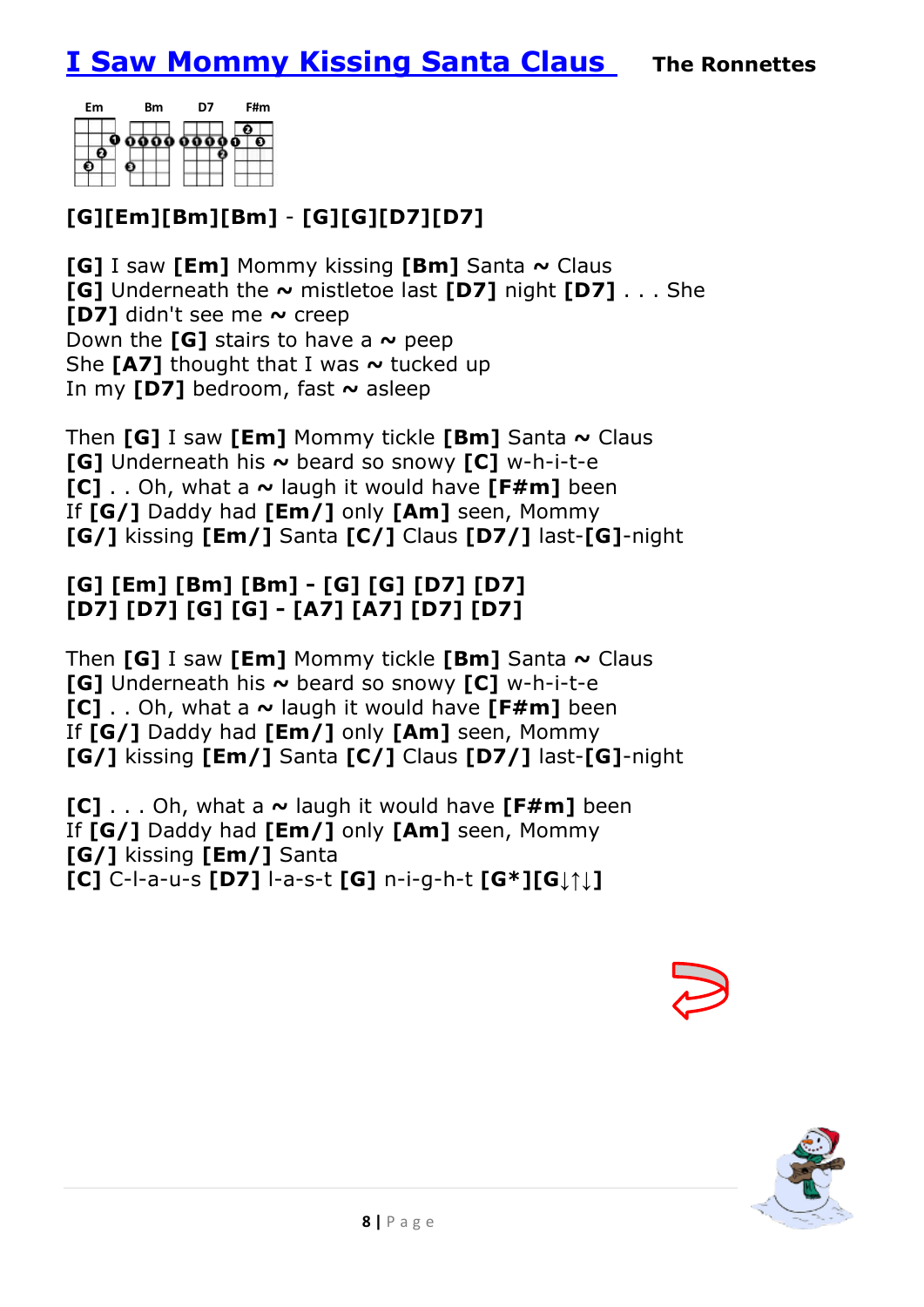Left Blank

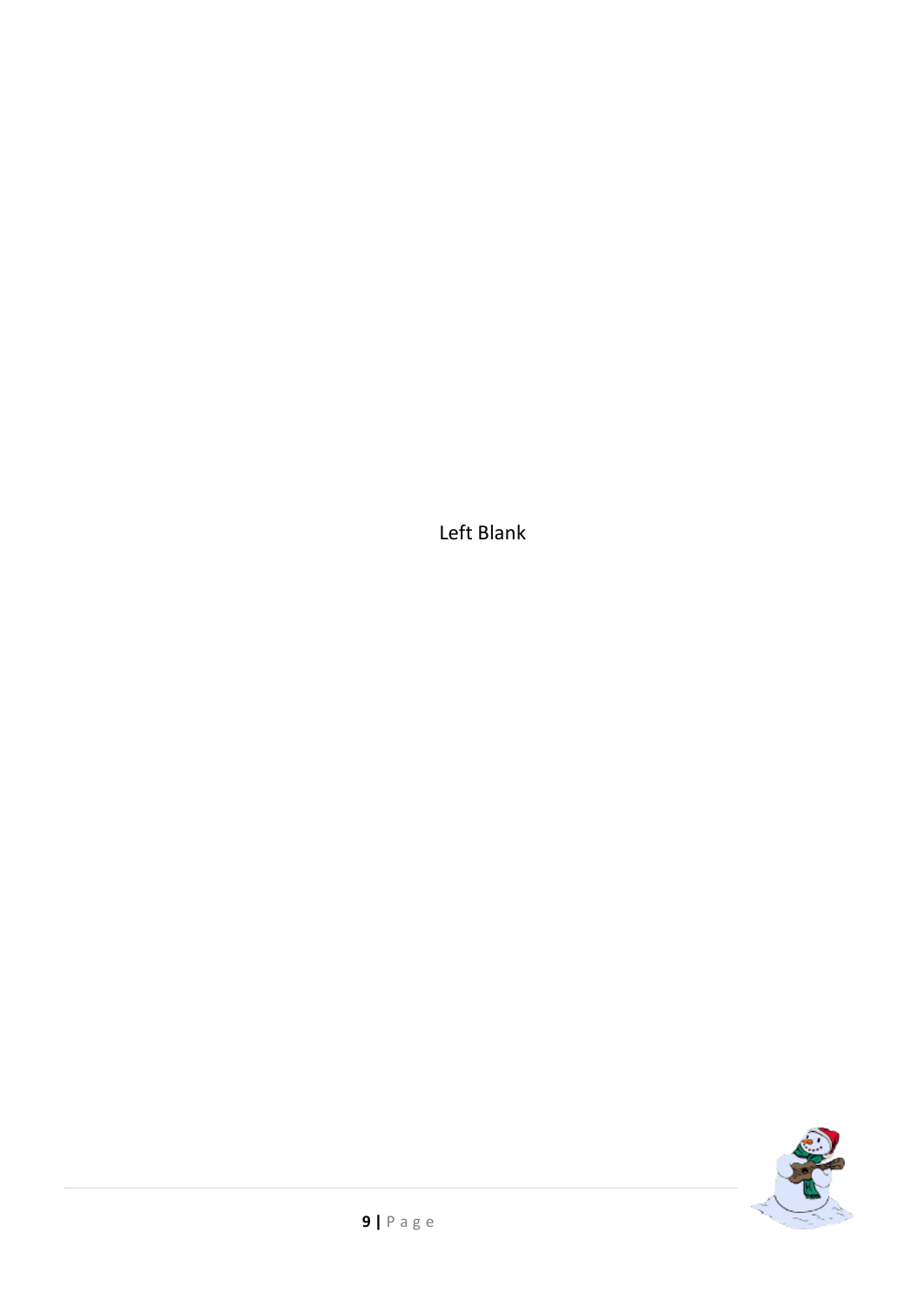## <span id="page-9-0"></span>**Rudolph the Red-nosed Reindeer & Jingle Bells**

| G7 | C7 | E7 |
|----|----|----|
|    |    |    |
|    |    |    |
|    |    |    |
|    |    |    |
|    |    |    |

## **[C] [C]**

- **[C]** Rudolph, the red-nosed **~** reindeer **~** had a very shiny
- **[G]** nose, **~** and if you ever **~** saw it, **[G7]** you would even say it
- **[C]** glows.

**[C]** All of the other **~** reindeer **~** used to laugh and call him

- **[G]** names, **~** they never let poor **~** Rudolph
- **[G7]** Join in any reindeer **[C]** games **[C7]**
- **[F]** Then one foggy **[C]** Christmas Eve **[G]** Santa came to **[C]** say,
- **[G]** "Rudolph with your **[E7]** nose so bright,
- **[D]** Won't you guide my **[G7]** sleigh tonight?"
- **[C]** Then all the reindeer **~** loved him, and they **~** shouted out with **[G]** glee, **~** Rudolph the red-nosed **~** reindeer,
- **[G7]** You'll go down in his-**[C]**tory!

## **[C] [C]** *Speed up*

**[C]** Jingle bells, **~** jingle bells, **~** jingle all the **~** way, **[F]** Oh, what fun it **[C]** is to ride In a **[D]** one-horse open **[G\*/]** sleigh, **[G7\*/]** hey!

**[C]** Jingle bells, **~** jingle bells, **~** jingle all the **~** way, **[F]** Oh, what fun it **[C]** is to ride In a **[G/]** one-horse **[G7/]** open **[C]** sleigh.

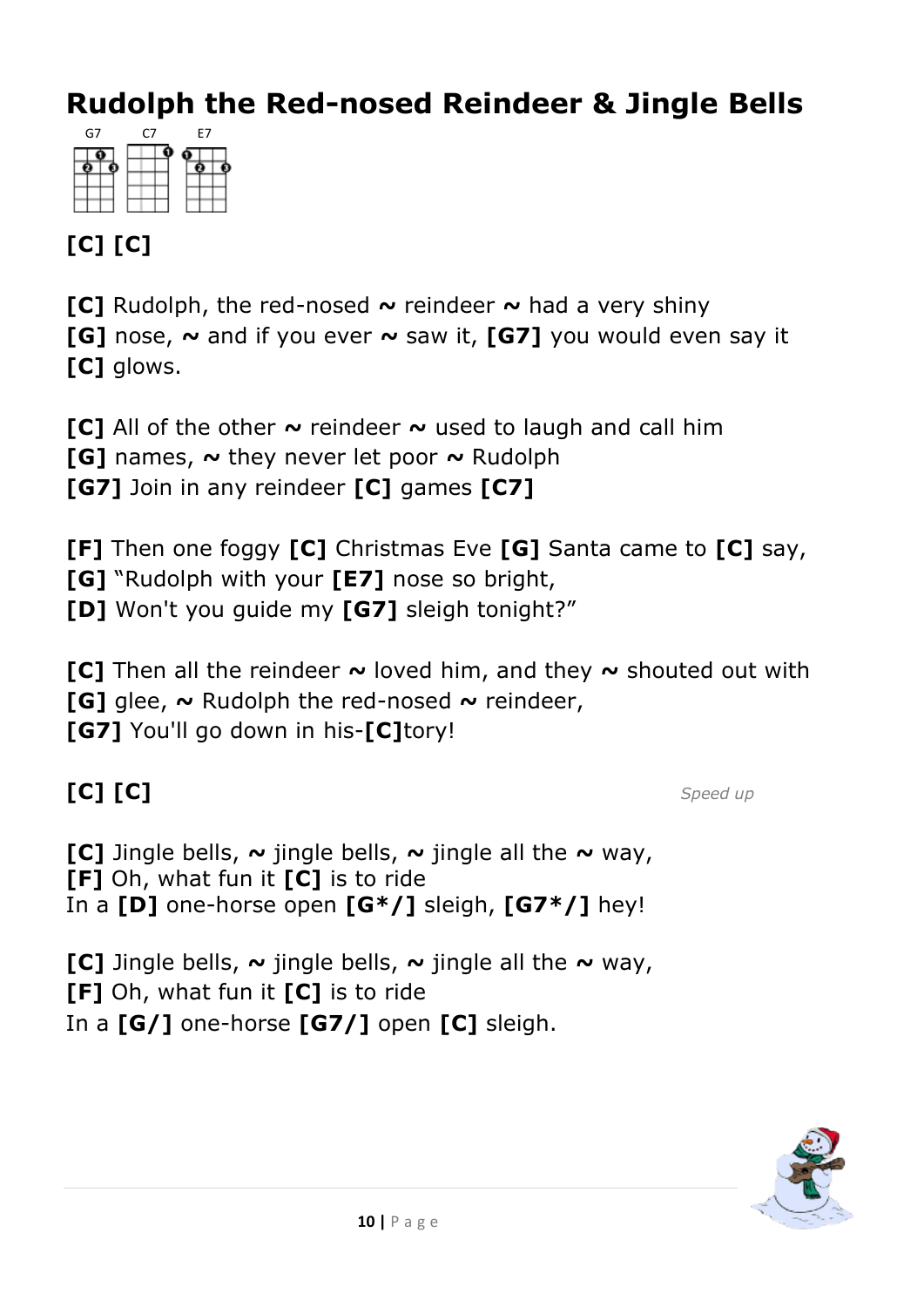We're **[C]** dashing through the **~** snow, in a **~** one-horse open **[F]** sleigh, **~** o'er the fields we **[G]** go, **[G7]** laughing all the **[C]** way, *(ho,ho,ho)* **~** Bells on bob-tail's **~** ring, **~** making spirits **[F]** bright, what **~** fun it is to **[G]** ride and sing a **[G7]** sleighing song **[C]** tonight, Hey!

**[C]** Jingle bells, **~** jingle bells, **~** jingle all the **~** way, **[F]** Oh, what fun it **[C]** is to ride In a **[D]** one-horse open **[G\*/]** sleigh, **[G7\*/]** hey!

**[F]** Oh, what fun it **[C]** is to ride *Slowing* In a **[G]** o-n-e h-o-r-s-e **[G7]** o-p-e-n **[C]** s-l-e-i-g-h **[C\*]**



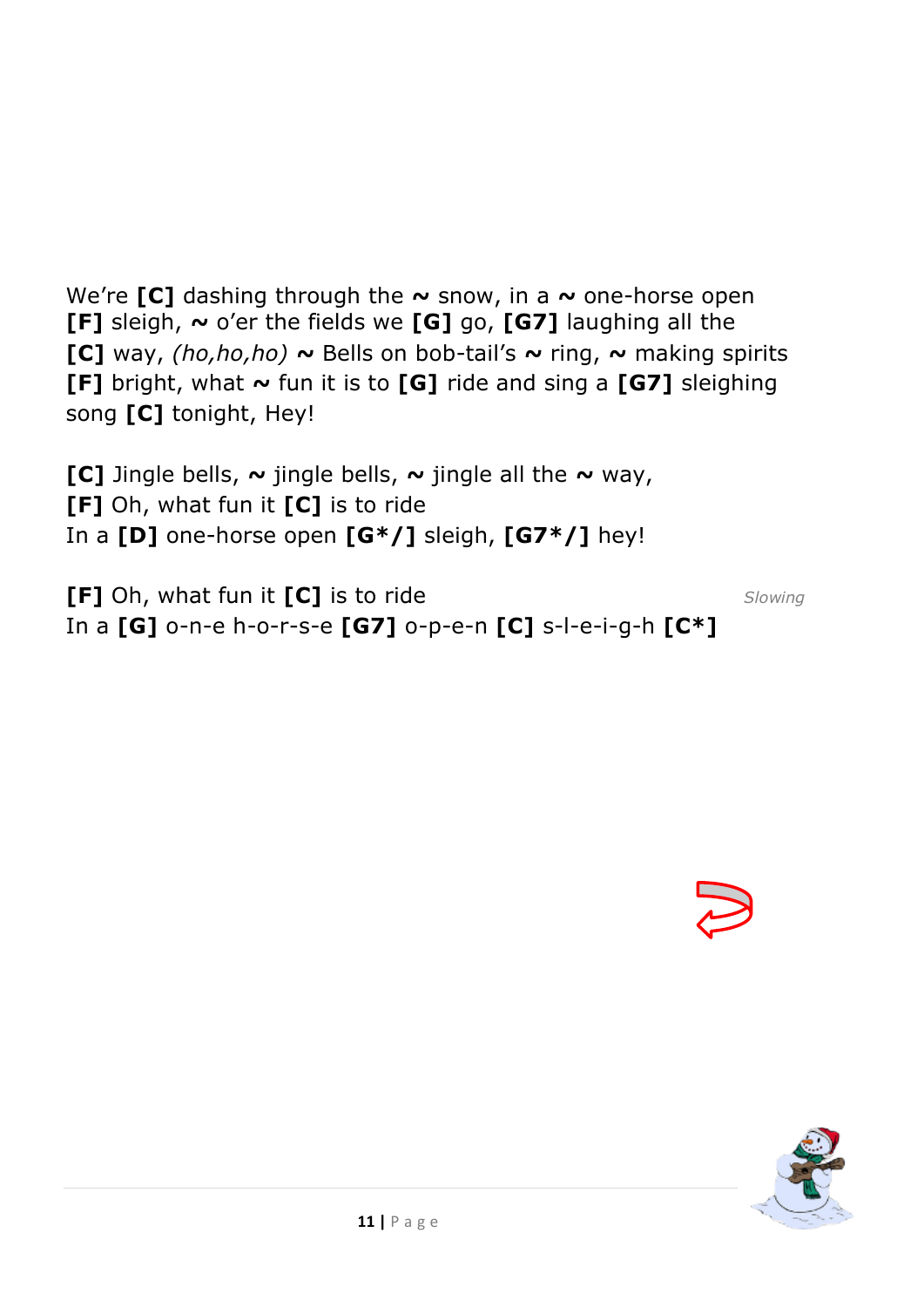## <span id="page-11-0"></span>**[Walking in a Winter Wonderland](https://youtu.be/u92-2zNc4KQ)** - **Dean Martin**

| G7 | D7 | E7 |
|----|----|----|
|    |    |    |

#### **[D7/G7/][C]**

**[C]** . . . Sleigh bells **[C]** ring are you **~** listening In the **[G7]** lane snow is **~** glistening A **[G7/]** beautiful **[Dm/]** sight **[G7/]** we're happy to **[Dm/]** night **[D7/]** Walkin' in a **[G7]**/ winter wonder-**[C]**land

Gone **[C]** away is the **~** bluebird Here to **[G7]** stay is a **~** new bird He **[G7/]** sings a love **[Dm/]** song **[G7/]** As we go **[Dm/]** along **[D7/]** Walkin' in a **[G7/]** wonder-**[C]**land

**[E7/]** In the meadow **[A/]** we can build a **[E7]** snowman, **[E7/]** Then pretend that **[A/]** he is Parson **[E7]** Brown

**[G/]** He'll say are you **[C/]** married we'll say **[G]** no man But **[A/]** you can do the **[D7/]** job when you're in **[G]** town

Later **[C]** on we'll con-**[C]**spire As we **[G7]** dream by the **~** fire To **[G7/]** face un-**[Dm/]**-afraid **[G7/]** The plans that we've **[Dm/]** made **[D7/]** Walkin' in a **[G7/]** winter wonder-**[C]**land

**[E7/]** In the meadow **[A/]** we can build a **[E7]** snowman, **[E7/]** Then pretend that **[A/]** he is Parson **[E7]** Brown

**[G/]** He'll say are you **[C/]** married we'll say **[G]** no man But **[A/]** you can do the **[D7/]** job when you're in **[G]** town

When it **[C]** snows ain't it  $\sim$  thrillin' Though **[G7]** your nose gets a **[Dm]** chillin', We'll **[G7/]** frolic and **[Dm/]** play, The **[G7/]** Eskimo **[Dm/]** way **[D7/]** Walkin' in **[G7/]** a winter wonder-**[C]**land **[D7]** W-a-l-k-i-n' i-n **[G7]** a w-i-n-t-e-r wonder-**[C]**l-a-n-d **[C\*][C↓↑↓]**

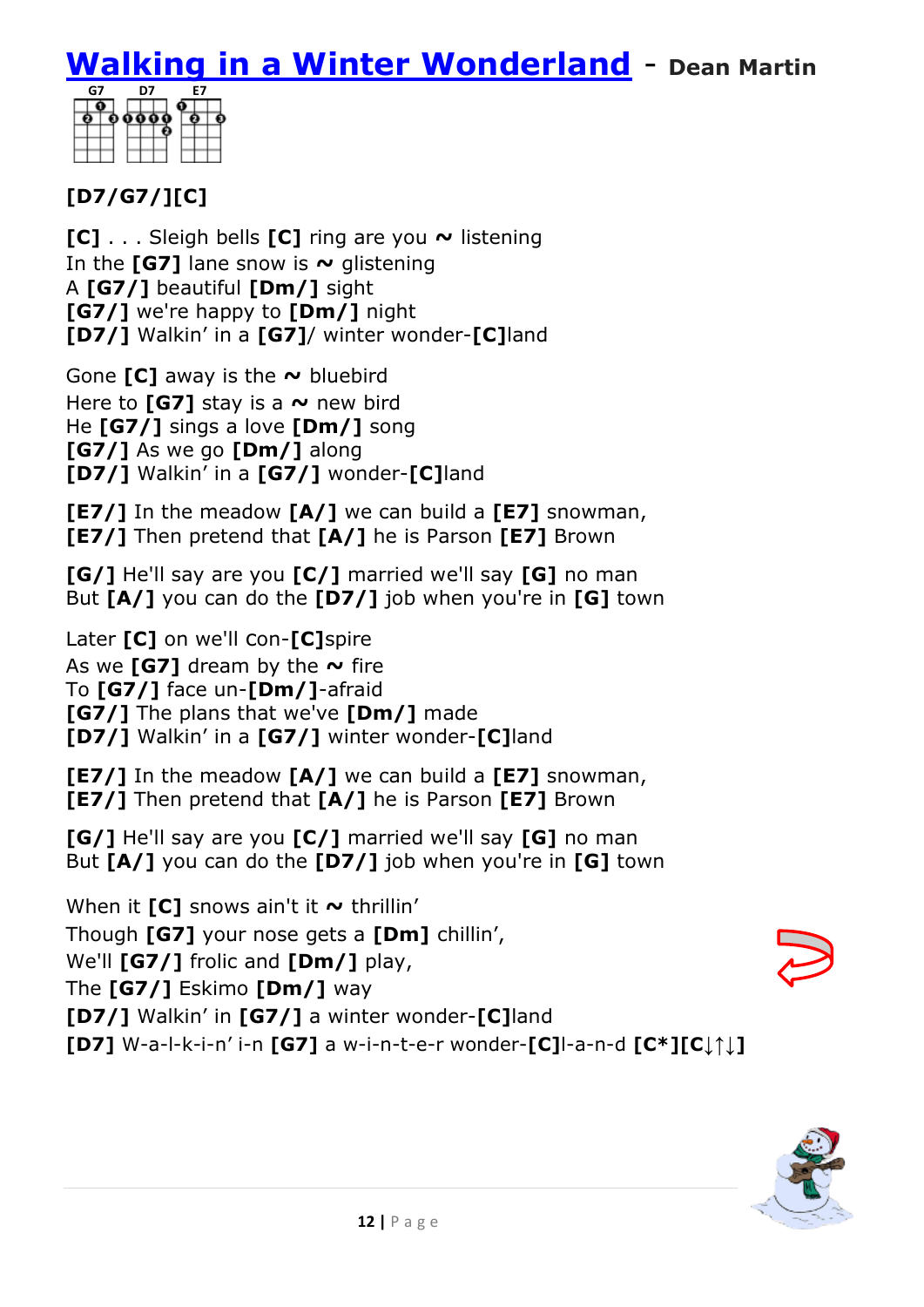## <span id="page-12-0"></span>**[Mary's Boy Child](https://youtu.be/FHTCldo7uw4)** - **Boney M**



**[G] [C] [D7] [G]** 

**[G]** Mary's boy child **[C]** Jesus Christ was **[D7]** born on Christmas **[G]** Day And **[G/]** man will **[G7/]** live for-**[C/]**ever **[Am/]** more Be-**[G/]**-cause of **[D7/]** Christmas **[G]** day

**[G]** Long time ago in **[C]** Bethlehem so the **[D7]** Holy Bible **[G]** say **[G/]** Mary's **[G7/]** boy child **[C/]** Jesus **[Am/]** Christ Was **[G/]** born on **[D7/]** Christmas **[G]** day

**[G/]** Hark now **[C/]** hear the **[D7/]** angels **[G/]** sing A **[Em/]** king was **[Am/]** born to-**[D7]**-day And **[G/]** man will **[G7/]** live for-**[C/]**-ever **[Am/]** more Be-**[G/]**-cause of **[D7/]** Christmas **[G]** day **[G/]** Mary's **[G7/]** boy child **[C/]** Jesus **[Am/]** Christ Was **[G/]** born on **[D7/]** Christmas **[G]** day

While **[G]** shepherds watch their **[C]** flock by night They see a **[D7]** bright new shining **[G]** star They hear a **[G7/]** choir **[C/]** sing a **[Am/]** song The music **[G/]** seemed to **[D/]** come from a-**[G]**-far

**[G/]** Hark now **[C/]** hear the **[D7/]** angels **[G/]** sing A **[Em/]** king was **[Am/]** born to-**[D7]**-day And **[G/]** man will **[G7/]** live for-**[C/]**-ever **[Am/]** more Be-**[G/]**-cause of **[D7/]** Christmas **[G]** day **[G/]** Mary's **[G7/]** boy child **[C/]** Jesus **[Am/]** Christ Was **[G/]** born on **[D7/]** Christmas **[G]** day

Now **[G]** Joseph and his **[C]** wife Mary came to **[D7]** Bethlehem that **[G]** night They **[G/]** found no **[G7/]** place to **[C/]** bear the **[Am/]** child Not a **[G/]** single **[D7/]** room was in **[G]** sight **[G]**

**[G/]** Hark now **[C/]** hear the **[D7/]** angels **[G/]** sing A **[Em/]** king was **[Am/]** born to-**[D7]**-day And **[G/]** man will **[G7/]** live for-**[C/]**-ever **[Am/]** more Be-**[G/]**-cause of **[D7/]** Christmas **[G]** day **[G\*/]** Mary's **[G7\*/]** boy child **[C\*/]** Jesus **[Am\*/]** Christ Was **[G\*/]** born on **[D7\*/]** Christmas **[G]** day

**[G/]** Mary's **[G7/]** boy child **[C/]** Jesus **[Am/]** Christ *Getting slower* Was **[G/\*]** born on **[D7/\*]** Christmas **[G\*]** day



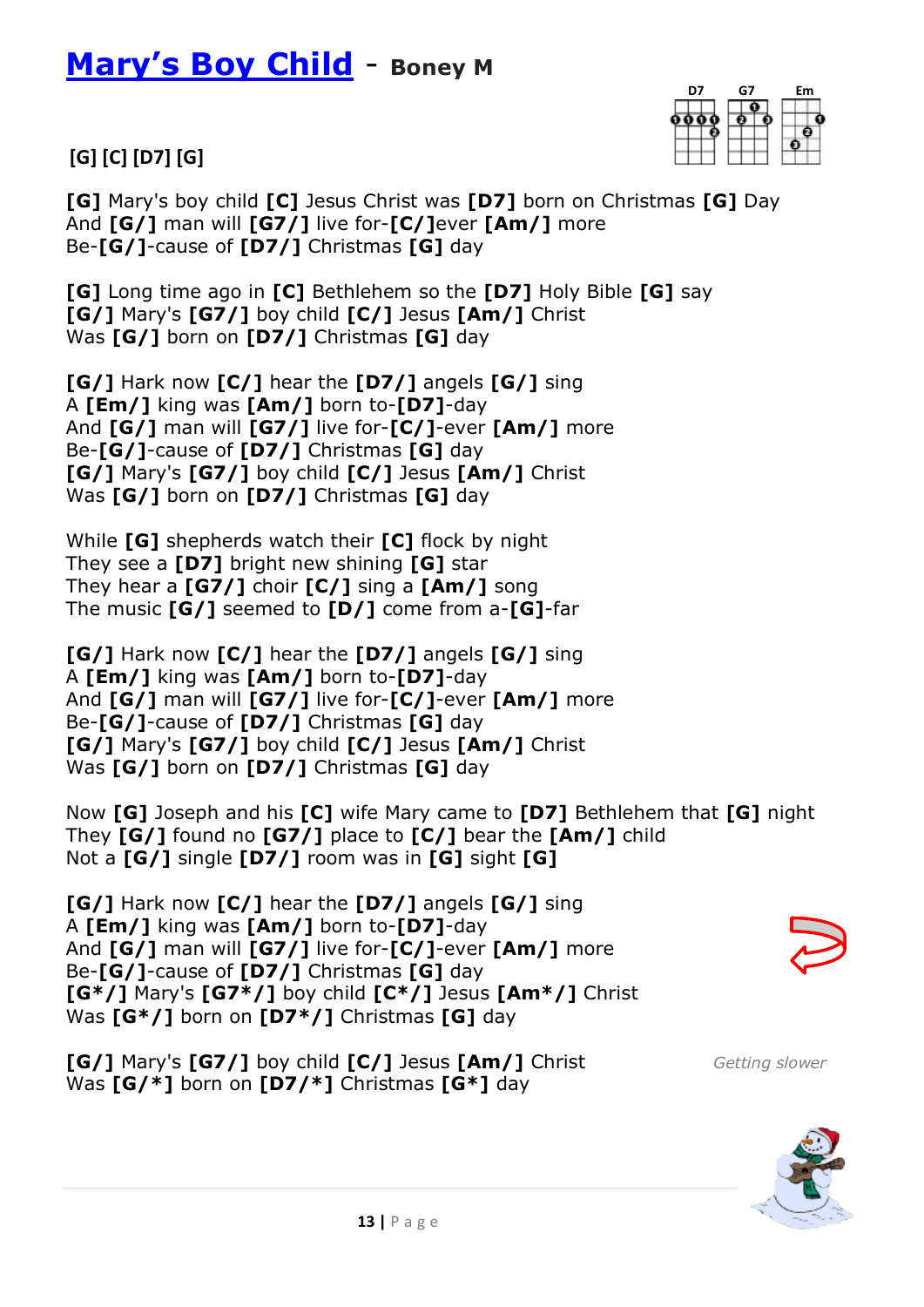## <span id="page-13-0"></span>**[Here Comes Santa Claus](https://youtu.be/JhcLpwlA-ZA) Gene Autry**

| C7 | Em |
|----|----|
|    |    |
|    |    |
|    |    |

#### **[F/] [G/] [Em/] [Am/] [F/] [G/] [C]**

**[C]** Here comes Santa Claus, **~** here comes Santa Claus,

- **[G]** right down Santa Claus **~** Lane
- **[G]** Vixen and Blitzen and **~** all his reindeers
- **[C]** pulling on the **[C7]** reins

**[F/]** Bells are **[G/]** ringing, **[Em/]** children **[Am/]** singing,

**[F/]** all is **[G/]** merry and **[C]** bright

**[F/]** So hang your **[G/]** stockings and **[Em/]** say your **[Am/]** prayers, 'cause

**[F/]** Santa Claus **[G/]** comes to-**[C]**night

**[C]** Here comes Santa Claus, **~** here comes Santa Claus,

- **[G]** right down Santa Claus **~** Lane
- **[G]** He's got a bag that's **~** filled with toys for

**[C]** boys and girls **[C7]** again

**[F/]** Hear those **[G/]** sleigh bells **[Em/]** jingle **[Am/]** jangle,

**[F/]** oh what a **[G/]** beautiful **[C]** sight

**[F/]** So jump in **[G/]** bed and **[Em/]** cover your **[Am/]** head, 'cause

**[F/]** Santa Claus **[G/]** comes to-**[C]**night

**[C]** Here comes Santa Claus, **~** here comes Santa Claus,

**[G]** right down Santa Claus **~** Lane

**[G]** He doesn't care if you're **~** rich or poor, he **[C]** loves you just the **[C7]** same

**[F/]** Santa Claus **[G/]** knows we're **[Em/]** all God's **[Am/]** children,

**[F/]** that makes **[G/]** everything **[C]** right

- **[F/]** So fill your **[G/]** hearts with **[Em/]** Christmas **[Am/]** cheer, 'cause
- **[F/]** Santa Claus **[G/]** comes to-**[C]**night

**[C]** Here comes Santa Claus, **~** here comes Santa Claus,

**[G]** right down Santa Claus **~** Lane

- **[G]** He'll come around when **~** chimes ring out that it's
- **[C]** Christmas morn' **[C7]** again

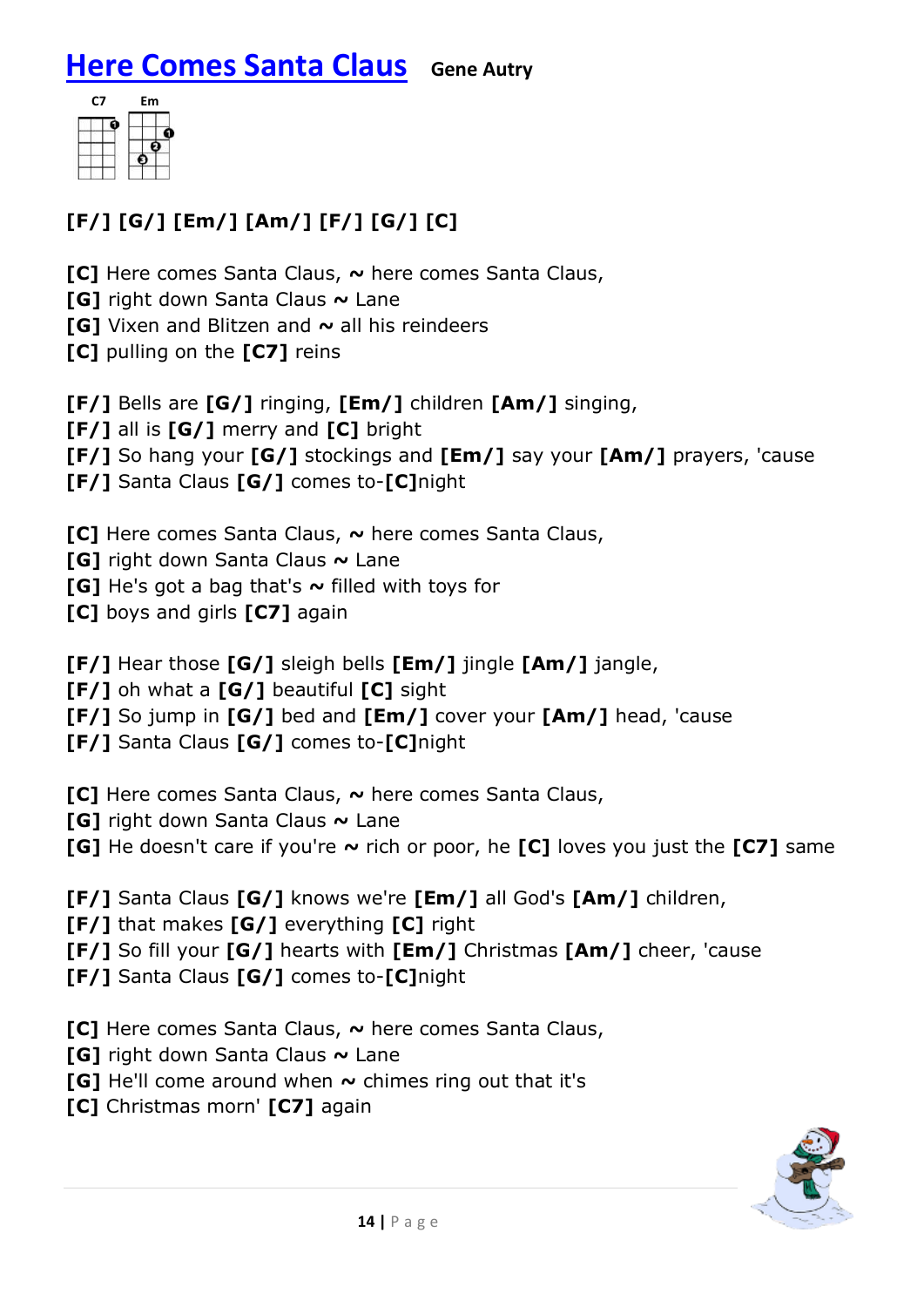**[F/]** Peace on **[G/]** Earth will **[Em/]** come to **[Am/]** all if **[F/]** we just **[G/]** follow the **[C]** light **[F/]** So let's give **[G/]** thanks to the **[Em/]** lord **[Am/]** above, 'cause **[F/]** Santa Claus **[G/]** comes to-**[C]**night

*Kazoo*

#### **[C] ~ [G] ~ [G] ~ [C] [C7] [F/G/] [Em/Am/] [F/G/] [C] [F/G/] [Em/Am/] [F/G/] [C]**

**[C]** Here comes Santa Claus, **~** here comes Santa Claus,

**[G]** right down Santa Claus **~** Lane

**[G]** Vixen and Blitzen and **~** all his reindeers

**[C]** pulling on the **[C7]** reins

**[F/]** Bells are **[G/]** ringing, **[Em/]** children **[Am/]** singing,

**[F/]** all is **[G/]** merry and **[C]** bright

**[F/]** Hang your **[G/]** stockings and **[Em/]** say your **[Am/]** prayers, 'cause

**[F/]** Santa Claus **[G/]** comes to**-[C\*]**night.



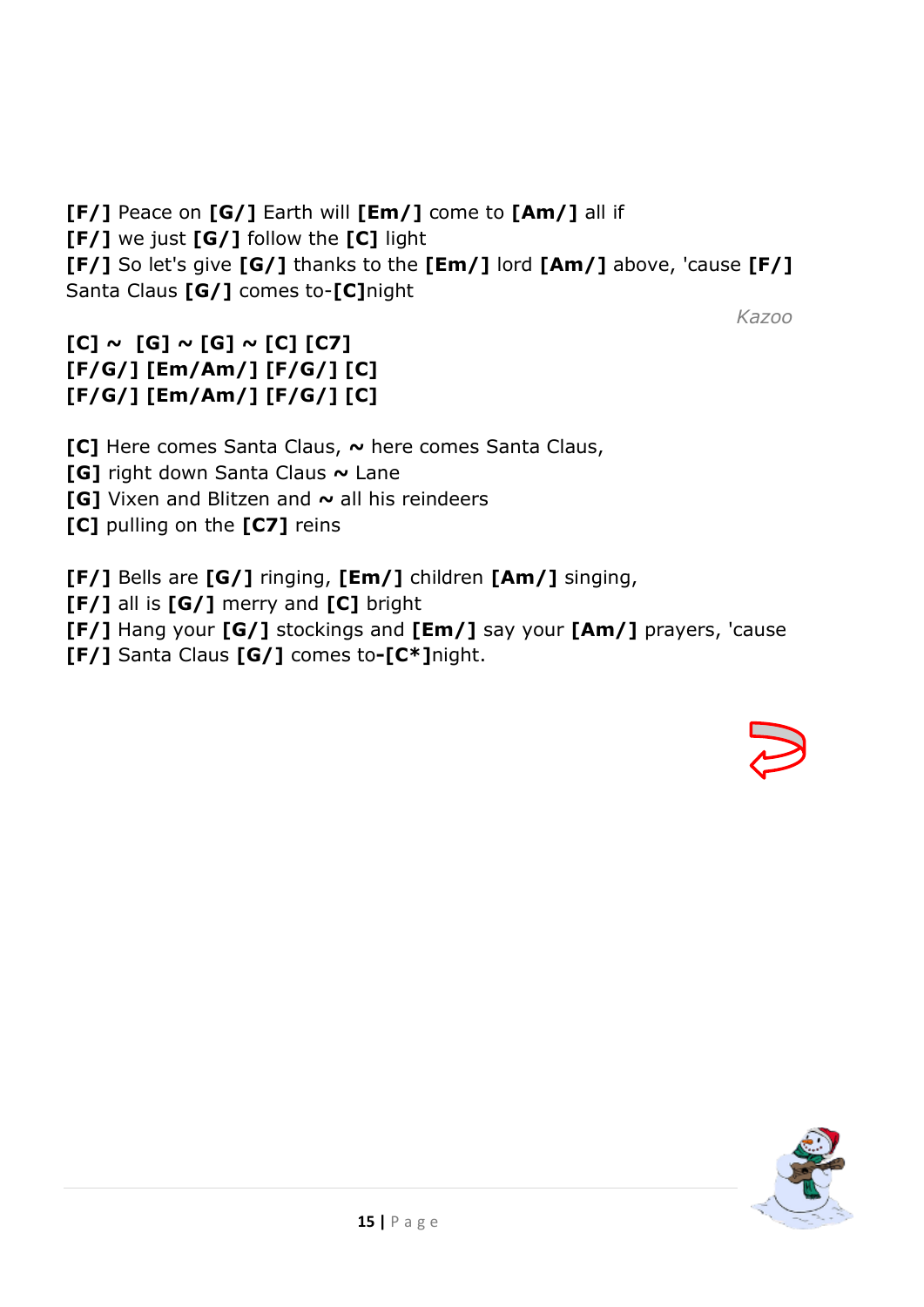## <span id="page-15-0"></span>**[Let it Snow](https://youtu.be/mN7LW0Y00kE) Sammy Cahn**



## **[G/D7/][G]** - **[Am][D7]** - **[Am/][E7/][Am] - [D7][G]**

Oh, the **[G/]** weather out **[D7/]** side is **[G]** frightful, But the **[Am]** fire is so **[D7]** delightful, And **[Am/]** since we've no **[E7/]** place to **[Am]** go, Let it **[D7]** snow, let it snow, let it **[G]** snow.

Man it **[G/]** doesn't show **[D7/]** signs of **[G]** stopping, And **[Am]** I brought some corn for **[D7]** popping. The **[Am/]** lights are turned **[E7/]** way down **[Am]** low, Let it **[D7]** snow, let it snow, let it **[G]** snow.

When we **[D]** finally kiss good **~** night, How I'll **[Em/]** hate going **[A7/]** out in the **[D]** storm. But if **[D]** you really hold me **~** tight, **[E7/]** All the way **[A7/]** home I'll be **[D7]** warm.

The **[G/]** fire is **[D7/]** slowly **[G]** dying, And, **[Am]** my dear, we're still good-**[D7]**-bye-ing, But as **[Am/]** long as you **[E7/]** love me **[Am]** so. Let it **[D7]** snow, let it snow, let it **[G]** snow.

### **[G/D7/][G][Am] - [D7][Am/][E7/][Am] - [D7][G]** *Kazoo*

When we **[D]** finally kiss good **~** night, How I'll **[Em/]** hate going **[A7/]** out in the **[D]** storm. But if **[D]** you really hold me **~** tight, **[E7/]** All the way **[A7/]** home I'll be **[D7]** warm.

The **[G/]** fire is **[D7/]** slowly **[G]** dying, And, **[Am]** my dear, we're still good-**[D7]**bye-ing, But as **[Am/]** long as you **[E7/]** love me **[Am]** so. Let it **[D7]** snow, let it snow, let it **[G]** snow. Let it **[D7]** snow . . . . let it **[D7]** snow . . . . let it **[G]** snow **[G\*]**

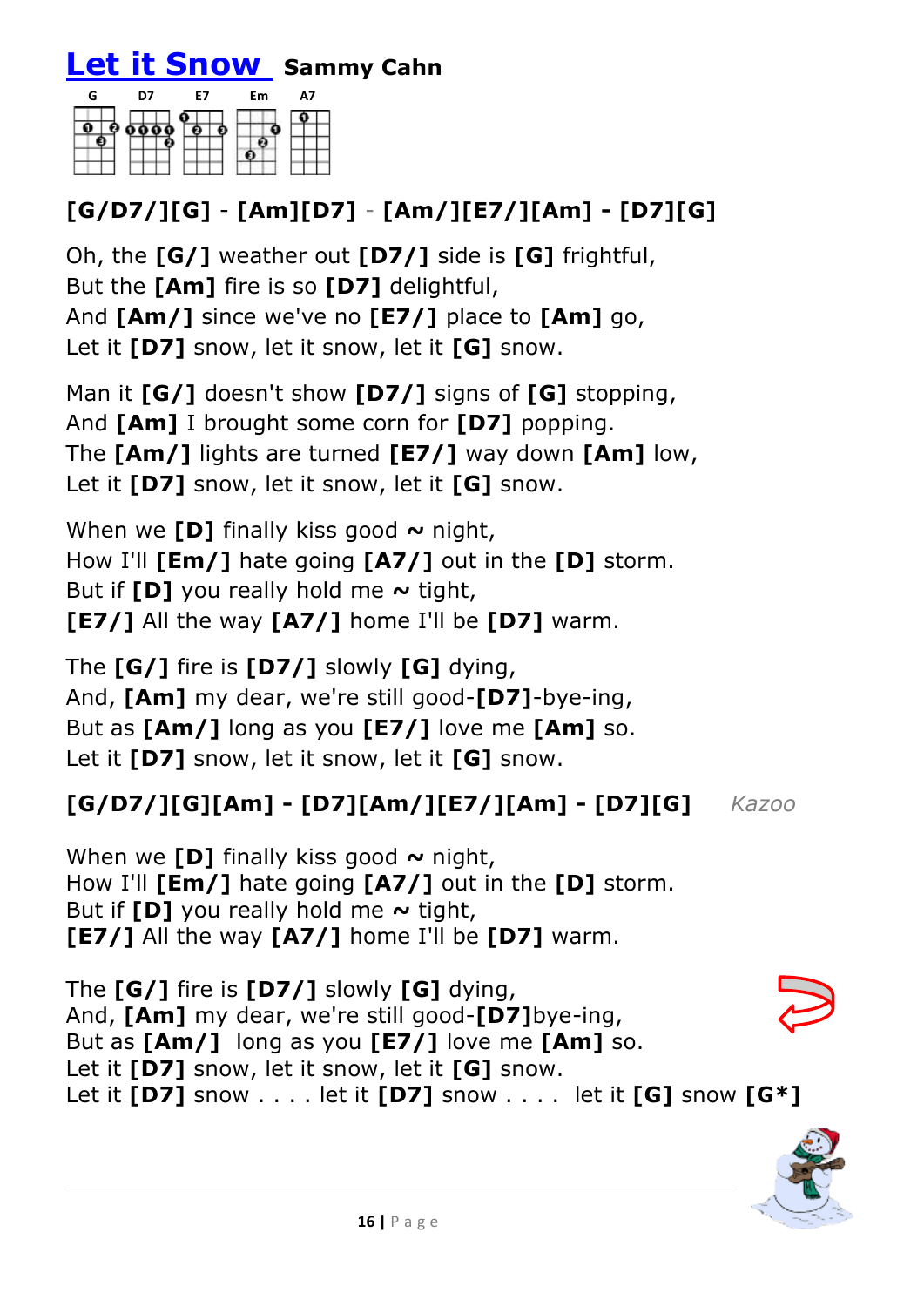## <span id="page-16-0"></span>**[Rockin' around the Christmas Tree](https://youtu.be/is4NQkUN3AI) Brenda Lee**

| G7 | Em | D7 |
|----|----|----|
|    |    |    |

#### **[C/] [Am/] [C/] [Am/] [G7] [G7] [Dm/] [G7/] [Dm/] [G7/] [Dm/] [G7/] [C]**

**[C/]** Rockin' **[Am/]** around the **[C/]** Christmas **[Am/]** tree at the **[G7]** Christmas party **~** hop **[Dm/]** Mistletoe **[G7/]** hung where **[Dm/]** you can **[G7/]** see **[Dm/]** Ev'ry couple **[G7/]** tries to **[C]** stop

**[C/]** Rockin' **[Am/]** around the **[C/]** Christmas **[Am/]** tree, let the **[G7]** Christmas spirit **~** ring **[Dm/]** Later we'll **[G7/]** have some **[Dm/]** pumpkin **[G7/]** pie and we'll **[Dm/]** do some **[G7/]** caro-**[C]**-lling

**[F]** You will get a **~** sentimental **[Em]** feeling when you **~** hear... **[Am]** Voices singing, **[Am\*]** "Let's be jolly **[D7\*]** Deck the halls with **[G7]** boughs of holly"

**[C/]** Rockin' **[Am/]** around the **[C/]** Christmas **[Am/]** tree, have a **[G7]** happy holi-**[G7]**day **[Dm/]** Ev'ryone **[G7/]** dancing **[Dm/]** merrily **[G7/]** in the **[Dm/]** new old **[G7/]** fashioned **[C]** way

#### **[C/] [Am/] [C/] [Am/] [G7] [G7] [Dm/] [G7/] [Dm/] [G7/] [Dm/] [G7/] [C]**

**[F]** You will get a **~** sentimental **[Em]** feeling when you **~** hear... **[Am]** Voices singing, **[Am\*]** "Let's be jolly **[D7\*]** Deck the halls with **[G7]** boughs of holly"

**[C/]** Rockin' **[Am/]** around the **[C/]** Christmas **[Am/]** tree, have a **[G7]** happy holi-**[G7]**day **[Dm/]** Ev'ryone **[G7/]** dancing **[Dm/]** merrily **[G7/]** in the **[Dm]** n-e-w o-l-d **[G7]** f-a-s-h-i-o-n-e-d **[C]** w-a-**[C\*]**y **[C↓↑↓]**

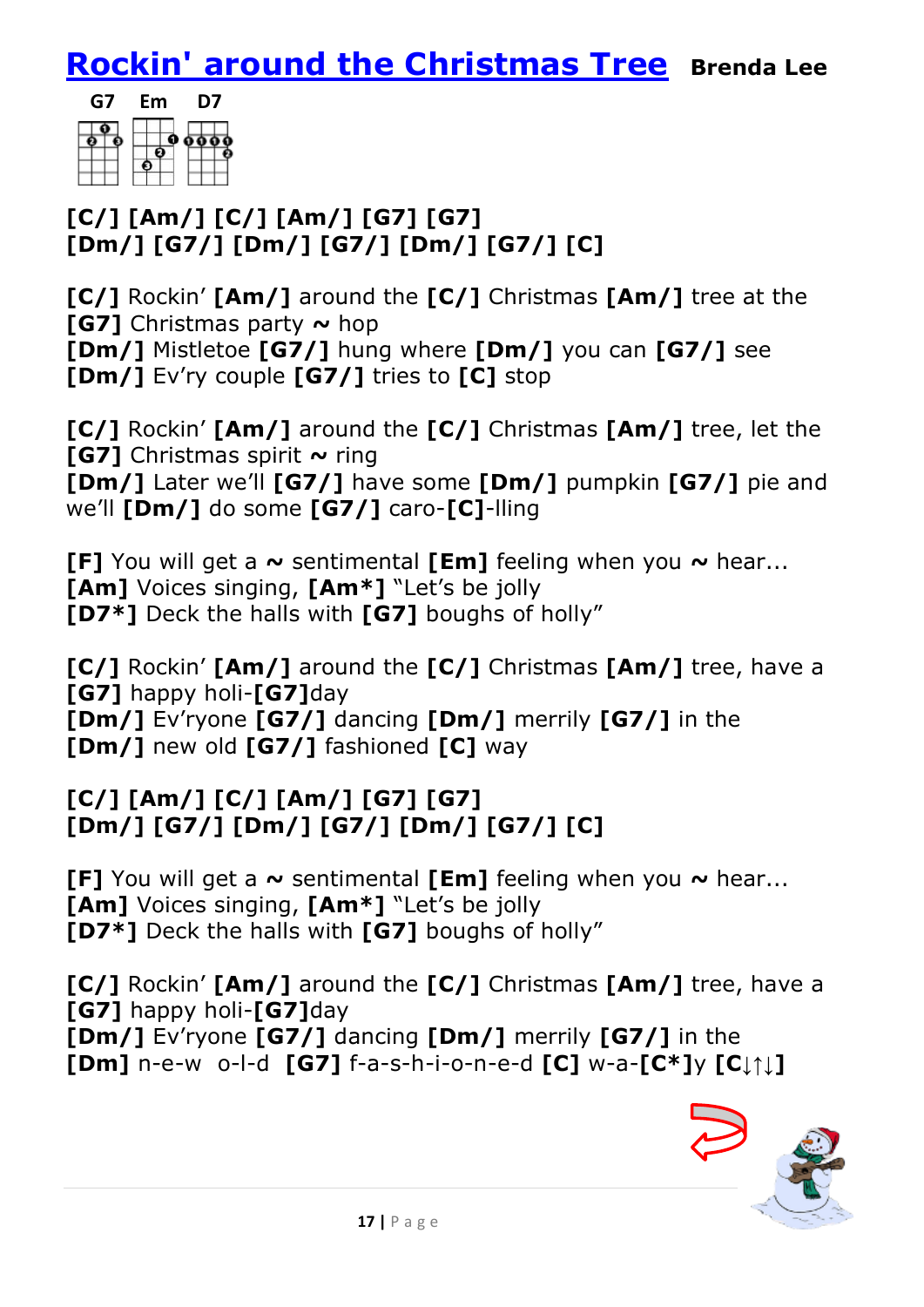## <span id="page-17-0"></span>**[Jingle Bell Rock](https://youtu.be/Z0ajuTaHBtM) Bobby Helms** *2 beat chords*

| CMaj7 | C6 | Fm | D7 | G7 | G+ | C7 |
|-------|----|----|----|----|----|----|
|       |    |    |    |    |    |    |
|       |    |    |    |    |    |    |
|       |    |    |    |    |    |    |

#### **[C/Cmaj7/]** - **[C6/Cmaj7/]** - **[C6/Cmaj7/]** - **[Dm/G7/]**

**[C/]** Jingle bell **[Cmaj7/]** jingle bell **[C6/]** jingle bell **[Cmaj7/]** rock **[C6/]** Jingle bell **[Cmaj7/]** swing and **[Dm/]** jingle bells **[G7/]** ring **[Dm/]** Snowin' and **[G7/]** blowin' up **[Dm/]** bushels of **[G7/]** fun **[D7]** Now the jingle hop **[G]** has begun

**[C/]** Jingle bell **[Cmaj7/]** jingle bell **[C6/]** jingle bell **[Cmaj7/]** rock **[C6/]** Jingle bells **[Cmaj7/]** chime in **[Dm/]** jingle bell **[G7/]** time **[Dm/]** Dancin' and **[G7/]** prancin' in **[Dm/]** jingle bell **[G7/]** square **[D7/]** In the **[G7/]** frosty **[C/]** air **[C7/]**

What a **[F]** bright time it's the **[Fm]** right time To **[C]** rock the night **[C7]** away Jingle **[D]** bell time is a **[D7]** swell time **[G7\*]** To go glidin' in a **[G]** one horse sleigh

**[C/]** Giddy up **[Cmaj7/]** jingle horse **[C6/]** pick up your **[Cmaj7/]** feet **[C6/]** Jingle a-**[Cmaj7/]**-round the **[A]** clock **[F]** Mix and mingle in a **[Fm]** jinglin' beat **[D7/]** That's the **[G7/]** jingle bell **[C]** rock

What a **[F]** bright time it's the **[Fm]** right time To **[C]** rock the night away **[C7]** Jingle **[D]** bell time is a **[D7]** swell time **[G7\*]** To go glidin' in a **[G]** one horse sleigh

**[C/]** Giddy up **[Cmaj7/]** jingle horse **[C6/]** pick up your **[Cmaj7/]** feet **[C6/]** Jingle a-**[Cmaj7/]**-round the **[A]** clock **[F]** Mix and mingle in a **[Fm]** jinglin' beat **[D7/]** That's the **[G7/]** jingle bell **[D7/]** that's the **[G7/]** jingle bell **[D7/]** That's the **[G7/]** jingle bell **[C]** r-o-c-**[C\*]**k

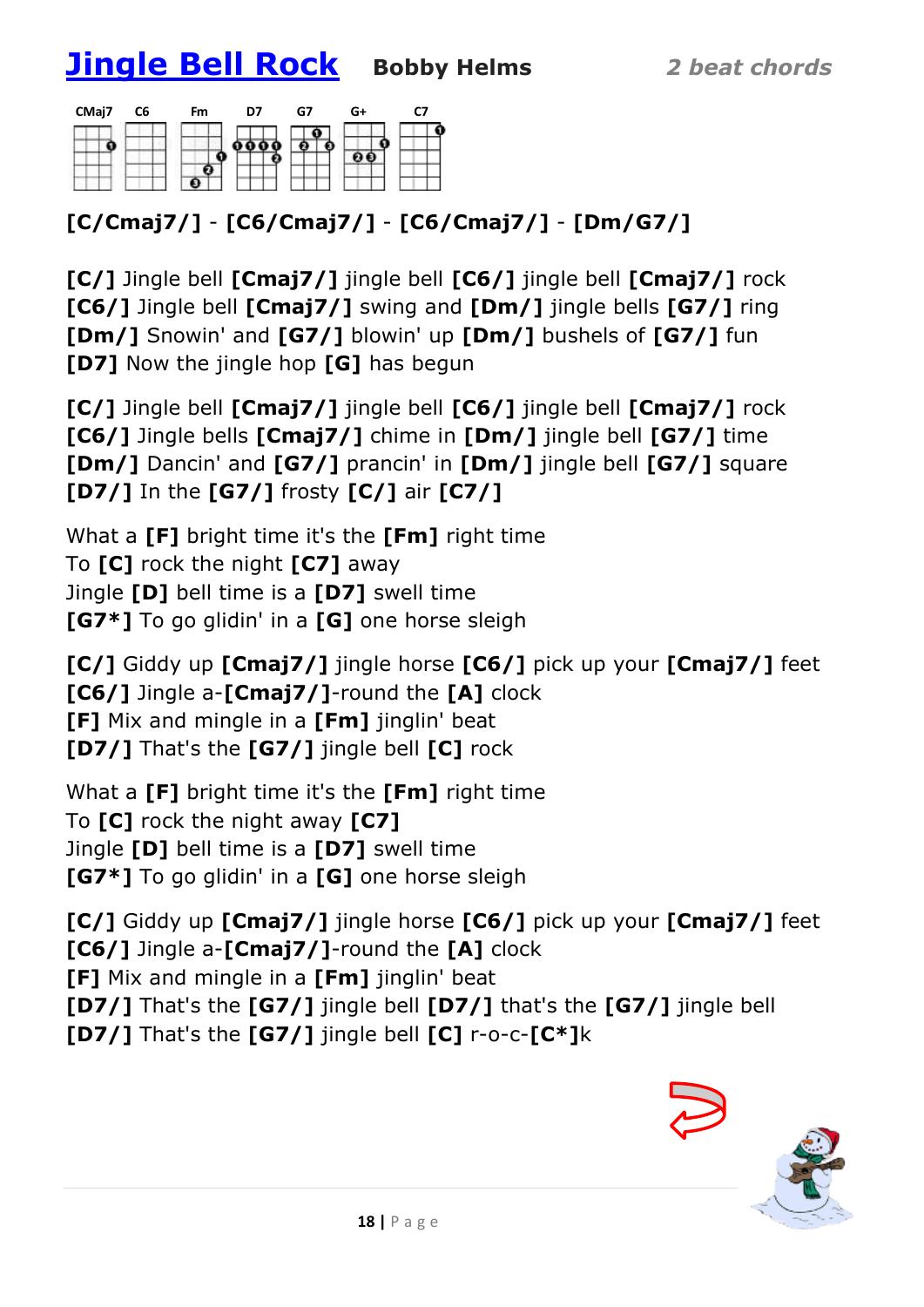## <span id="page-18-0"></span>**[Feliz Navidad](https://youtu.be/N8NcQzMQN_U) Jose Feliciano**

### **[F] [G7] [C] [C\*]**

Feliz Navi-**[F]**-dad **[G7]** Feliz Navi-**[C]**-dad **[C]** Feliz Navi-**[F]**-dad, próspero **[G7]** ano y felici-**[C]**-dad **[C\*]** Feliz Navi-**[F]**-dad **[G7]** Feliz Navi-**[C]**-dad **[C]** Feliz Navi-**[F]**-dad, próspero **[G7]** ano y felici-**[C]**-dad **[C\*]**

I wanna wish you a **[F]** Merry Christmas **[G7]** I wanna wish you a **[C]** Merry Christmas **[C]** I wanna wish you a **[F]** Merry Christmas From the **[G7]** bottom of my **[C]** heart **[C\*]**

I wanna wish you a **[F]** Merry Christmas **[G7]** I wanna wish you a **[C]** Merry Christmas **[C]** I wanna wish you a **[F]** Merry Christmas From the **[G7]** bottom of my **[C]** heart **[C\*]**

Feliz Navi-**[F]**-dad **[G7]** Feliz Navi-**[C]**-dad **[C]** Feliz Navi-**[F]**-dad, próspero **[G7]** ano y felici-**[C]**-dad **[C\*]** Feliz Navi-**[F]**-dad **[G7]** Feliz Navi-**[C]**-dad **[C]** Feliz Navi-**[F]**-dad, próspero **[G7]** ano y felici-**[C]**-dad **[C\*]**

I wanna wish you a **[F]** Merry Christmas **[G7]** I wanna wish you a **[C]** Merry Christmas **[C]** I wanna wish you a **[F]** Merry Christmas From the **[G7]** bottom of my **[C]** heart **[C]**

### **[F] [G7] [C] [C]** - **[F] [G7] [C] [C\*]**

We wanna wish you a **[F]** Merry Christmas **[G7]** We wanna wish you a **[C]** Merry Christmas **[C]** We wanna wish you a **[F]** Merry Christmas From the **[G7]** bottom of our **[C]** hearts **[C\*]**

We wanna wish you a **[F]** Merry Christmas **[G7]** We wanna wish you a **[C]** Merry Christmas **[C]** We wanna wish you a **[F]** Merry Christmas From the **[G7]** bottom of our **[C]** h-e-a-r-t-**[C\*]**s **[C↓↑↓]** *(Cha Cha Cha)*

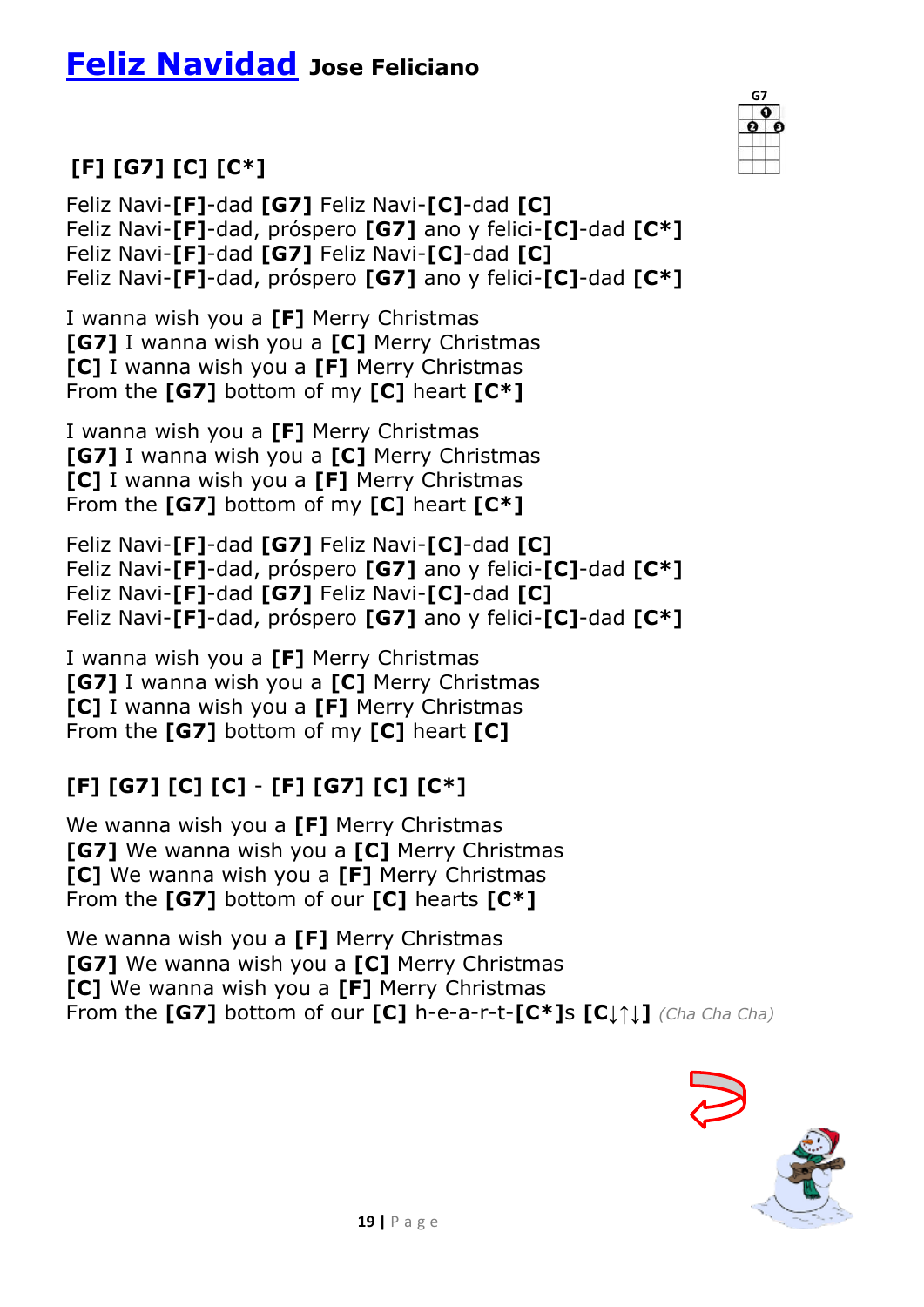## <span id="page-19-0"></span>**Christmas (***[Baby Please Come Home](https://youtu.be/nCMFIBkZ20s)*) [Darlene Love](https://youtu.be/nCMFIBkZ20s)

#### **[C\*] ~ [Em\*] ~ [F\*] ~ [G\*] ~** *\*count of 8*

*Island strum*

**[C]** *Christmaaaa-***[C]***aaaaas!* **[Em]** *Christmaaaa-***[Em]***aaaaas!* **[F]** *Christmaaaa-***[F]***aaaaas!* **[G]** *Christmaaaa-***[G]***aaaaas!*

**[C]** *Christmaaaa-***[C]***aaaaas!* The snow's coming down **[Em]** *Christmaaaa-***[Em]***aaaaas!* I'm watching it fall **[F]** *Christmaaaa-***[F]***aaaaas!* Lots of people around **[G]** *Christmaaaa-***[G]***aaaaas!* Baby, please come home!

**[C]** *Christmaaaa-***[C]***aaaaas!* The church bells in town, **[Em]** *Christmaaaa-***[Em]***aaaaas!* All ringing in song **[F]** *Christmaaaa-***[F]***aaaaas!* Full of happy sounds **[G]** *Christmaaaa-***[G]***aaaaas!* Baby, please come home!

**[C\*]** They're singing **[C]** 'Deck the Halls' *2,3,4. 1,2,3,4* **[Em\*]** But it's not like **[Em]** Christmas at all **[F\*]** 'Cause I remember when **[F]** you were here **[G\*]** And all the fun we **[G]** had last year

**[C]** *Christmaaaa-***[C]***aaaaas!* The church bells in town, **[Em]** *Christmaaaa-***[Em]***aaaaas!* All ringing in song **[F]** *Christmaaaa-***[F]***aaaaas!* Full of happy sounds **[G]** *Christmaaaa-***[G]***aaaaas!* Baby, please come home!

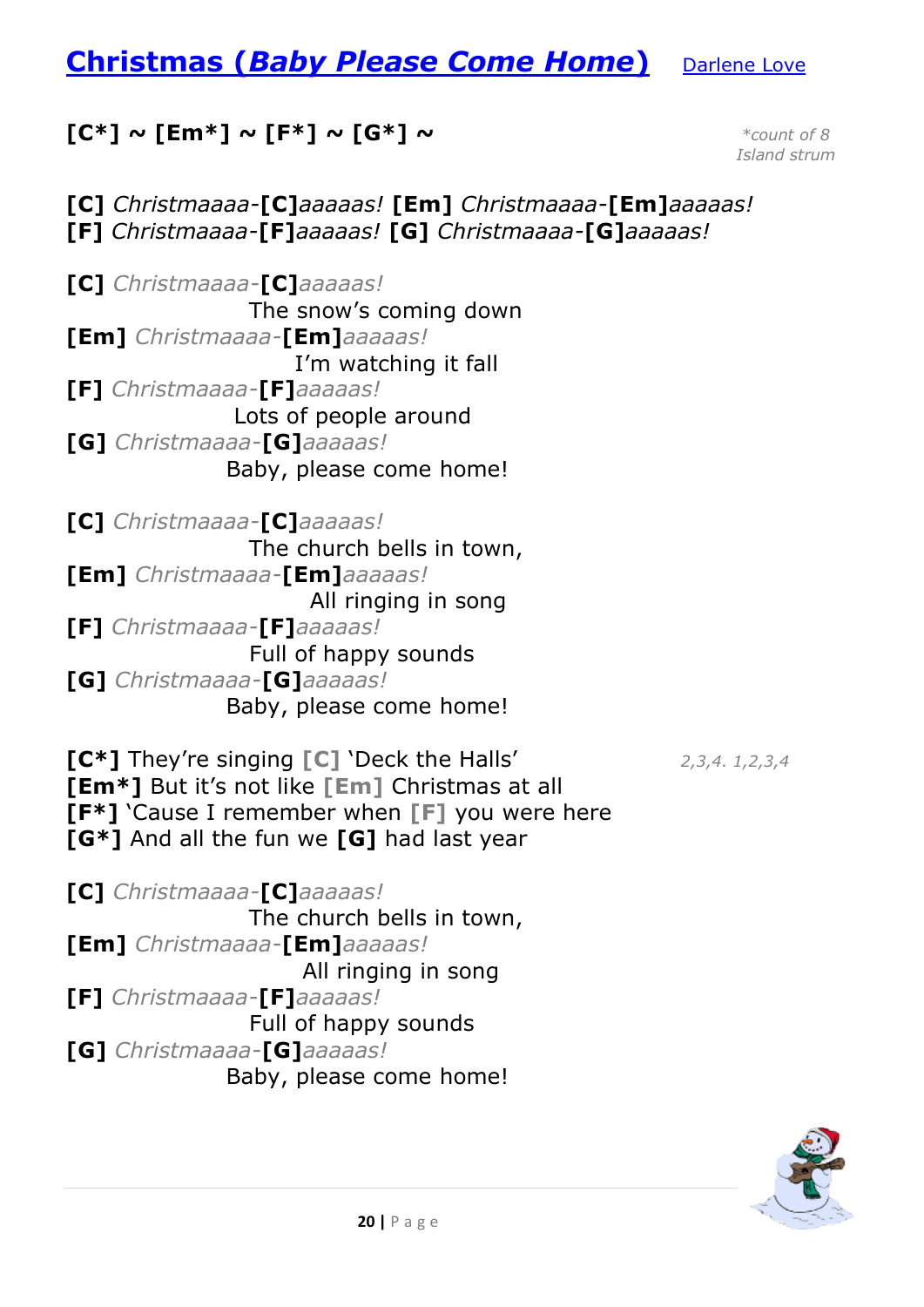**[C\*]** They're singing **[C]** 'Deck the Halls' *2,3,4. 1,2,3,4* **[Em\*]** But it's not like **[Em]** Christmas at all **[F\*]** 'Cause I remember when **[F]** you were here **[G\*]** And all the fun we **[G]** had last year

**[C]** *Christmaaaa-***[C]***aaaaas!* If there was a way, **[Em]** *Christmaaaa-***[Em]***aaaaas!* I'd hold back this tear **[F]** *Christmaaaa-***[F]***aaaaas!* But, it's Christmas day

**[G]** *Please!* **[G]** *Please!*

- **[G]** *Please!* **[G]** *Please! Please!*
- **[G]** *Please! Please!* **[G]** *Please!*

Baby, please come . . .

**[C]** *Christmaaaa-***[C]***aaaaas!* Home! Baby, please come **[Em]** *Christmaaaa-***[Em]***aaaaas!* Home! Baby, please come **[F]** *Christmaaaa-***[F]***aaaaas!* Home! Baby, please come **[G]** *Christmaaaa-***[G]***aaaaas!* Home! Baby, please come

**[C]** *Christmaaaa-***[C]***aaaaas!* Home! Baby, please come **[Em]** *Christmaaaa-***[Em]***aaaaas!* Home! Baby, please come **[F]** *Christmaaaa-***[F]***aaaaas!* Home! Baby, please come **[G]** *Christmaaaa-***[G]***aaaaas! Slower on from 2nd [G]* Hooooooooome!

**[F]** P-l-e-a**[F]**-s-e, come **[C\*]** Hoooooome



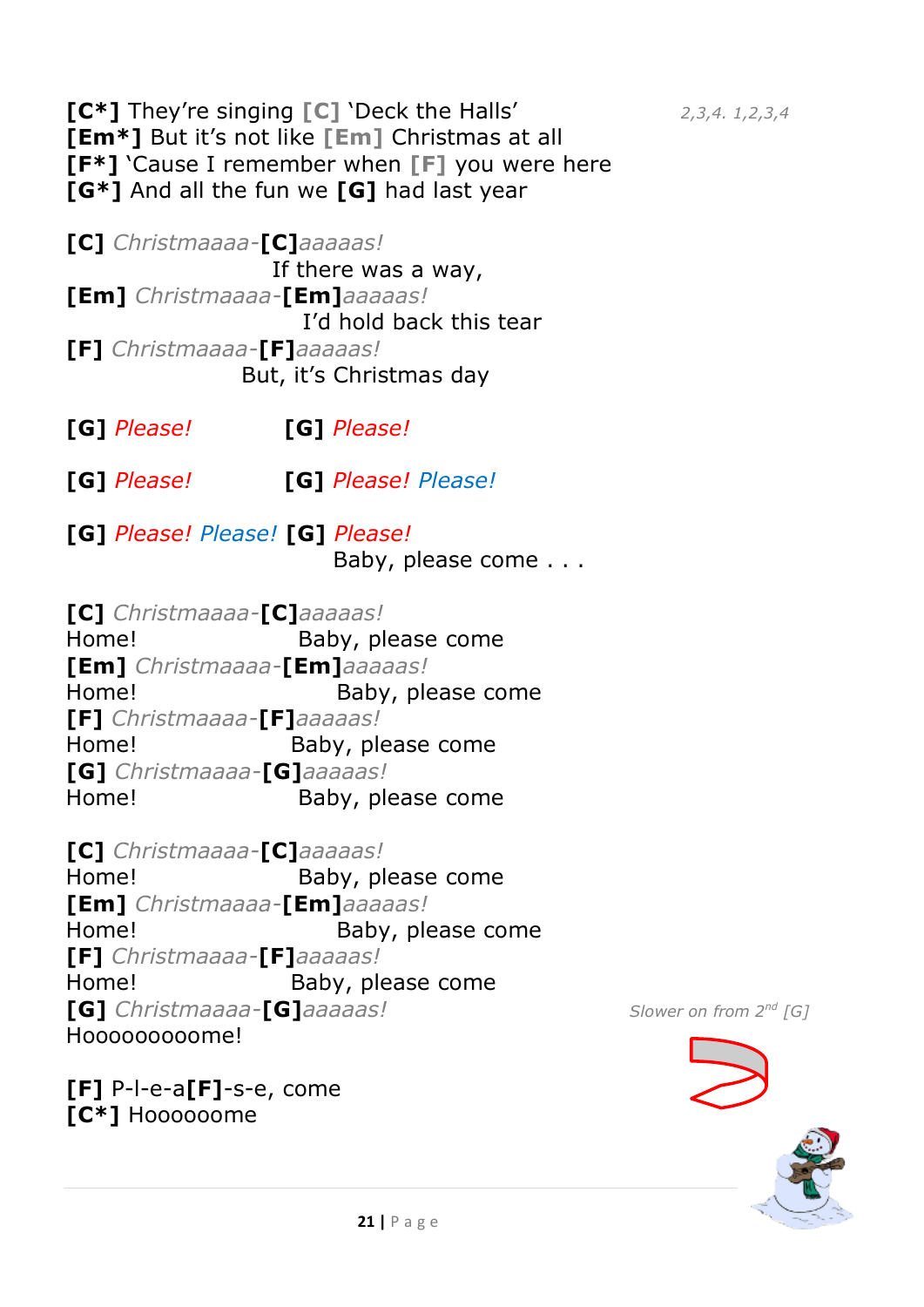## <span id="page-21-0"></span>**[Run Run Rudolph](https://youtu.be/L6zHLP-stDY)** – Chuck Berry

**[C][F][C][C]** *Strumming – D DuDuD*

**[C]** Run Run Rudolph, **[F]** Santa's gotta make it to **[C]** town **~ [F]** Santa's in a hurry, tell him **~** he can take the freeway **[C]** down **~** Then **[G]** away went Rudolph, **~** reelin' like a merry-go-**[C]** round **~**

Said **[C]** Santa to a small child, **[F]** "What'd please you most to **[C]** get?" **~** A **[F]** little baby doll that could **~** cry, drink, sleep and **[C]** wet **~** Then **[G]** away went Rudolph, **~** whizzin' like a Phantom **[C]** jet **~**

**[C]** Run Run Rudolph, **[F]** Santa's gotta make it to **[C]** town **~ [F]** Santa's in a hurry, tell him **~** he can take the freeway **[C]** down **~** Then **[G]** away went Rudolph, **~** reelin' like a merry-go-**[C]** round **~**

Said **[C]** Santa to a big child, **[F]** What d'you want on Christmas **[C]** Day? Well **[F]** all I want for Christmas is a **~** rock n roll ukule-**[C]**-le **~** Then a-**[G]**way went Rudoph, **~** whizzin' on Santas **[C]** sleigh **~**

**[C]** Run Run Rudolph, **[F]** Santa's gotta make it to **[C]** town **~ [F]** Santa's in a hurry, tell him **~** he can take the freeway **[C]** down **~** Then **[G]** away went Rudolph, **~** reelin' like a merry-go-**[C]** round **~**

#### **[C] [F] [C] [C]** - **[F] [F] [C] [C]** - **[G] [G] [C] [C]**

Said **[C]** Santa to a big child, **[F]** What d'you want on Christmas **[C]** Day? **~** Well **[F]** all I want for Christmas is a **~** rock n roll ukule-**[C]**le **~** Then a-**[G]**way went Rudoph, **~** whizzin' on Santas **[C]** sleigh **~**

**[C]** Run Run Rudolph, **[F]** Santa's gotta make it to **[C]** town **~ [F]** Santa's in a hurry, tell him **~** he can take the freeway **[C]** down **~** Then **[G]** away went Rudolph, **~** reelin' like a merry-go-**[C]** round **~**

**[C]** Run Run Rudolph, **[F]** Santa's gotta make it to **[C]** town **~ [F]** Santa's in a hurry, tell him **~** he can take the freeway **[C]** down **~** Then **[G]** away went Rudolph, **~** reelin' like a merry-go-**[C]** round **~**

Then **[G]** away went Rudolph, **~** reelin' like a merry-go-**[C]** round **~** Then **[G]** away went Rudolph, **~** reelin' like a merry-go-**[C]** round **[C\*]**

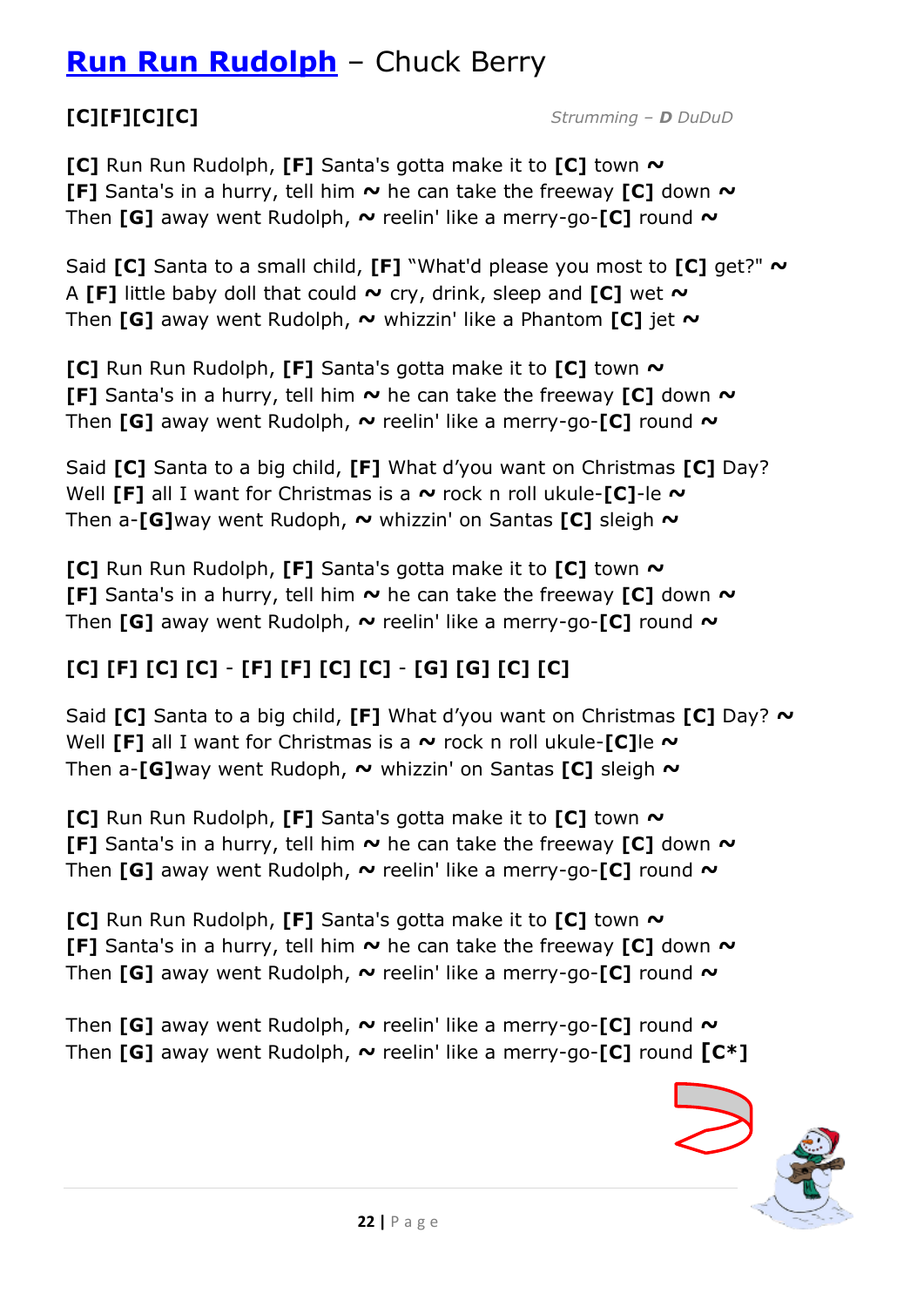#### <span id="page-22-0"></span>**[It's Christmas Time \(Do they know it's Christmas time\)](https://youtu.be/bjQzJAKxTrE)**

. It's Christmas **[F]** time, **[G]** there's no need to **[C]** be afraid **[C]** . At Christmas **[F]** time, we **[G]** let in light and we **[C]** banish shade **[C]** . And in our **[F]** world of **[G]** plenty we can **[C]** spread a smile of **[F]** joy Throw your **[Dm]** arms around the **[G]** world at Christmas **[C]** t-i-m-e

**[C]** . But say a **[F]** prayer . **[G]** . pray for the **[C]** other ones **[C]** . At Christmas **[F]** time, it's **[G]** hard, but when you're **[C]** having fun **[C]** . There's a **[F]** world outside your **[G]** window And it's a **[C]** world of dread and **[F]** fear Where the **[Dm]** only water **[G]** flowing is *more singers joining in* The **[C]** bitter sting of **[F]** tears And the **[Dm]** Christmas bells that **[G]** ring there Are the **[C]** clanging chimes of **[F]** doom Well, **[Dm]** tonight thank God it's **[G]** them, instead of **[C]** y-o-u

**[C]** . And there **[F]** won't be snow in **[G]** Africa this **[C]** Christmas time **[C]** . . The **[F]** greatest gift they'll **[G]** get this year is **[C]** l-i-f-e **[C7]** . . Where **[F]** nothing ever **[G]** grows, no **[C]** rain nor rivers **[F]** flow **[Dm]** Do they know it's **[G]** Christmas time at **[C]** all? **[F/] [C/]**

**[Am\*]** Here's to you, raise a **[G\*]** glass for everyone **[Am\*]** Here's to them, under-**[G\*]**neath that burning sun **[Dm]** Do they know it's **[G]** Christmas time at **[C]** all? **[F/] [C/]**

#### **[F] [G]**

**[C]** Feed the **[F/]** wo-**[C/]**rld! **[F] [G] [C]** Feed the **[F/]** wo-**[C/]**rld! **[F] [G]**

**[C]** Feed the **[F/]** wo-**[C/]**rld! **[F]** Let them know it's **[G]** Christmas time, and

**[C]** Feed the **[F/]** wo-**[C/]**rld! **[F]** Let them know it's **[G]** Christmas time

**[C] [F/] [C/]** - **[F] [G] [C] [F/] [C/]** - **[F] [G] [C\*]**



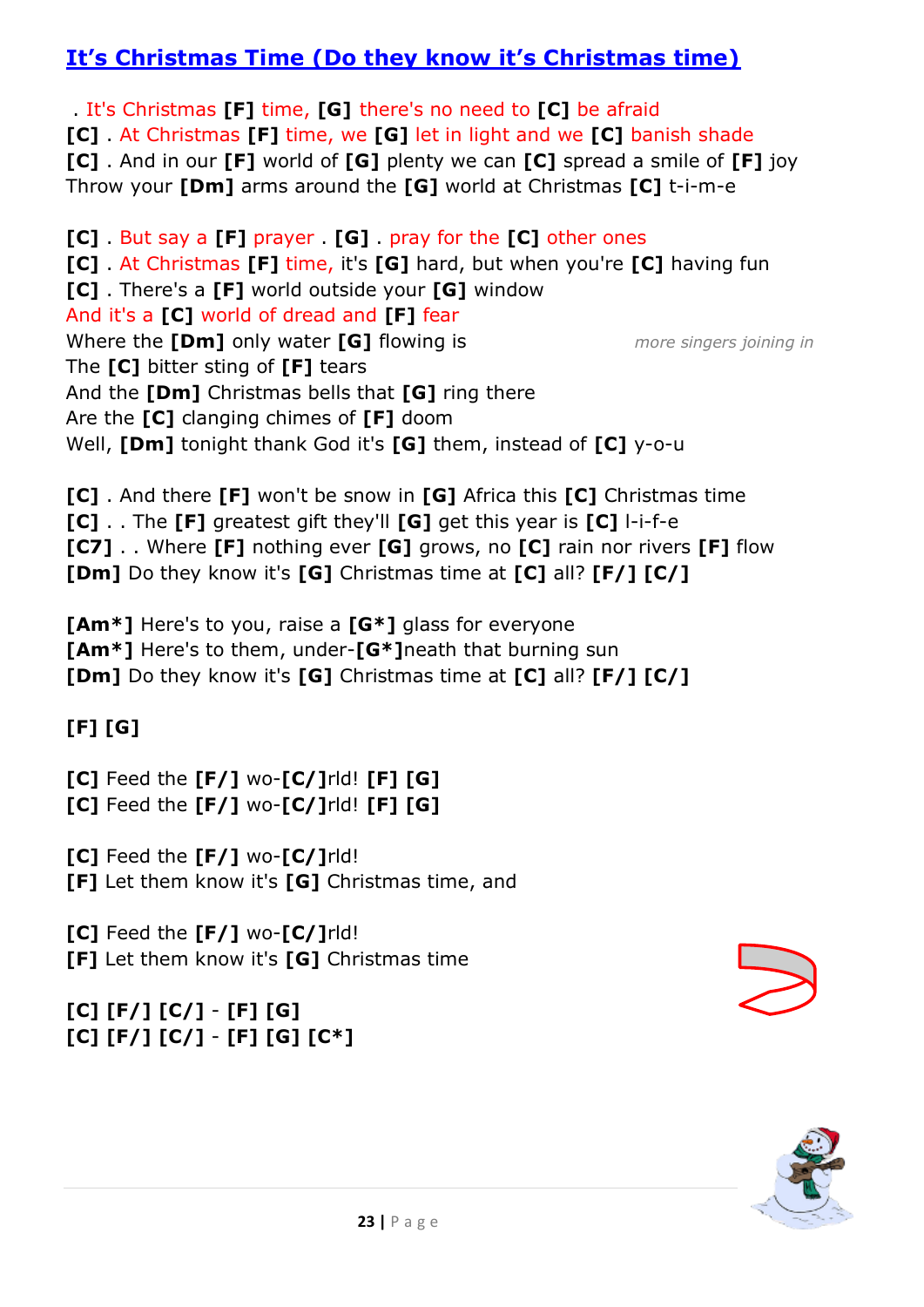## **INTERVAL**

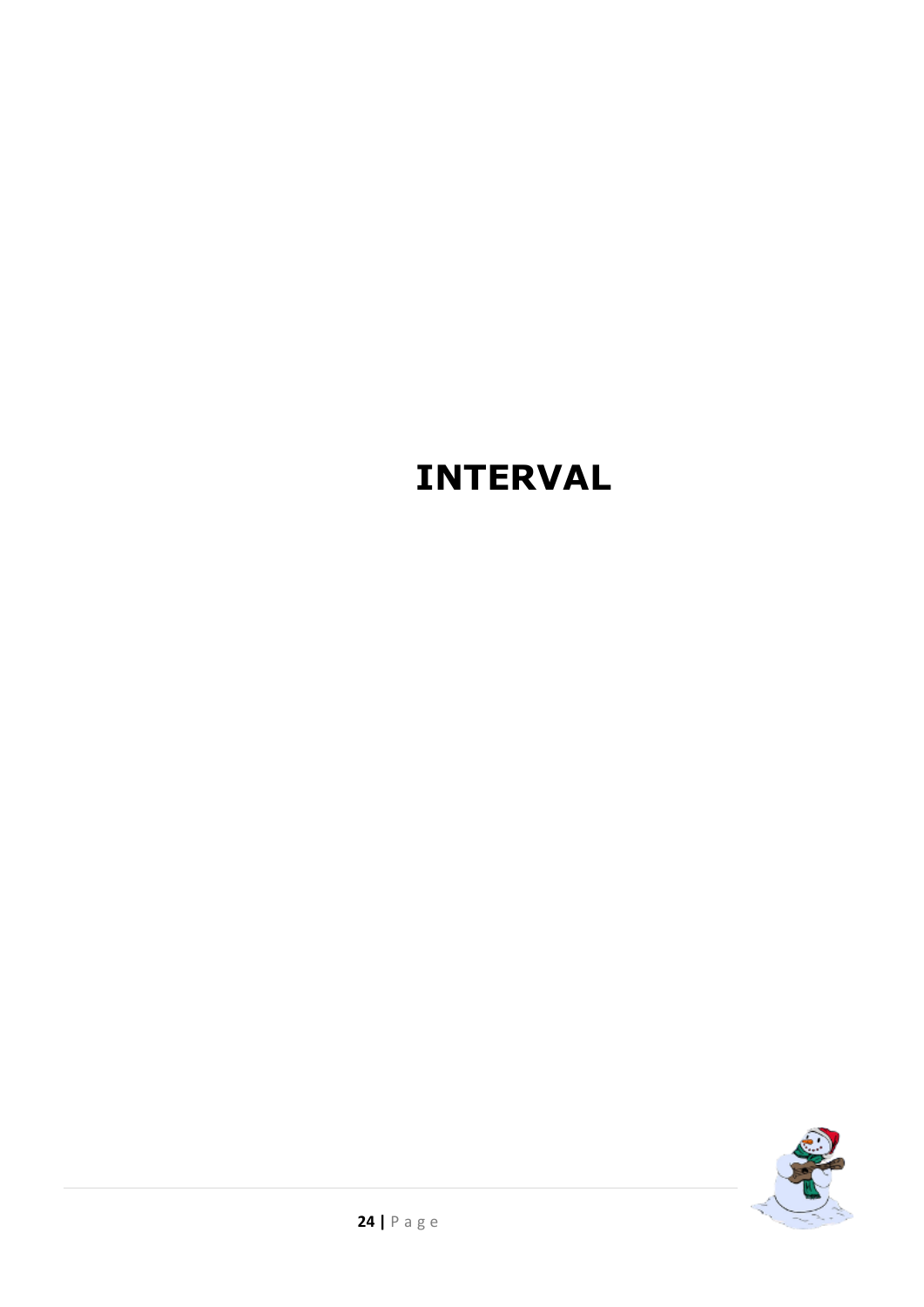## <span id="page-24-0"></span>**[Lonely this Christmas](https://youtu.be/NJ6kJ7GWtv0)**

*Strumming – D DuD Du or DuDuDuDu*

*. . Bom, bom, bom,* **[C]** *bom* **[Am] [F] [G]** *. . Bom, bom, bom,* **[C]** *bom* **[Am] [F] [G]**

**[C]** Try to im-**[C]**agine a **[F]** house that's not a **[G]** home And **[C]** try to im-**[C]**agine a Chri-**[F]**stmas all a-**[G]**lone

That's where **[C]** I'll be since you **[Am]** left me My **[F]** tears could melt the **[G]** snow What can **[C]** I do? With-**[Am]**out you I've got **[F]** no place, no place to **[G]** go

It'll be **[C]** lonely this **[Am]** Christmas with-**[F]**out you to **[G]** hold It'll be **[C]** lonely this **[Am]** Christmas lo-**[F]**nely and **[G]** cold

It'll be **[C]** cold so **[Am]** cold with-**[F]**out you to **[G]** hold this **[C]** Christmas

### **[C] [Am] [F] [G]**

**[C]** Each time I rem-**[C]**ember the **[F]** day you went a-**[G]**way **[C]** How I never **[C]** listened to the **[F]** things you had to **[G]** say I just **[C]** break down, as I **[Am]** look around The **[F]** only things I **[G]** see Are **[C]** emptiness and **[Am]** loneliness and a **[F]** unlit Christmas **[G]** tree

It'll be **[C]** lonely this **[Am]** Christmas with-**[F]**out you to **[G]** hold It'll be **[C]** lonely this **[Am]** Christmas lo-**[F]**nely and **[G]** cold

It'll be **[C]** cold so **[Am]** cold with-**[F]**out you to **[G]** hold this **[C]** Christmas

**[C]** *. Bom, bom, bom,* **[C]** *bom* **[Am] [F]** 

**[G]** . *Bom, bom, bom,* **[C]** *bom* **[Am] [F]** 

**[G]** *. Bom, bom, bom,* **[C\*]** *bom*

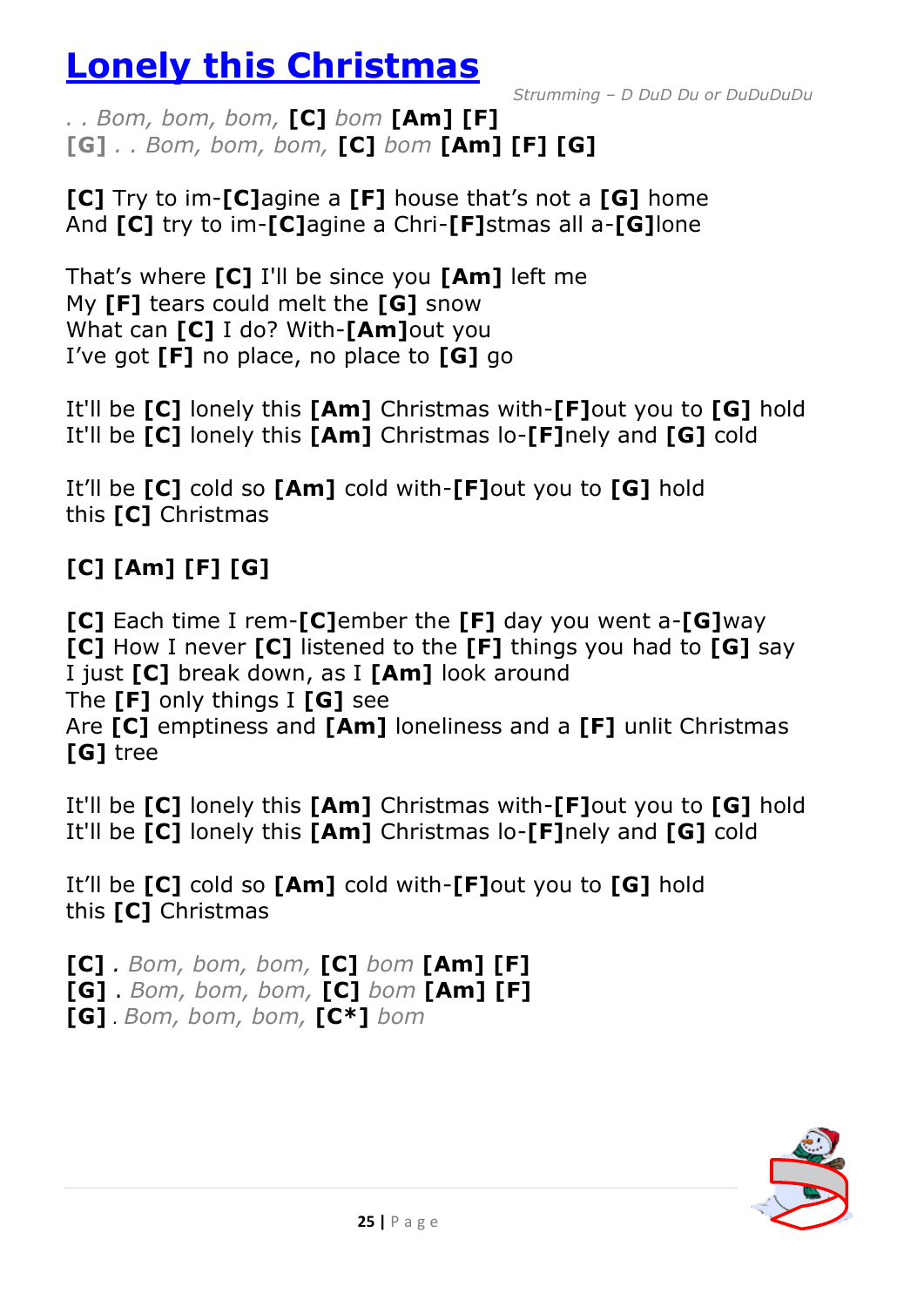## <span id="page-25-0"></span>**[Season's Upon Us](https://youtu.be/fi_W4uMyvqI) Dropkick Murphys**

In **3/4** time, strumming pattern, **1**&**2&3&**; **D** dudu

#### **[C][F][G][C]** x 2

The **[C]** Season's **[F]** upon us, it's **[G]** that time of **[C]** year **[C]** Brandy and **[F]** eggnog, there's **[G]** plenty of **[C]** cheer There's **[C]** lights on the **[F]** trees and there's **[G]** wreaths to be **[C]** hung There's **[C]** mischief and **[F]** mayhem and **[G]** songs to be **[C]** sung

There's **[C]** bells and there's **[F]** holly, the **[G]** kids are gun-**[C]**ho True **[C]** love finds a **[F]** kiss beneath **[G]** fresh mistle-**[C]**toe Some **[C]** families are **[F]** messed up while **[G]** others are **[C]** fine If you **[F]** think yours is **[F]** crazy **[G]** . . well **[G]** you should see **[C]** mine

#### **[F][G][C]** - **[C][F][G][C]**

My **[C]** sisters are **[F]** whack-jobs, I **[G]** wish I had **[C]** none Their **[C]** husbands are **[F]** losers and **[G]** so are their **[C]** sons My **[C]** nephew's a **[F]** horrible **[G]** wise little **[C]** twit He once **[C]** gave me a **[F]** nice gift wrapped **[G]** box full of **[C]** *shit!*

He **[C]** likes to pelt **[F]** carolers with **[G]** icy snow-**[C]**balls I'd like to **[C]** take him out **[F]** back and deck **[G]** more than the **[C]** halls With **[C]** family like **[F]** this I would **[G]** have to **[C]** confess I'd be **[C]** better off **[F]** lonely, dis-**[G]**traught and de-**[C]**pressed

The **[C]** Season's **[F]** upon us, it's **[G]** that time of **[C]** year **[C]** Brandy and **[F]** eggnog, there's **[G]** plenty of **[C]** cheer There's **[C]** lights on the **[F]** trees and there's **[G]** wreaths to be **[C]** hung There's **[C]** mischief and **[F]** mayhem and **[G]** songs to be **[C]** sung **[F]** . . They **[F]** call this **[G]** Christmas **[G]** where I'm **[C]** from

#### **[F][G][C]** - **[C][F][G][C]**

**[C]** My Mom likes to **[F]** cook, push our **[G]** buttons and **[C]** prod My **[C]** brother just **[F]** brought home **[G]** another big **[C]** broad The **[C]** eye rollin' **[F]** whispers come **[G]** loud from the **[C]** kitchen I'd **[C]** come home more **[F]** often if they'd **[G]** only quit **[C]** bitchin'

**[C]** Dad on the **[F]** other hand's a **[G]** selfish old **[C]** sod Drinks **[C]** whiskey **[F]** alone with my **[G]** miserable **[C]** dog Who **[C]** won't run off **[F]** fetch sure he **[G]** couldn't care-**[C]**less He **[C]** defiled my **[F]** teddy bear and **[G]** left me the **[C]** mess

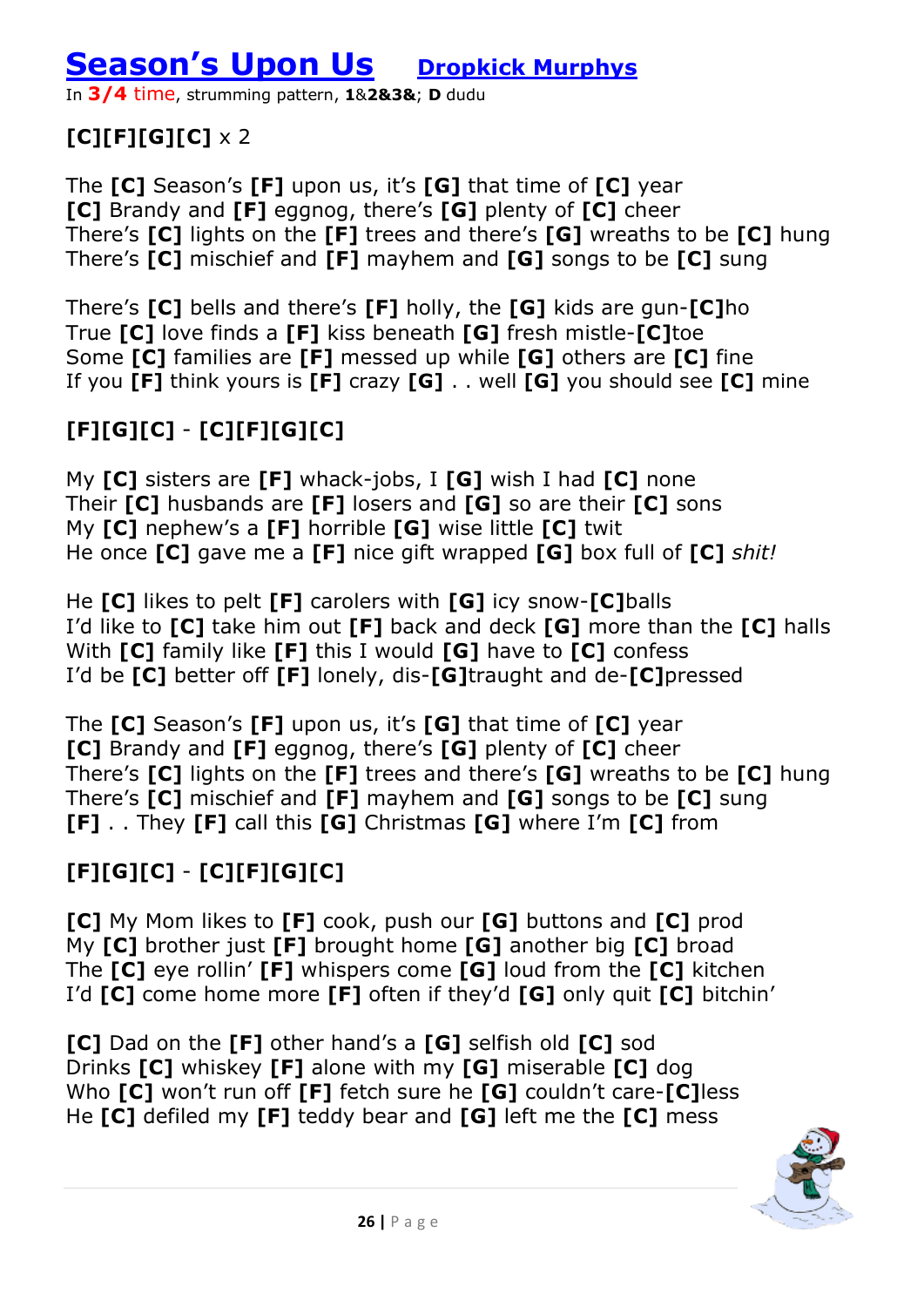The **[C]** Season's **[F]** upon us, it's **[G]** that time of **[C]** year **[C]** Brandy and **[F]** eggnog, there's **[G]** plenty of **[C]** cheer There's **[C]** lights on the **[F]** trees and there's **[G]** wreaths to be **[C]** hung There's **[C]** mischief and **[F]** mayhem and **[G]** songs to be **[C]** sung

#### **[F][G][C]** - **[C][F][G][C]**

The **[F]** table's **~** set, we **[G]** raise a **~** toast The **[C]** father, **~** son, and the **[G]** Holy **~** Ghost I'm **[G]** so glad this **~** day only **[C]** comes once a **~** year You can [F] keep your  $\sim$  opinions, your [G] presents, your  $\sim$  happy New **[C]** Year **~**

**[F]** . . They **~** call this **[G]** Christmas **~** where I'm **[C]** from **[F][G][C]**

**[F]** . . They **~** call this **[G]** Christmas **~** where I'm **[C]** from *slowing/* **[F][G][C]** - **[C][F][G][C\*]** *& getting quieter*



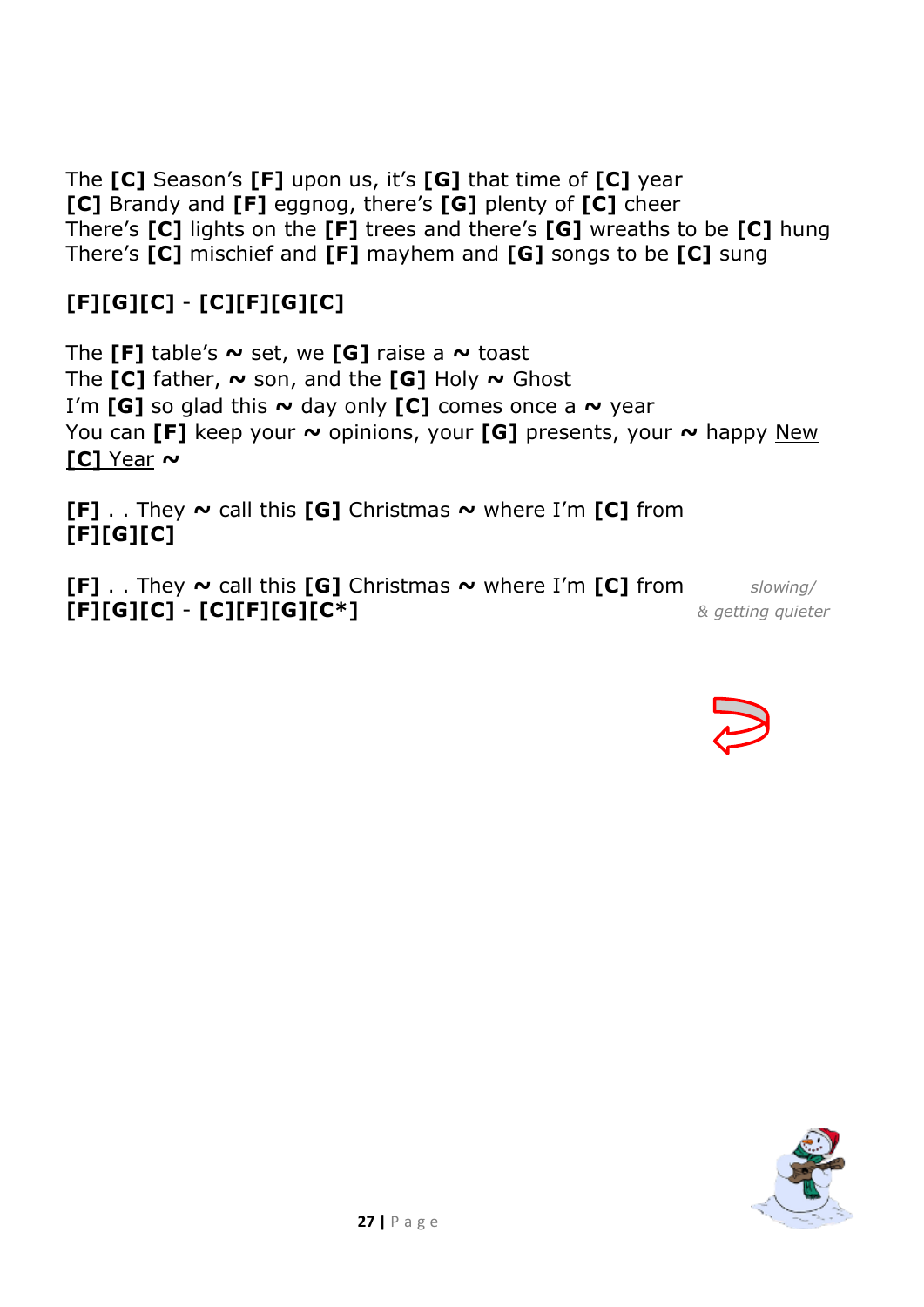## <span id="page-27-0"></span>**[Must Be Santa](https://youtu.be/a8qE6WQmNus) Bob Dylan**

## **[C] [C]** *Strum; D D D Du*

**[C]** Who's got a beard that's **[G]** long and white? *Women*

**[G]** Santa's got a beard that's **[C]** long and white *Men*

**[C]** Who comes around on a **[G]** special night?

**[G]** Santa comes around on a **[C]** special night

**[C]** Special Night, **~** beard that's white

**[F]** . . Must be **[G]** Santa, **[C]** . . Must be **[F]** Santa

**[F]** . . Must be **[G]** Santa, Santa **[C]** Claus **[G7]**

**[C]** Who wears boots and a **[G]** suit of red?

**[G]** Santa wears boots and a **[C]** suit of red

**[C]** Who wears a long cap **[G]** on his head?

**[G]** Santa wears a long cap **[C]** on his head

**[C]** Cap on head, **~** suit that's red

**[C]** Special night, **~** beard that's white

**[F]** . . Must be **[G]** Santa, **[C]** . . Must be **[F]** Santa

- **[F]** . . Must be **[G]** Santa, Santa **[C]** Claus **[G7]**
- **[C]** Who's got a big red **[G]** cherry nose?
- **[G]** Santa's got a big red **[C]** cherry nose

**[C]** Who laughs this way? **[G]** HO! HO! HO!

**[G]** Santa laughs this way. **[C]** HO! HO! HO!

**[C]** HO! HO! HO! **~** cherry nose

**[C]** Cap on head, **~** suit that's red

**[C]** Special night, **~** beard that's white

**[F]** . . Must be **[G]** Santa, **[C]** . . Must be **[F]** Santa

**[F]** . . Must be **[G]** Santa, Santa **[C]** Claus **[G7]**



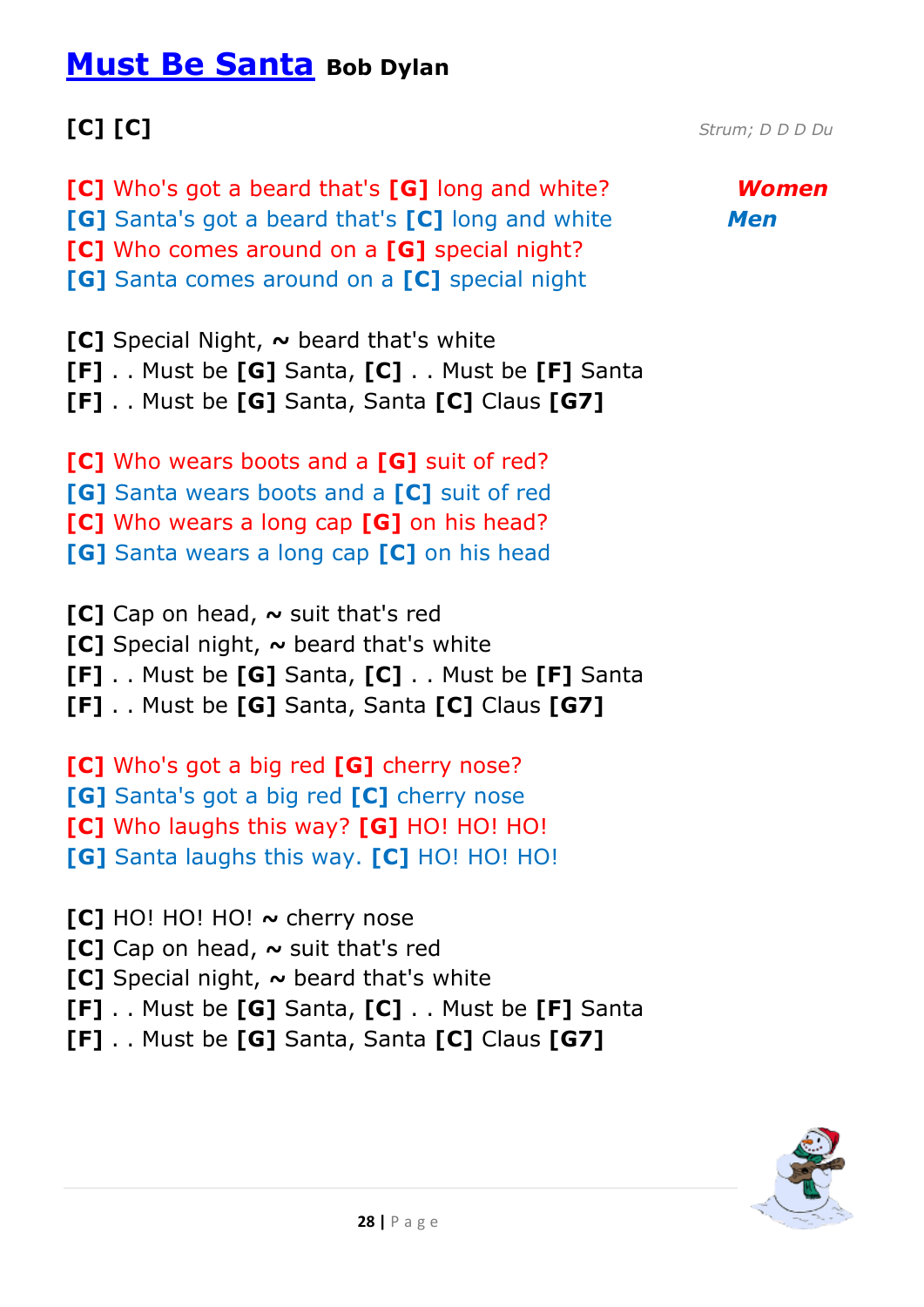**[C]** Who very soon will **[G]** come our way?

**[G]** Santa very soon will **[C]** come our way

**[C]** Eight little reindeer **[G]** pull his sleigh

**[G]** Santa's little reindeer **[C]** pull his sleigh

- **[C]** Reindeer sleigh, **~** come our way
- **[C]** HO! HO! HO! **~** cherry nose
- **[C]** Cap on head, **~** suit that's red
- **[C]** Special night, **~** beard that's white
- **[F]** . . Must be **[G]** Santa, **[C]** . . Must be **[F]** Santa
- **[F]** . . Must be **[G]** Santa, Santa **[C]** Claus **[G7]**
- **[C]** Dasher, Dancer, **[G]** Prancer, Vixen
- **[G]** Comet, Cupid **[C]** Donner and Blitzen
- **[C]** Dasher, Dancer, **[G]** Prancer, Vixen
- **[G]** Comet, Cupid **[C]** Donner and Blitzen
- **[C]** Reindeer sleigh, **~** come our way
- **[C]** HO! HO! HO! **~** cherry nose
- **[C]** Cap on head, **~** suit that's red
- **[C]** Special night, **~** beard that's white
- **[F]** . . Must be **[G]** Santa, **[C]** . . Must be **[F]** Santa
- **[F]** . . Must be **[G]** Santa, Santa **[C]** Claus **[G7]**
- **[F]** . . Must be **[G]** Santa, **[C]** . . Must be **[F]** Santa
- **[F]** . . Must be **[G]** Santa, Santa **[C]** Claus **[G7]**
- **[F]** . . Must be **[G]** Santa, **[C]** . . Must be **[F]** Santa
- **[F]** . . Must be **[G]** Santa, Santa **[C]** Claus **[C\*][G7\*][C\*]**

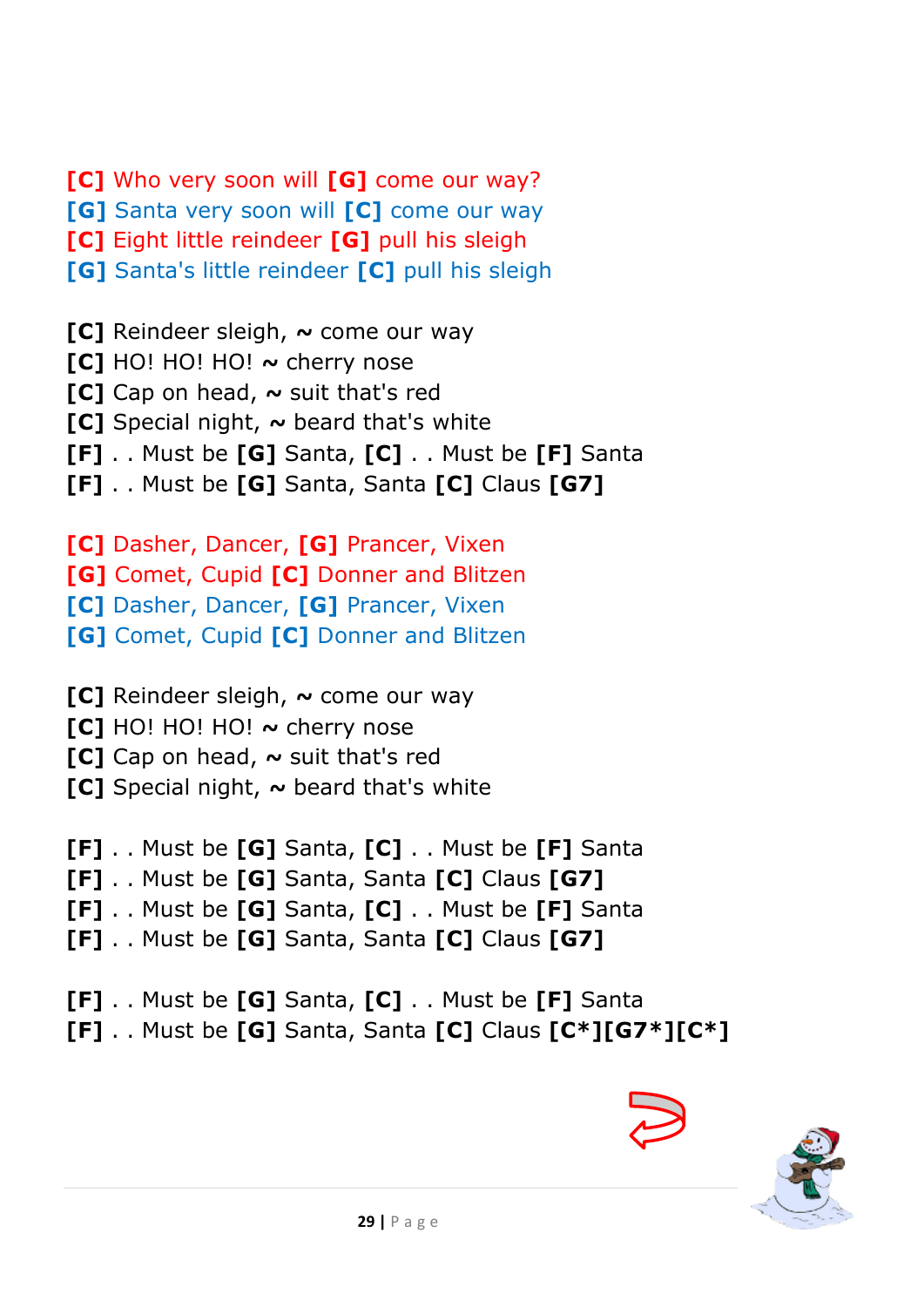## <span id="page-29-0"></span>**[Santa Claus is Coming to Town](https://youtu.be/OsyxFkYZ-aU) Gillespie & Coots**

#### **[C] [F] [C] [F]** - **[C/Am/] [F/G/] [C]**

You **[C]** better watch out, you **[F]** better not cry

You **[C]** better not pout, I'm **[F]** telling you why

**[C]** . Santa Claus is **[F]** coming to town

**[C]** . Santa Claus is **[F]** coming to town

**[C/]** Santa **[Am/]** Claus is **[F/]** coming **[G/]** to **[C]** town **[C]**

He's **[C]** making a list, he's **[F]** checking it twice

He's **[C]** gonna find out who's **[F]** naughty or nice

**[C]** . Santa Claus is **[F]** coming to town

**[C]** . Santa Claus is **[F]** coming to town

**[C/]** Santa **[Am/]** Claus is **[F/]** coming **[G/]** to **[C]** town **[C]**

He **[C]** sees you when you're **[F]** sleeping

He **[C]** knows when you're **[F]** awake

He **[D]** knows if you've been **[C]** bad or good

So be **[D]** good for goodness **[G\*]** sake

**Oh!**, you **[C]** better watch out, you **[F]** better not cry

You **[C]** better not pout, I'm **[F]** telling you why

**[C]** . Santa Claus is **[F]** coming to town

**[C]** . Santa Claus is **[F]** coming to town

**[C/]** Santa **[Am/]** Claus is **[F/]** coming **[G/]** to **[C]** town **[C]**

He **[C]** sees you when you're **[F]** sleeping

He **[C]** knows when you're **[F]** awake

He **[D]** knows if you've been **[C]** bad or good

So be **[D]** good for goodness **[G\*]** sake

**Oh!**, you **[C]** better watch out, **[F]** better not cry You **[C]** better not pout, I'm **[F]** telling you why

**[C]** . Santa Claus is **[F]** coming to town

- **[C]** . Santa Claus is **[F]** coming to town *slowing*
- **[C]** . . Santa **[Am]** Claus is **[F]** coming **[G]** to **[C]** to-**[C\*]**wn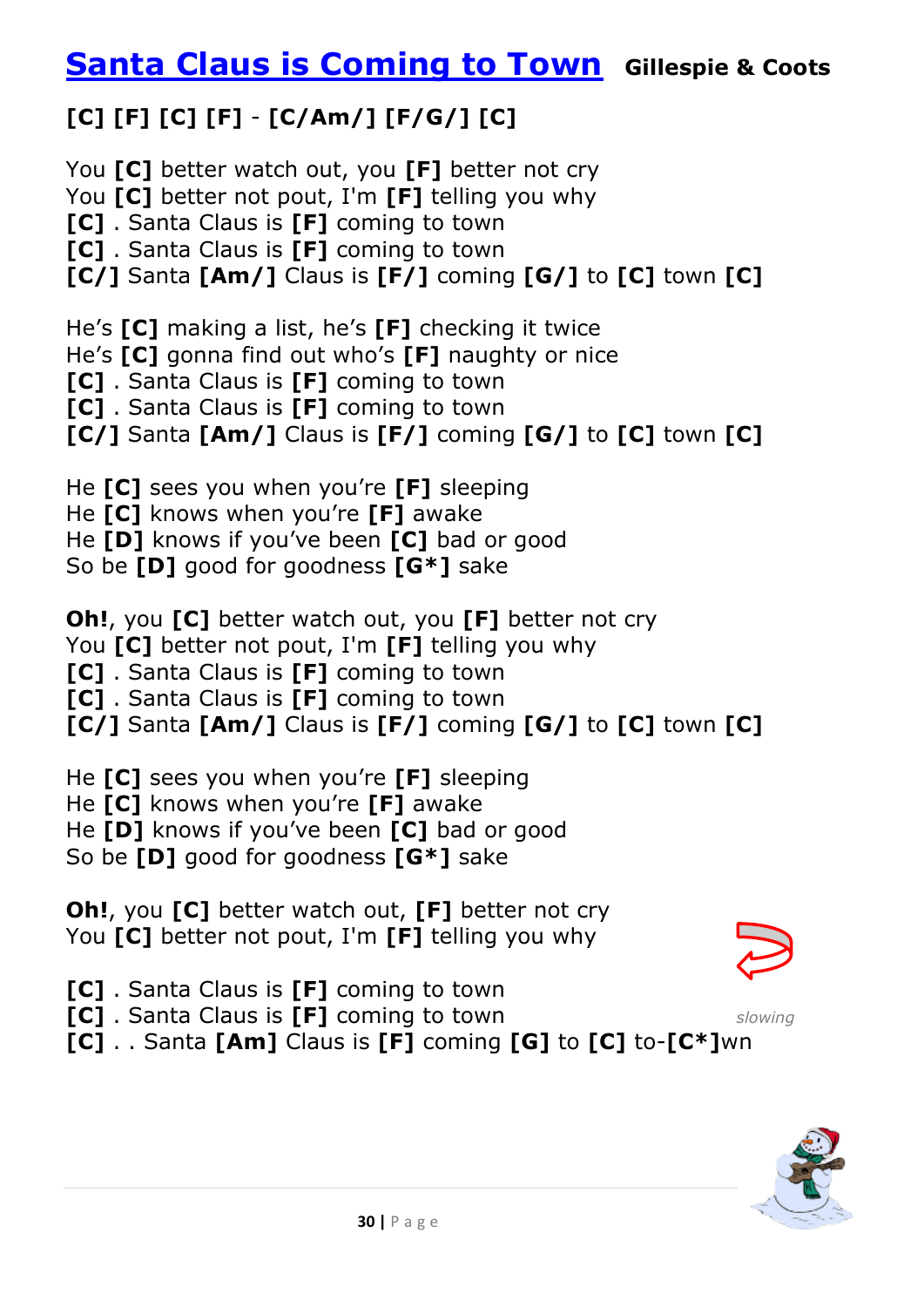**Left blank**

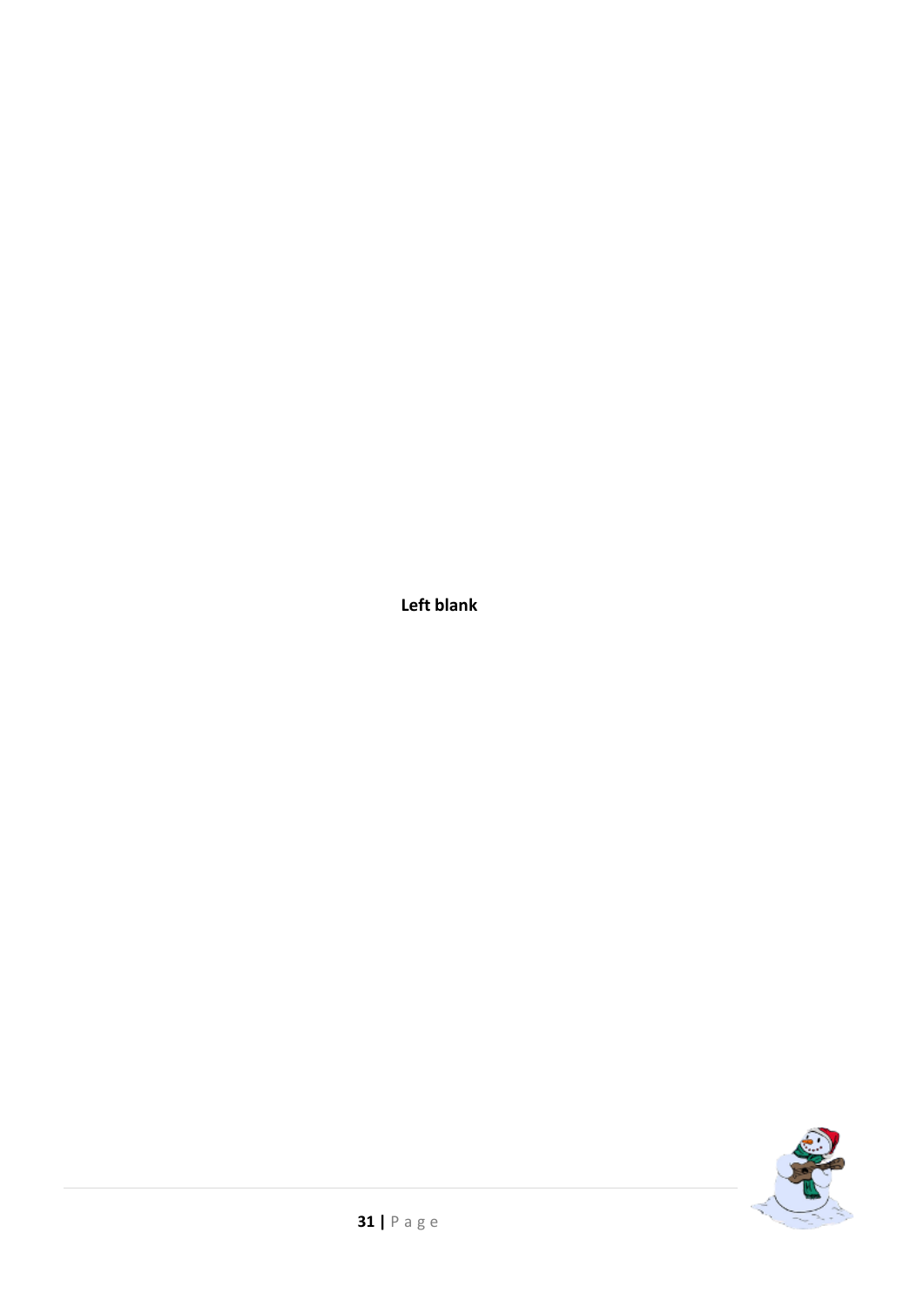## <span id="page-31-0"></span>**[Step into Christmas](https://youtu.be/IbRtGMm96F8) Elton John**

#### **[C] [C] [C] [C]**

**[C]** Welcome to my **[C7]** Christmas song **[F]** I'd like to thank you **[F/]** for the **[C/]** year **[C]** . . So I'm **[C]** sending you this **[C7]** Christmas card To **[F]** say it's nice to **[F/]** have you **[C/]** here **[C7]** 

**[Gm]** I'd like to sing about **[F]** all the things Your **[C]** eyes and mine can **[G]** see So **[Gm]** hop aboard the **[F]** turntable, **[Dm]** Oo-oh **[Dm]** Step into Christmas with **[G]** me, yeah **[G\*]** *2,3,4*

**[C]** Step into Christmas, **~** let's join together

- **[F]** We can watch the snow fall for-**[G]**ever and ever
- **[C]** Eat, drink and be merry **[C7]** come along with me
- **[F]** Step into Christmas
- **[D]** The admission's **[G]** free **[G]** woah-oh-oh

Take **[C]** care in all you **[C7]** do next year **[F]** And keep smiling **[F/]** through the **[C/]** days **[C]** . . . If **[C]** we can help to **[C7]** entertain you **[F]** Ohh we will **[F/]** find the **[C/]** ways **[C7]**

So **[Gm]** Merry Christmas **[F]** one and all **[C]** There's no place I'd rather **[G]** be . . Than **[Gm]** asking you if **[F]** you'd oblige **[Dm]** Stepping into **~** Christmas with **[G]** me, yeah **~** woah-oh-oh

**[C]** Step into Christmas, **~** let's join together

**[F]** We can watch the snow fall for-**[G]**ever and ever

- **[C]** Eat, drink and be merry **[C7]** come along with me
- **[F]** Step into Christmas
- **[D]** The admission's **[G]** free **[G]** woah-oh-oh

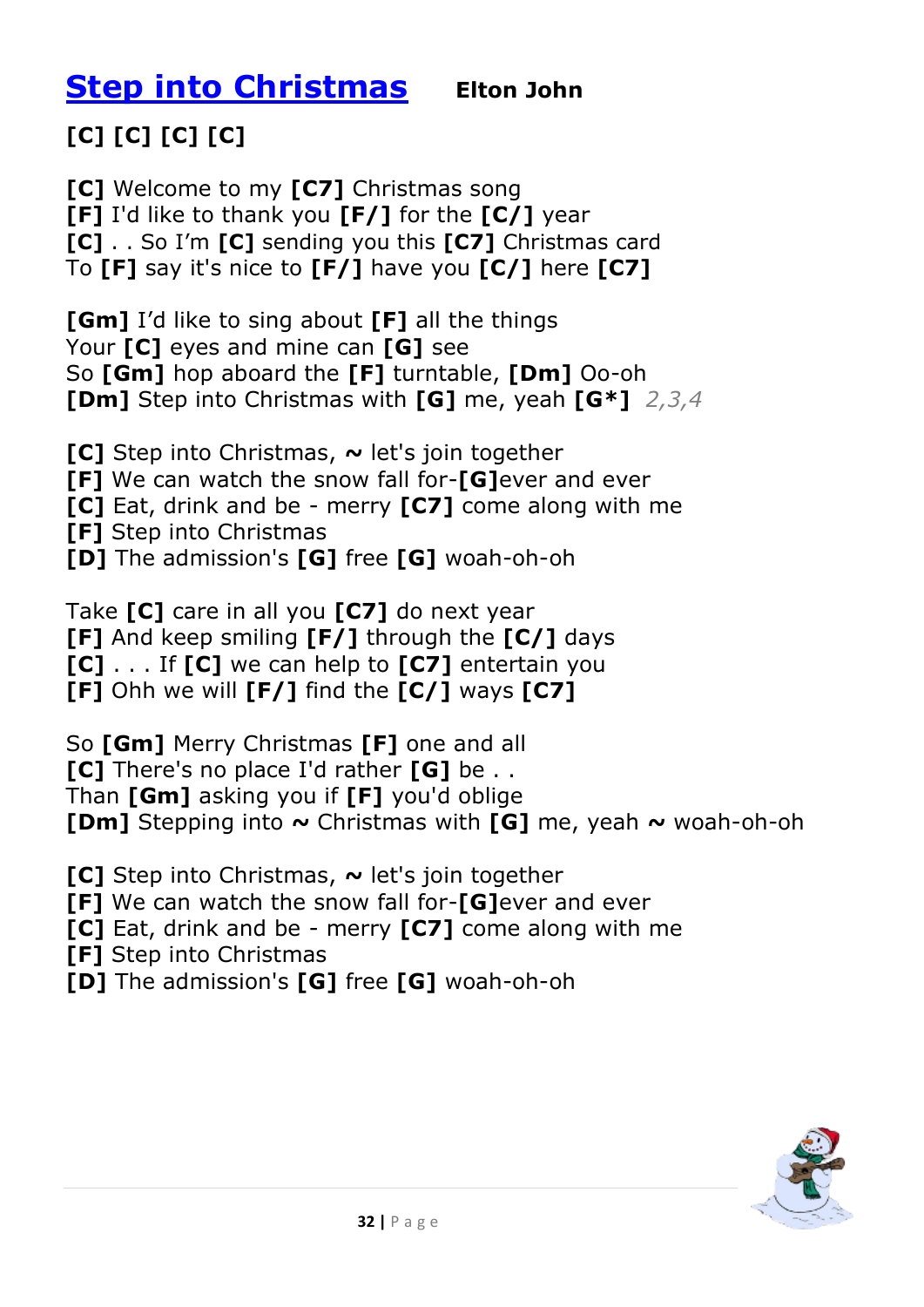**[C]** Welcome to my **[C7]** Christmas song **[F]** I'd like to thank you **[F/]** for the **[C/]** year **[C]** . . So I'm **[C]** sending you this **[C7]** Christmas card To **[F]** say it's nice to **[F/]** have you **[C/]** here **[C7]** 

**[Gm]** I'd like to sing about **[F]** all the things Your **[C]** eyes and mine can **[G]** see So **[Gm]** hop aboard the **[F]** turntable, **[Dm]** Oo-oh **[Dm]** Step into Christmas with **[G]** me, yeah **[G\*]** *2,3,4*

- **[C]** Step into Christmas, **~** let's join together
- **[F]** We can watch the snow fall for-**[G]**ever and ever
- **[C]** Eat, drink and be merry **[C7]** come along with me
- **[F]** Step into Christmas
- **[D]** The admission's **[G]** free **[G]** woah-oh-oh
- **[C]** Step into Christmas, **~** let's join together
- **[F]** We can watch the snow fall for-**[G]**ever and ever
- **[C]** Eat, drink and be merry **[C7]** come along with me
- **[F]** Step into Christmas
- **[D]** The admission's **[G]** free **[G]** woah-oh-oh
- **[C]** Steppp, **[C7]** step into Christmas
- **[F]** Ohhh, for-**[G]**ever and ever
- **[C]** Yeahh, **[C7]** come along with me
- **[F]** Ohhh **[G]** oooh **[C\*]** ooo



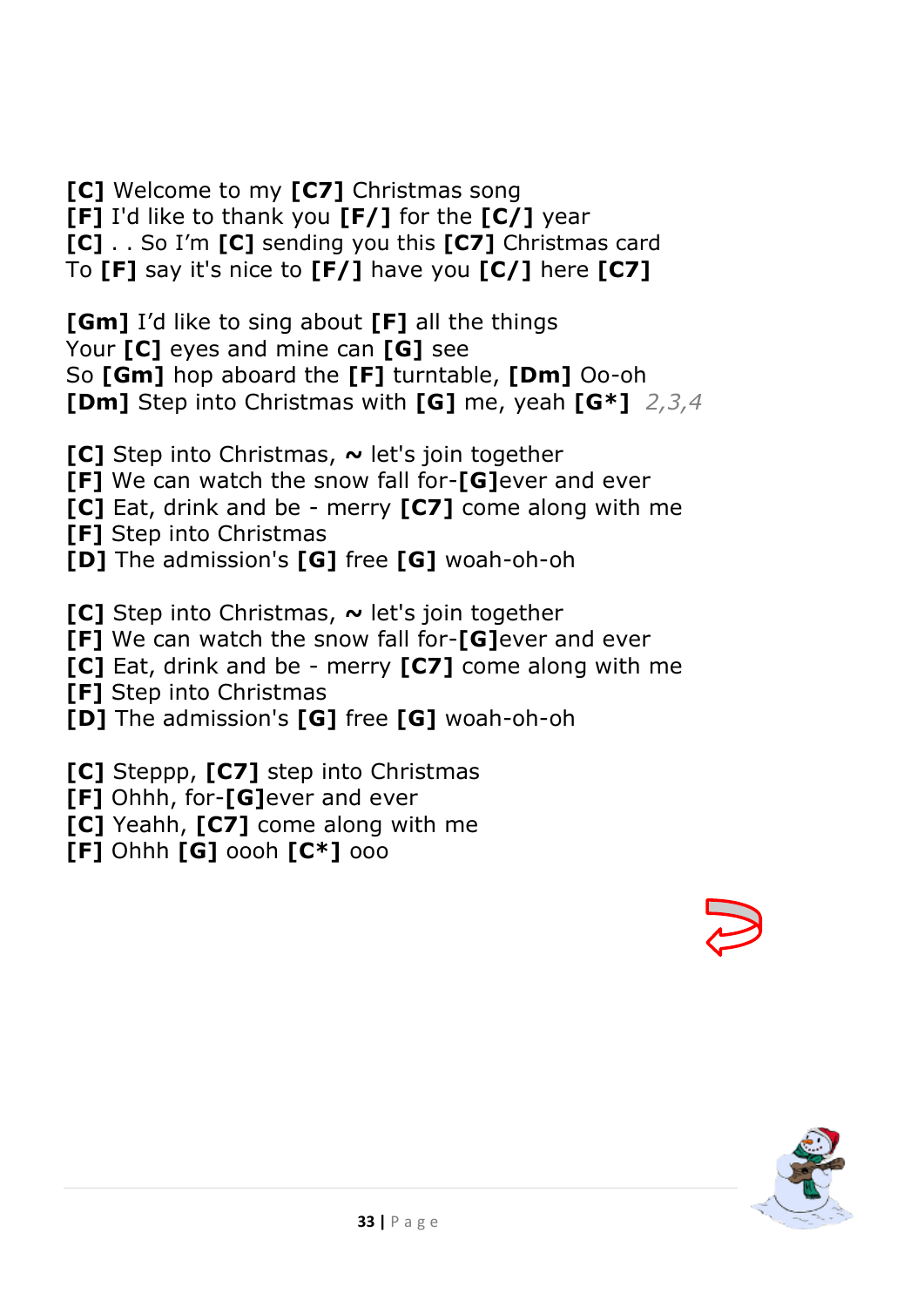## <span id="page-33-0"></span>**[Stop the Cavalry](https://youtu.be/2HkJHApgKqw) Jona Lewie**

#### **[A] [E7]** x2

**[A]** Hey Mister Churchill **[E7]** comes over here **[A]** To say we're doing **[E7]** splendidly, **[A]** But it's very cold **[E7]** out here in the snow **[A]** Marching to and from the **[E7]** enemy **[A]** Oh I say it's tough, **[E7]** I have had enough **[A/]** Can you stop the **[E7/]** caval-**[A]**ry? **[A] [A]** Da da da da da, **[E7]** da da da da da, *Kazoo* **[A]** da da da da da, **[E7]** da da daaa **[A]** Da da da da da, **[E7]** da da da da da **[A]** Da da da da da, **[E7]** da da da da da, **[A]** da da da da da, **[E7]** da da daaa **[A/]** Da da da da **[E7/]** daa da **[A]** daaa **[A] [A]** I have had to fight **[E7]** almost every night **[A]** Down throughout the **[E7]** centuries, **[A]** That is when I say **[E7]** oh yes, yet again,

**[A/]** Can you stop the **[E7/]** caval-**[A]**ry? **[A]**

**[E7]** Mary proudly **[A]** waits at home **[E7]** in the nuclear **[A]** fallout zone **[E7]** Wish I could be **[A]** dancing now, **[E7]** in the arms of the **[A]** girl I love **[A] [A] [A]**

**[E7]** Dub a dub a dum dum, **~** Dub a dub a dum Dub a **[A]** dum dum dub a dum **~** dub a dub a dum **[E7]** Dub a dub a dum dum, **~** Dub a dub a dum Dub a **[A]** dum dum dub a dum **~** dub a dub a dum **[G]** Wish I was at ho-**[G]**me . . for **[D]** Christmas… **~**

#### **[A] [D] [A] [A]** - **[D] [A] [A] [D] [A] [D] [A] [D]** - **[A]**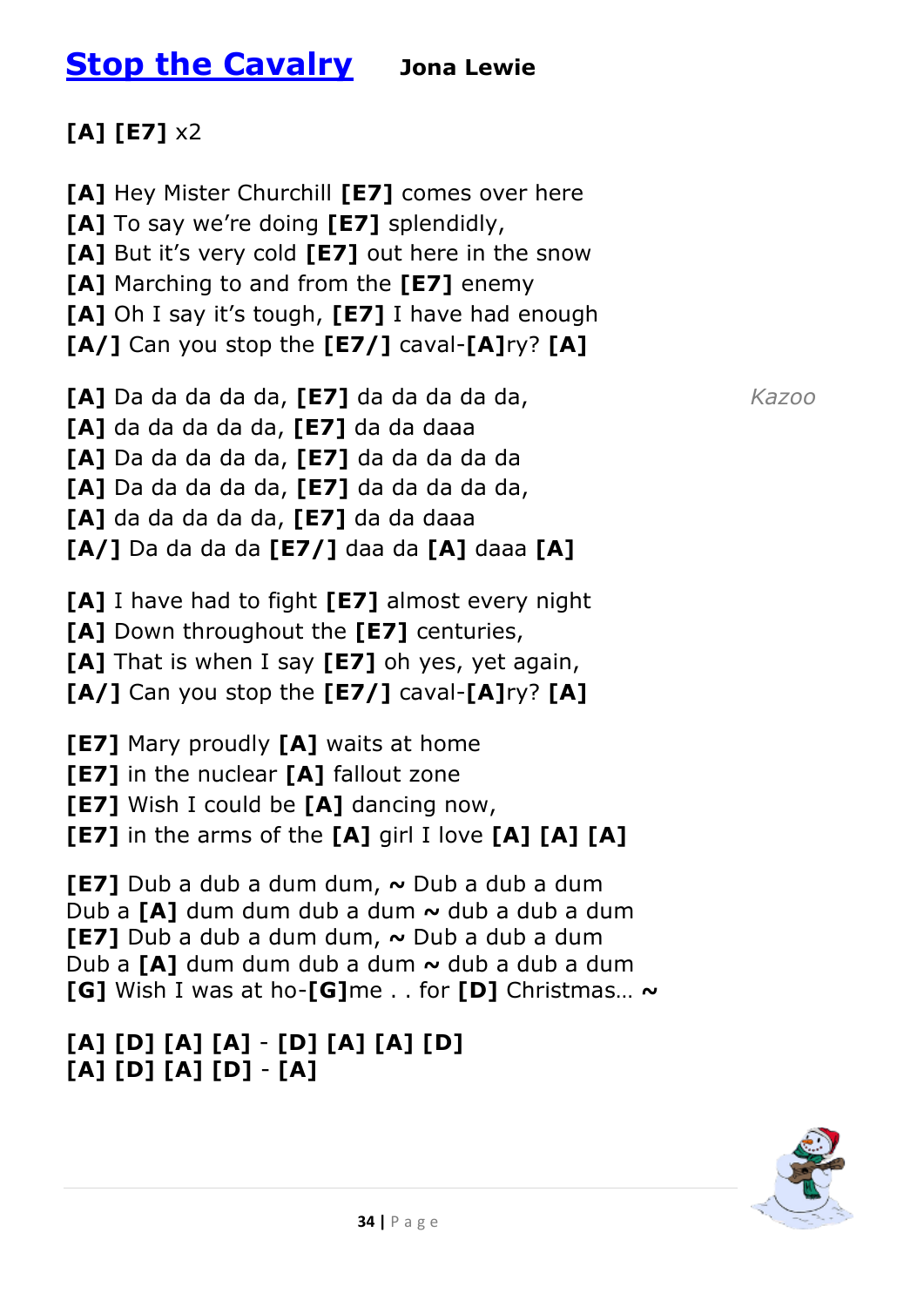**[A\*] Bang!** That's another bomb **[E7]** on another town **[A]** While Luzar and **[E7]** Jim have tea **[A]** If I get home, **[E7]** live to tell the tale **[A]** I'll run for all **[E7]** presidencies **[A]** If I get elected **[A\*]** I'll stop, **[E7]** I will stop the Caval-**[A]**ry **[A]** Da da da da da, **[E7]** da da da da da, *Kazoo*

**[A]** da da da da da, **[E7]** da da daaa **[A]** Da da da da da, **[E7]** da da da da da **[A]** da da da da da, **[E7]** da da daaa **[A]** Da da da da da, **[E7]** da da da da da, **[A/]** Da da da da **[E7/]** daa da **[A]** daaa **[A] [A] [A]**

**[E7]** Dub a dub a dum dum, **~** Dub a dub a dum Dub a **[A]** dum dum dub a dum **~** dub a dub a dum **[E7]** Dub a dub a dum dum, **~** Dub a dub a dum Dub a **[A]** dum dum dub a dum **~** dub a dub a dum **[G]** Wish I was at ho-**[G]**me . . for **[D]** Christmas… **~**

**[E7]** Wish I could be **[A]** dancing now, **[E7]** In the arms of the **[A]** girl I love. **[E7]** Mary proudly **[A]** waits at home **[E7]** She's been waiting **[A]** two years long **[A] [A] [A] [G]** Wish I was at ho-**[G]**me . . for **[D]** Christmas… **~**

## **[A] [D] [A] [D]** - **[A] [D] [A\*]** *Slowing*

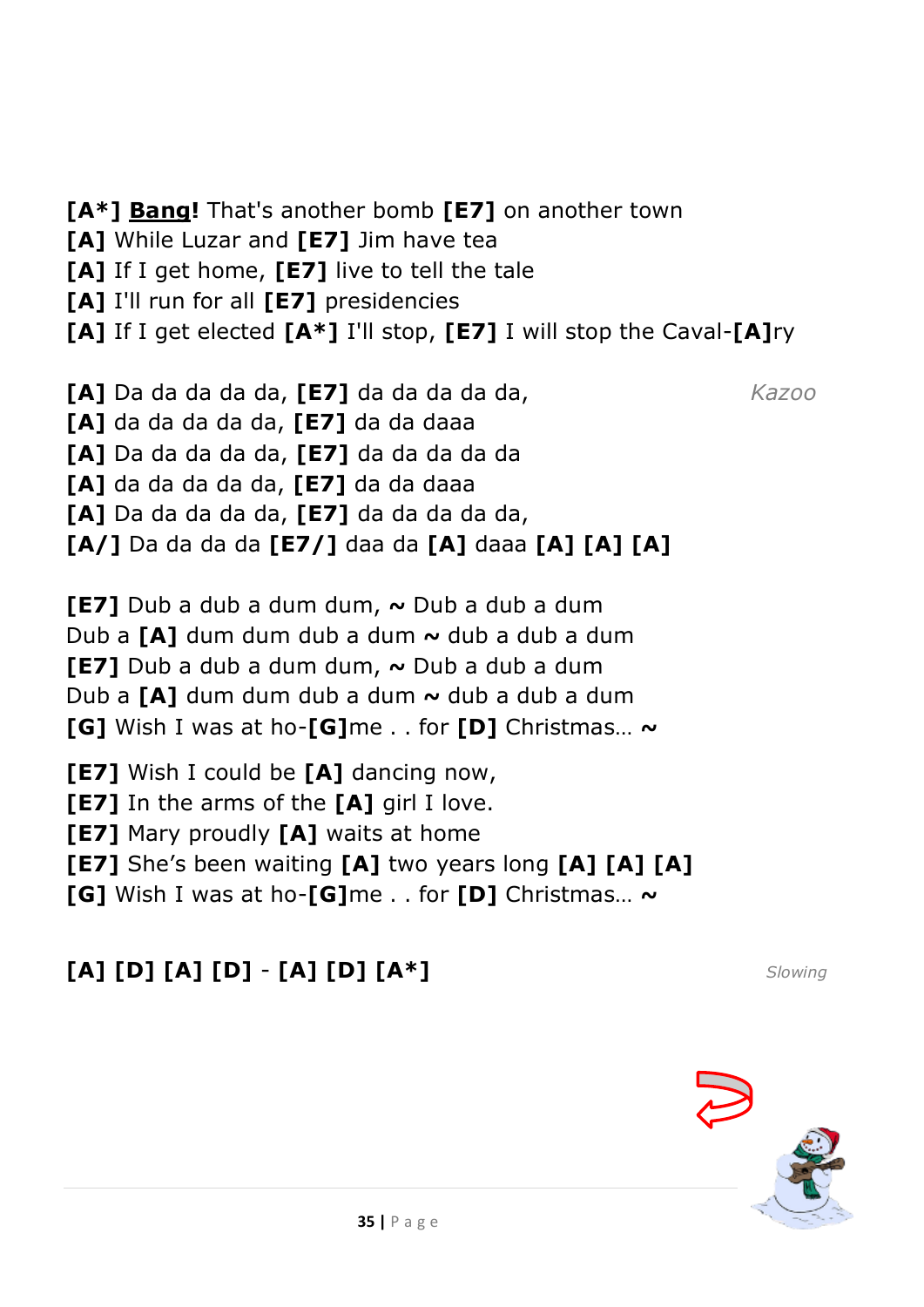<span id="page-35-0"></span>**[Last Christmas](https://youtu.be/E8gmARGvPlI) George Michael**

| C | Am | G | Dm | E |
|---|----|---|----|---|
|   |    |   |    |   |

**[C] ~ [Am] ~ [Dm] ~ [G] ~**

**[C]** Last Christmas I  $\sim$  gave you my heart, *Half sing* But the **[Am]** very next day you **~** gave it away, **[Dm]** This year to **~** save me from tears, I'll **[G]** give it to someone sp-**[G]**ecial

**[C]** Last Christmas I **~** gave you my heart, *Joined by the rest* But the  $[Am]$  very next day you  $\sim$  gave it away, **[Dm]** This year to **~** save me from tears, I'll **[G]** give it to someone sp-**[G]**ecial

**[C]** Once bitten and **~** twice shy, **[Am]** I keep my distance, but **~** you still catch my eye, **[F]** Tell me baby, **~** do you recognize me? **[G]** Well, it's been a year, it **~** doesn't surprise me. **[C]** *(Happy Christmas)* I **~** wrapped it up and sent it, **[Am]** With a note saying, "I **~** love you" , I meant it, **[Dm]** Now I know what a **~** fool I've been, But if you **[G]** kissed me now, I know you'd **~** fool me again.

**[C\*]** Last Christmas I **[C\*]** gave you my heart, But the **[Am\*]** very next day you **[Am\*]** gave it away, **[Dm\*]** This year to **[Dm\*]** save me from tears, I'll **[G\*]** give it to someone sp-**[G]**ecial

**[C]** Last Christmas I **~** gave you my heart, But the  $[Am]$  very next day you  $\sim$  gave it away, **[Dm]** This year to **~** save me from tears, I'll **[G]** give it to someone sp-**[G]**ecial

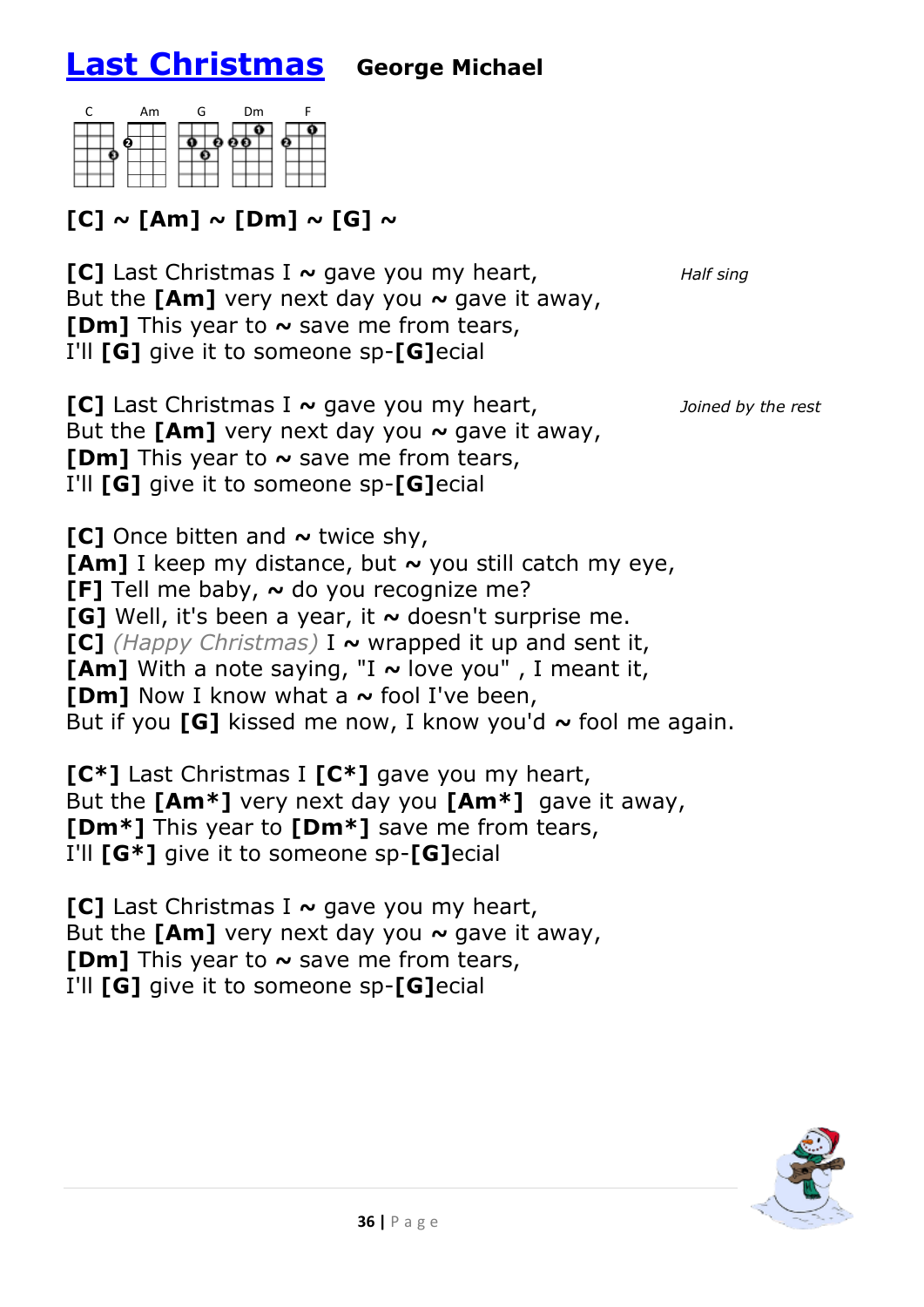**[C]** A crowded room, **~** friends with tired eyes, **[Am]** I'm hiding from you, . **~** and your soul of ice, **[F]** My god, I thought you were **~** someone to rely on, **[G]** Me? I guess I was a **~** shoulder to cry on. **[C]** A face on a lover with a **~** fire in his heart, **[Am]** A man under cover but you **~** tore me apart, **[Dm]** Ooh, **~** ooh Now **[G]** I've found a real love you'll never **~** fool me again.

**[C]** Last Christmas I **~** gave you my heart, But the  $\text{[Am]}$  very next day you  $\sim$  gave it away, **[Dm]** This year to **~** save me from tears, I'll **[G]** give it to someone **~** special

**[C]** Last Christmas I **~** gave you my heart, *Getting Quieter,* But the **[Am]** very next day you **~** gave it away, **[Dm]** This year to **~** save me from tears, I'll **[G]** give it to someone **[G\*]** special



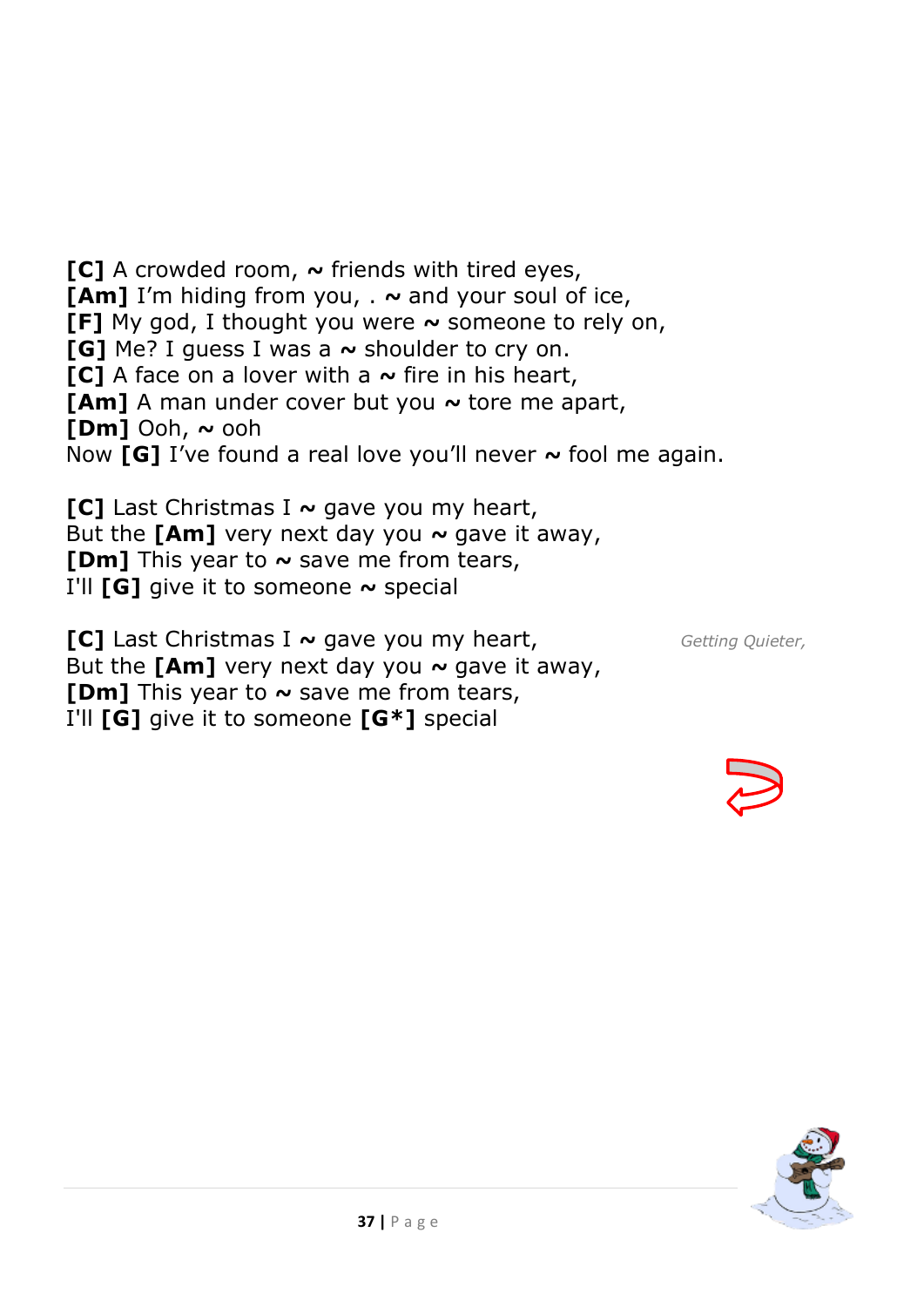#### <span id="page-37-0"></span>**[Happy Christmas \(](https://youtu.be/C-c7S56HvBg)***War is Over***) John Lennon 3/4 time**; 1 2&3&, **D dudu.**

So, this is **[G]** Christmas, **~ ~** . . and **~** what have you **[Am]** done? **~ ~ ~** another year **[D]** over, **[D]**  $\sim$  . . a  $\sim$  new one just **[G]** begun  $\sim \sim$ 

And **[G7]** so this is **[C]** Christmas, **~ ~** . . I **~** hope you have **[Dm]** fun **[Dm] ~** The **~** near and the **[G]** dear ones, **~ ~** the **~** old and the **[C]** young **~ ~**

A **[C7]** very merry **[F]** Christmas, **~ ~** . and a **~** happy New **[G]** Year **~ [G]** . . Let's **~** hope it's a **[Dm]** good one **~ ~** with-**[F]**out any **[C]** fear **~**

| [D] And [D7] so this is [G] Christmas $\sim \sim$ | ( <i>War is over – from <math>1^{st}</math> G</i> ) |
|---------------------------------------------------|-----------------------------------------------------|
| For [G] weak and for [Am] strong $\sim \sim$      | <i>(If you want it – from Am)</i>                   |
| The [Am] rich and the [D] poor ones $\sim \sim$   | (War is over $-$ from D)                            |
| The [D] road is so [G] long $\sim \sim$           | $(Now - from G)$                                    |
| And [G7] so happy [C] Christmas $\sim \sim$       | (War is over – from $C$ )                           |
| For [C] black and for [Dm] white $\sim \sim$      | (If you want it – from Dm)                          |
| For [Dm] yellow and [G] red ones $\sim \sim$      | (War is over – from $G$ )                           |
| Let's [G] stop all the [C] fights $\sim \sim$     | $(Now - from C)$                                    |

A **[C7]** very merry **[F]** Christmas, **~ ~** . and a **~** happy New **[G]** Year **~ [G]** . . Let's  $\sim$  hope it's a **[Dm]** good one  $\sim$   $\sim$  with-**[F]**out any **[C]** fear  $\sim$ 

| <b>[D]</b> And <b>[D7]</b> so this is <b>[G]</b> Christmas $\sim \sim$ ( <i>War is over – from 1st G</i> ) |                                   |
|------------------------------------------------------------------------------------------------------------|-----------------------------------|
| And [G] what have we [Am] done? $\sim \sim$                                                                | <i>(If you want it – from Am)</i> |
| An-[Am]other year [D] over $\sim \sim$                                                                     | ( <i>War is over – from D</i> )   |
| A [D] new one just [G] begun $\sim \sim$                                                                   | $(Now - from G)$                  |
| And [G7] so this is [C] Christmas $\sim \sim$                                                              | ( <i>War is over – from C</i> )   |
| We [C] hope you have [Dm] fun $\sim \sim$                                                                  | (If you want it – from Dm)        |
| The [Dm] near and the [G] dear ones, $\sim \sim$                                                           | ( <i>War is over – from G</i> )   |
| The [G] old and the [C] young $\sim \sim$                                                                  | $(Now - from C)$                  |

A **[C7]** very merry **[F]** Christmas, **~ ~** . and a **~** happy New **[G]** Year **~ [G]** . . Let's **~** hope it's a **[Dm]** good one **~ ~** with-**[F]**out any **[C]** fear **~ [C] ~**

**[G]** War **~** is **~** o-**[G]**ver, *Strumming getting quieter* **[Am]** if  $\sim$  you  $\sim$  want  $\sim$  it **[D]** War **~** is **~** o-**[D]**ver, **[G]** n-**[G]**o-**[G\*]**w

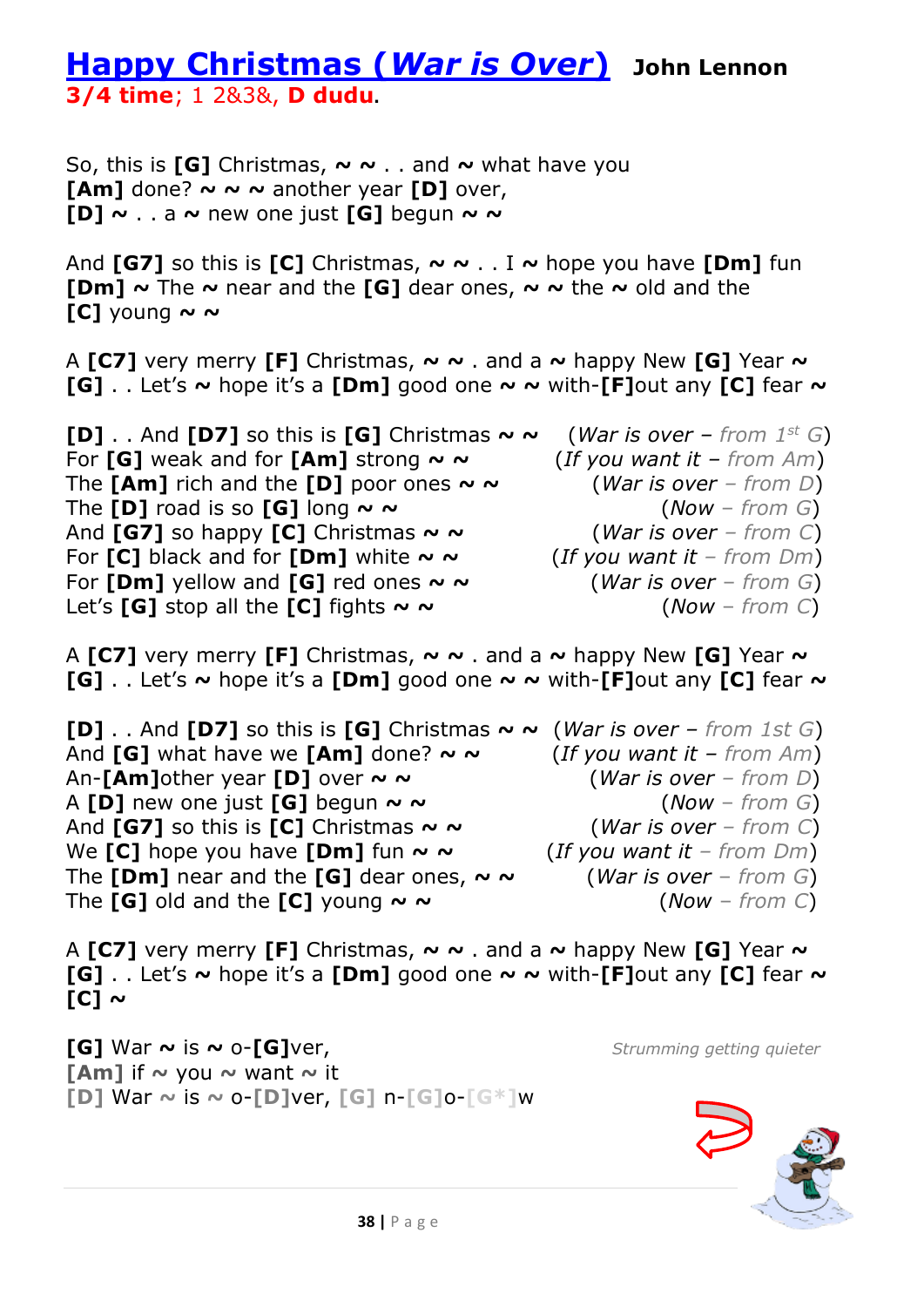Left blank

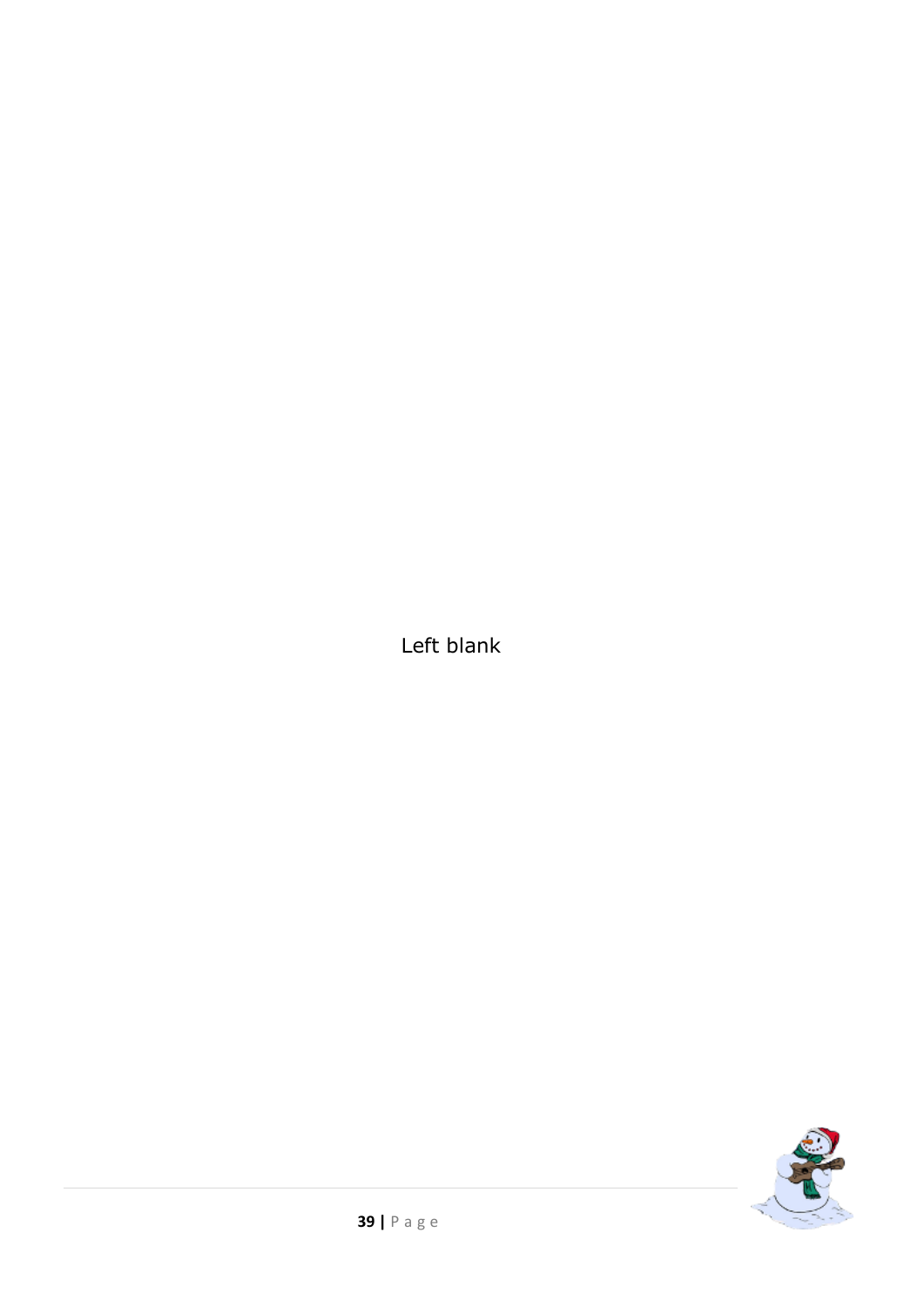## <span id="page-39-0"></span>**[Stay Another Day](https://youtu.be/-wNhdjoF-6M)** East 17

### **[D] [D] [A] [G]** - **[D] [A] [G] [G]**

*(Stay now, stay now)*

**[D]** . . Baby if you've **~** got to go **[A]** away . . Don't **[G]** think I can take the **[D]** pain *(Stay now, stay now from [D])* Won't you **[A]** stay another **[G]** day? **~** *(Stay now, stay now [G])* **[D]** Oh, don't **~** leave me alone like **[A]** this . . Don't you **[G]** say it's the final **[D]** kiss *(Stay now, stay now from [D])* Won't you **[A]** stay another **[G]** day? **~** *(Stay now, stay now [G])*

**[D]** . . Don't you **~** know we've come too **[A]** f-a-r **[G]** now Just to **[D]** go and try to **[A]** throw it all **[G]** away **~ [D]** . . Thought I **~** heard you say you **[A]** l-o-v-e **[G]** me That your **[D]** love was gonna **[A]** be here to **[G]** stay **~ [D]** . I've only ju-**[D]**st begun to **[A]** k-n-o-w **[G]** you All I can **[D]** say is won't you **[A]** stay just one more **[G]** day? **~**

*(Stay now, stay now)*

**[D]** . . Baby if you've **~** got to go **[A]** away . . Don't **[G]** think I can take the **[D]** pain *(Stay now, stay now from [D])* Won't you **[A]** stay another **[G]** day? **~** *(Stay now, stay now [G])* **[D]** Oh, don't **~** leave me alone like **[A]** this . . Don't you **[G]** say it's the final **[D]** kiss *(Stay now, stay now from [D])* Won't you **[A]** stay another **[G]** day? **~** *(Stay now, stay now [G])*

**[D]** . I touch your **~** face while you are **[A]** s-l-e-e-p-**[G]**ing . And hold your **[D]** hand, don't unders-**[A]**tand what's going **[G]** on **~ [D]** Good times we **~** had return to **[A]** h-a-u-n-t **[G]** me Though it's for **[D]** you, all that I **[A]** do seems to be **[G]** wrong **~**

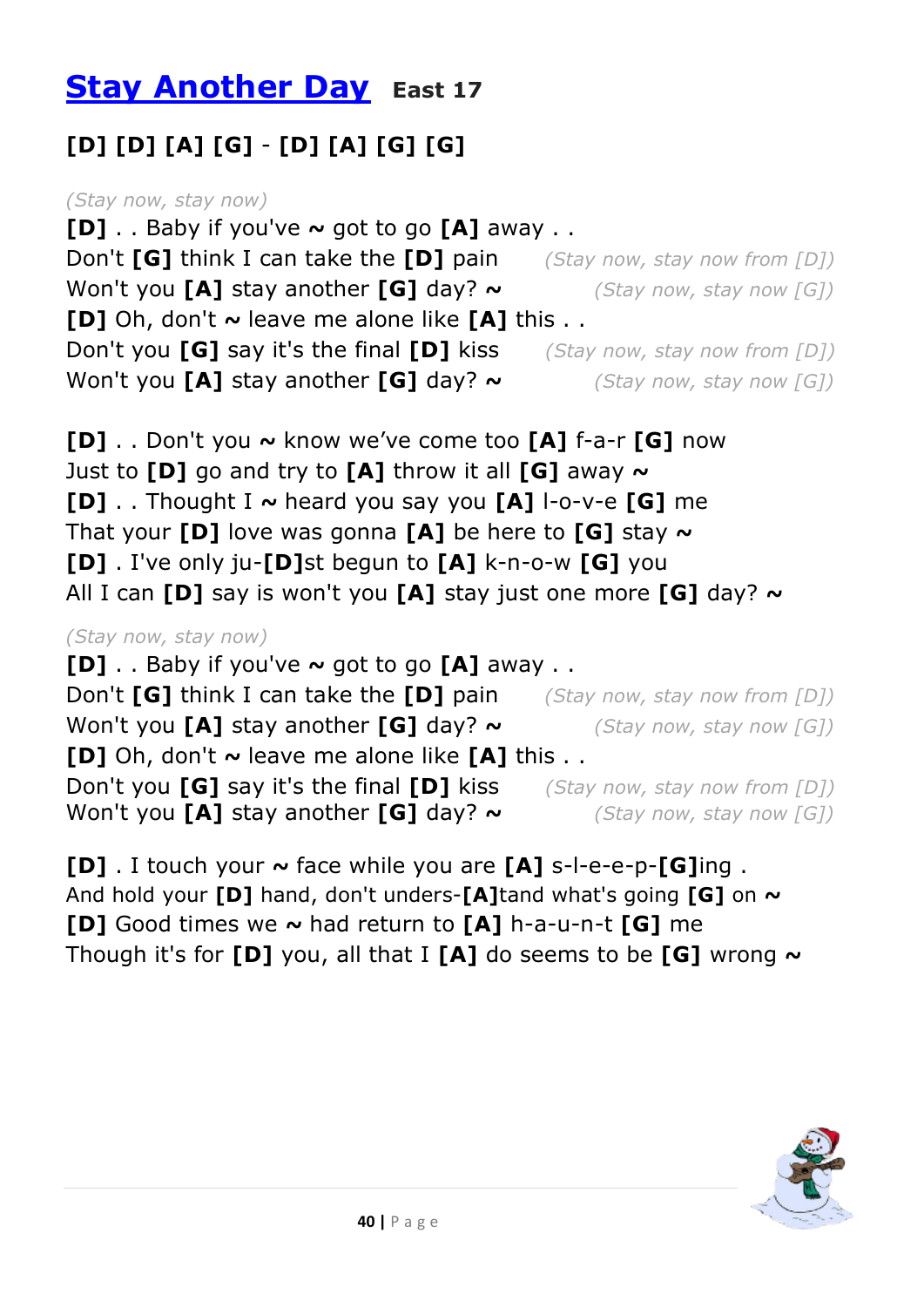#### *(Stay now, stay now)*

**[D]** . . Baby if you've **~** got to go **[A]** away . . Don't **[G]** think I can take the **[D]** pain *(Stay now, stay now from [D])* Won't you **[A]** stay another **[G]** day? **~** *(Stay now, stay now [G])* **[D]** Oh, don't **~** leave me alone like **[A]** this . . Don't you **[G]** say it's the final **[D]** kiss *(Stay now, stay now from [D])* Won't you **[A]** stay another **[G]** day? **~**

#### *(Stay now, stay now)*

**[D]** . . Baby if you've **~** got to go **[A]** away . . Don't **[G]** think I can take the **[D]** pain *(Stay now, stay now from [D])* Won't you **[A]** stay another **[G]** day? **~** *(Stay now, stay now [G])* **[D]** Oh, don't **~** leave me alone like **[A]** this . . Don't you **[G]** say it's the final **[D]** kiss *(Stay now, stay now from [D])* Won't you **[A]** stay another **[G]** day? **~**

**[G] [D\*]**



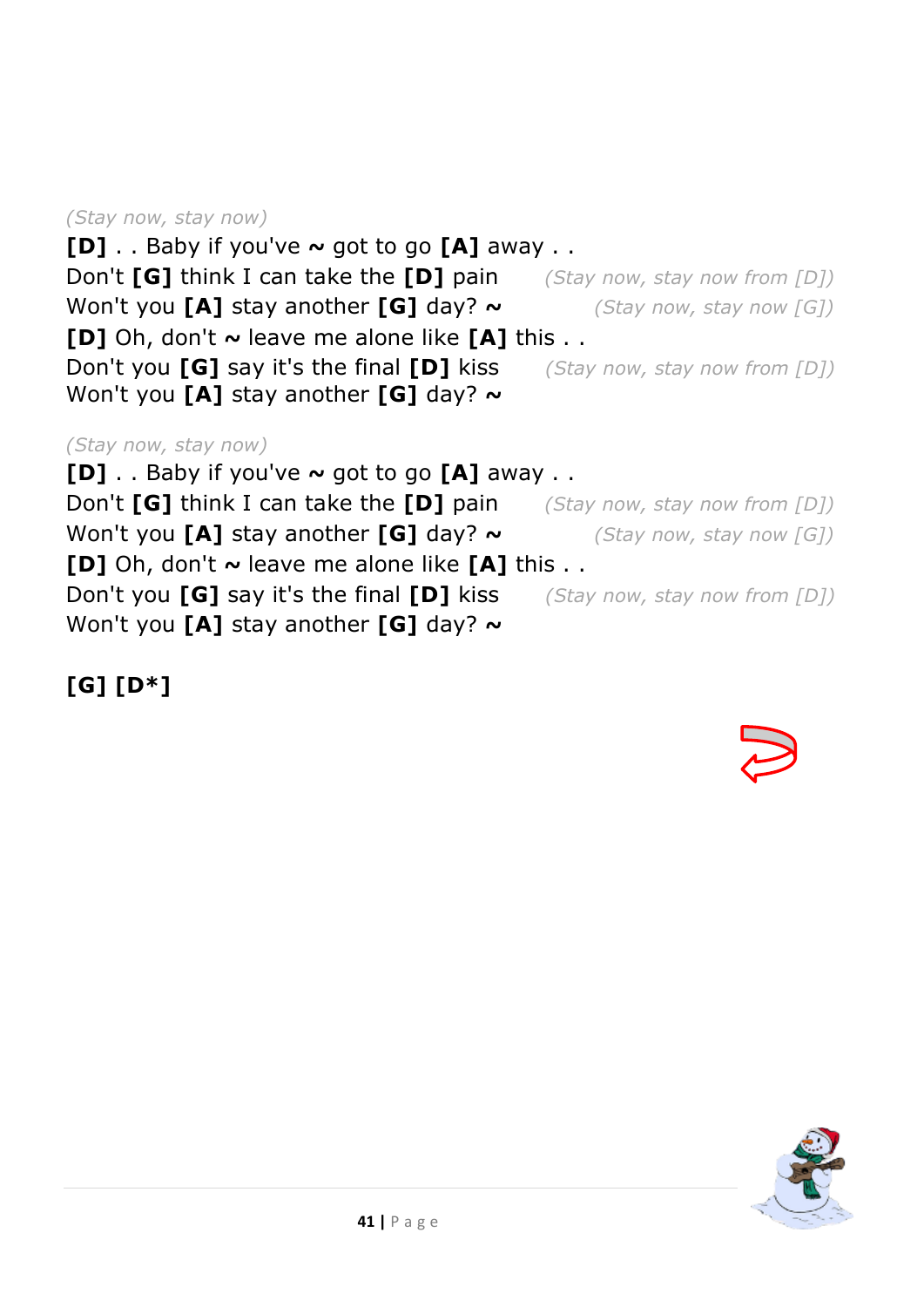## <span id="page-41-0"></span>**[Merry Christmas Everyone](https://youtu.be/N-PyWfVkjZc) Shakin' Stevens**

#### **[G] [G] [Em] [C]** - **[G] [C] [G] [G] [G] [G] [Em] [C]** - **[G] [D] [G] [G\*]**



Snow is **[G]** falling **~** . . all a-**[Em]**round me

**[C]** . . Children **[G]** playing . . **[C]** . . having **[G]** fun

**[G]** . It's the **[G]** season of **~** love and under-**[Em]**standing

**[C]** . . Merry **[G]** Christmas . . **[D]** . . every-**[G]**one! **[G\*]** 

Time for **[G]** parties **~** . and celeb-**[Em]**ration

**[C]** . . People **[G]** dancing . . **[C]** . . all night **[G]** long

**[G]** . . Time for **[G]** presents **~** and exchanging **[Em]** kisses

**[C]** . . Time for **[G]** singing . . **[D]** . . Christmas **[G]** songs **[G]**

**[Em]** . We're gonna **[C]** have a **[G]** party to-**[D]**night **[Em]** I'm gonna **[C]** find that girl, **[G]** underneath the **~** mistletoe, and **[D]** kiss by candle-**[D\*]**light

Room is **[G]** swaying . . **~** . . records **[Em]** playing **[C]** . . All the **[G]** old songs . . **[C]** . . love to **[G]** hear, oh I **[G]** wish that **~** everyday was **[Em]** Christmas **[C]** . . What a **[G]** nice way to **[D]** spend a **[G]** year

## **[G] [G] [Em] [C]** - **[G] [C] [G] [G]**

**[Em]** . We're gonna **[C]** have a **[G]** party to-**[D]**night **[Em]** I'm gonna **[C]** find that girl, **[G]** underneath the **~** mistletoe, and **[D]** kiss by candle-**[D\*]**light

Snow is **[G]** falling **~** . . all a-**[Em]**round me

**[C]** . . Children **[G]** playing . . **[C]** . . having **[G]** fun

**[G]** . It's the **[G]** season of **~** love and under-**[Em]**standing

**[C]** . . Merry **[G]** Christmas . . **[D]** . . every-**[G]**one!

- **[C]** . . Merry **[G]** Christmas . . **[D]** . . every-**[G]**one!
- **[C]** . **Oh**, Merry **[G]** Christmas . . **[D]** . . every-**[G\*]**one!

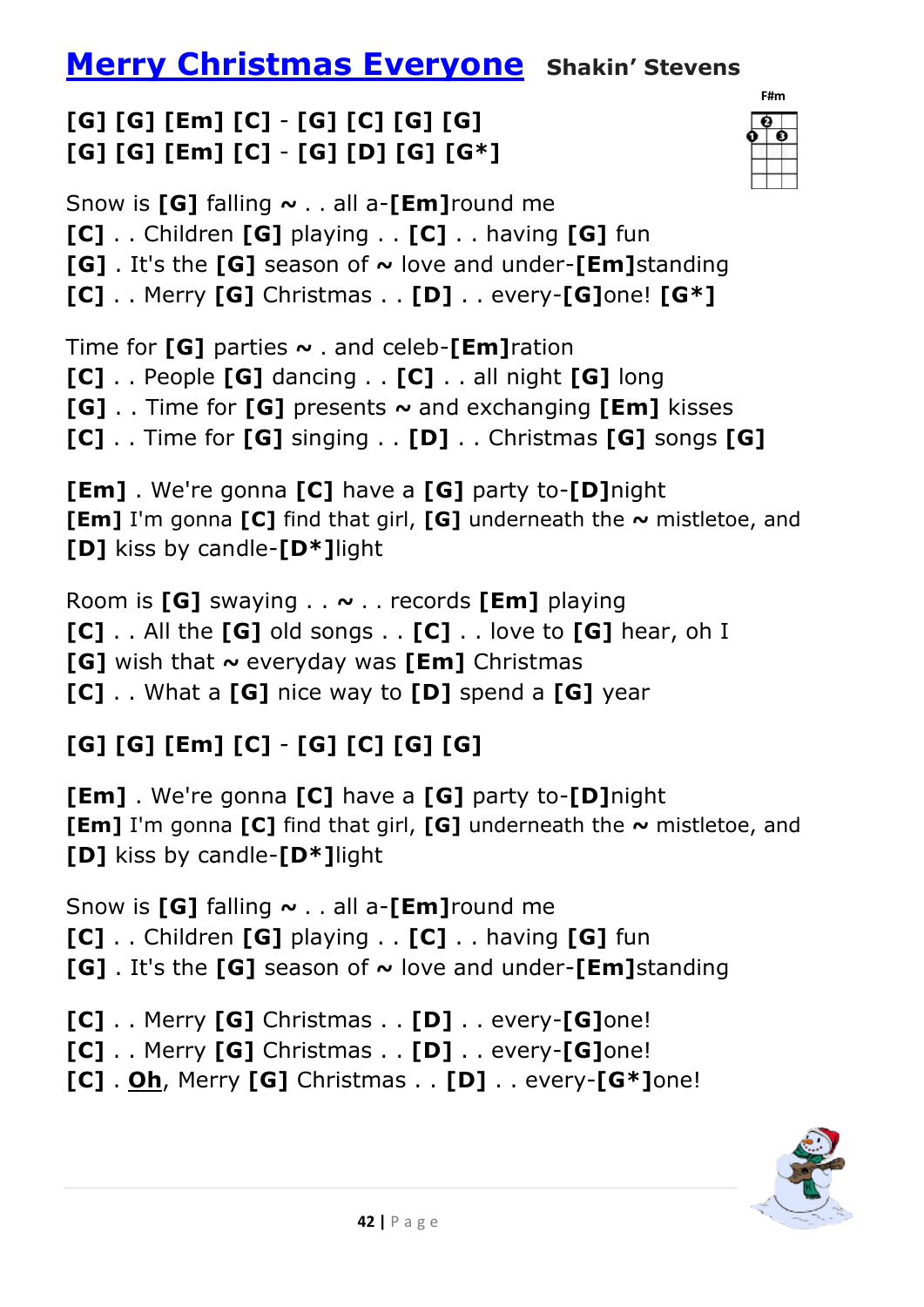#### <span id="page-42-0"></span>**[All I Want for Christmas Is You](https://youtu.be/2a-Vmr5PV6g) [Mariah Carey](https://youtu.be/aAkMkVFwAoo) [G] [Em] [C] [D]**  Cm

**[G\*]** I don't want a *[G]* lot for Christmas **[G\*]** there is just one *[G]* thing I need

**[Cm\*]** I don't care a-*[Cm]*bout the presents **[Cm\*]** underneath the *[Cm]* Christmas tree **[G\*]** I just want you *[G/]* for my **[B7\*/]** own **[Em\*]** More than you could *[Em/]* ever **[Cm\*/]** know **[G\*]** Make my wish come **[E7\*]** t-r-u-e Baby **[Am\*]** All I want for **[D]** Christmas is **[G]** y-**[Em]**o-**[C]**u **[D]** *Speed up* 

 *from* [G] **[G]** I don't want a **~** lot for Christmas **~** there is just one **~** thing I need **[C]** I don't care **~** about the presents **[Cm]** underneath the **~** Christmas tree **[G]** I'm not going to **~** hang my stocking **~** there upon the **~** fire place **[C]** Santa Claus won't **~** make me happy **[Cm]** with a toy on **~** Christmas day **[G]** I just want you **[G/]** for my **[B7/]** own **[Em]** More than you could **[Em/]** ever **[Cm/]** know **[G]** Make my wish come **[E7]** t-r-u-e Baby **[Am]** All I want for **[D]** Christmas is **[G]** you **[Em] [C]** you **[D]** baby

**[G]** I won't ask for **~** much this Christmas **~** I won't even **~** wish for snow **[C]** I'm just gonna **~** keep on waiting **[Cm]** here underneath the **~** mistletoe **[G]** I won't make a **~** list and send it **~** to the North Pole **~** for Saint Nick **[C]** I won't even st-**[C]**ay awake to **[Cm]** hear those magic **~** reindeer click **[G]** I just want you **[G/]** here **[B7/]** tonight **[Em]** Holding on to **[Em/]** me so **[Cm/]** tight **[G]** What more can I **[E7]** d-o-o-o Baby **[Am]** all I want for **[D]** Christmas is **[G]** you **[Em] [C]** you **[D]** ooh

**[B7]** All the lig-**[B7]**hts are shining so **[Em]** brightly every-**[Em]**where **[B7]** And the so-**[B7]**und of children's **[Em]** laughter fills the **~** air **[Cm]** And every-**[Cm]**one is singing **[G]** I hear those **[E7]** sleigh bells ringing **[Am\*]** Santa won't you bring me **[Am\*]** the one I really need Won't you **[D]** please bring my baby to **[D]** meeeee, **~**

**[G]** I don't want a **~** lot for Christmas **~** this is all I'm **~** asking for

**[C]** I just want to **~** see my baby **[Cm]** standing right out-**[Cm]**side my door

**[G]** I just want you **[G/]** for my **[B7/]** own

**[Em]** More than you could **[Em/]** ever **[Cm/]** know

**[G]** Make my wish come **[E7]** t-r-u-e

Baby **[Am]** all I want for **[D]** Christmas **[D]** is **[G]** yo-**[Em]**u **[C]** you **[D]** baby

**[G]** All I want for **[Em]** Christmas is **[C]** you **[D]** baby **x 2 [x]** All I want for **[x]** Christmas is **[x]** you **[x]** baby **[G]** All I want for **[Em]** Christmas is **[C]** you **[D\*]** baby



В7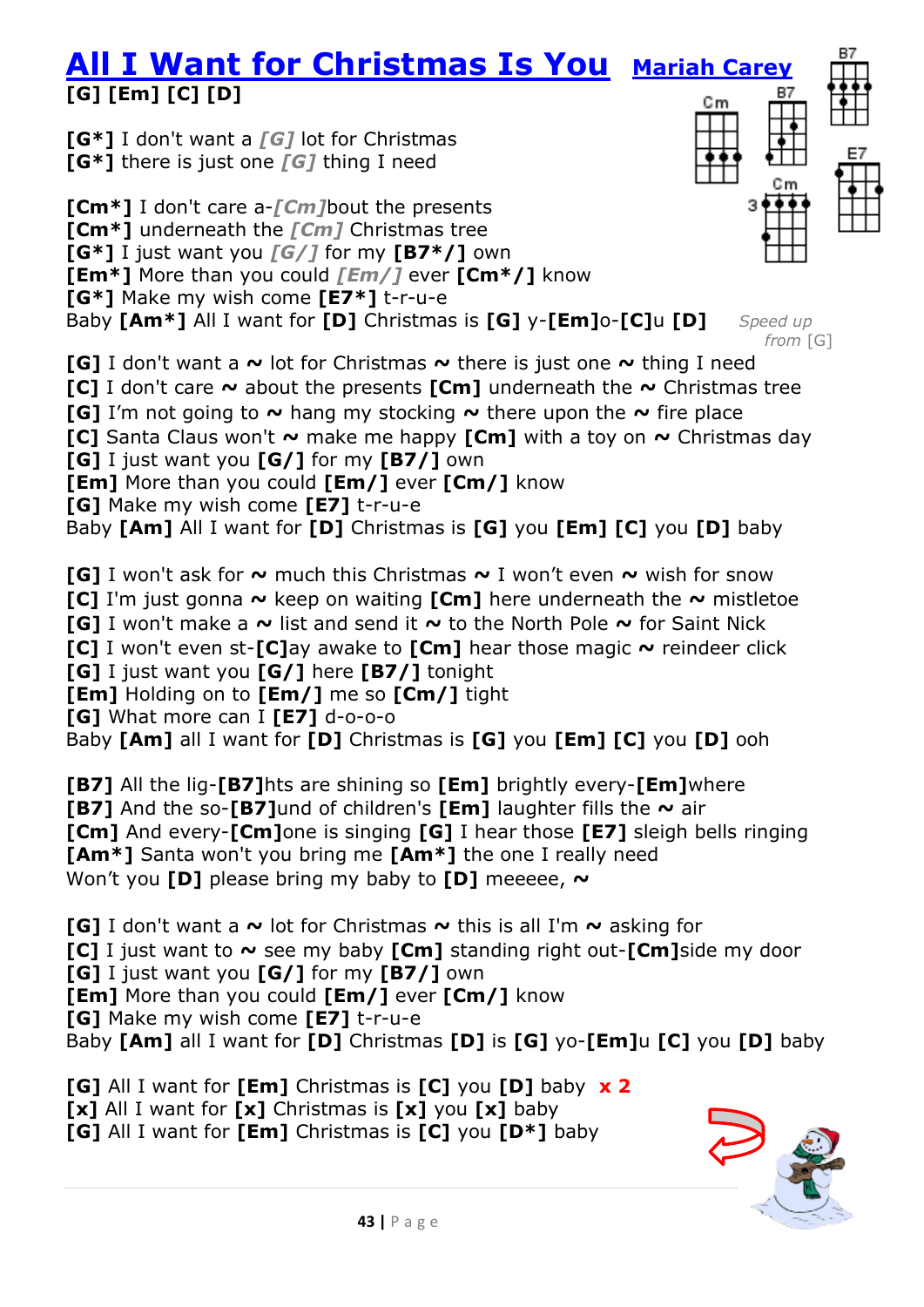## <span id="page-43-0"></span>**[I Wish it Could be Christmas Everyday](https://youtu.be/IJPc7esgvsA) Roy Wood**

#### **[C] [C] [F] [F] - [C] [Am] [Dm] [G7]**

When the **[C]** snowman brings the **~** snow, well he **[F]** just might like to **~** know, he's put a **[C]** great big smile up-**[Am]**on somebody's **[Dm]** face **[G7]** If you **[C]** jump into your **~** bed, quickly **[F]** cover up your **[D7]** head Don't you **[C]** lock the doors, you know that **[G]** Sweet Santa Claus is on the **[Bb]** way **[C]**

Well I **[D]** wish it could be **~** Christmas every **[G]** d-a-y **[G]** . . When the **[A7]** kids start singing and the **~** band begins to **[D]** p-l-a-y **[A7]**. . Oh I **[D]** wish it could be **~** Christmas every **[G]** d-a-y **[G]** . . . Let the **[D]** bells . . ring **[A7]** out . . for **[G]** Christm-**[D]**aaaas!

**[D]** . . When we're **[C]** skating in the **[C]** park . . if the **[F]** storm cloud paints it **[F]** dark, then your **[C]** rosy cheeks will **[Am]** light my merry **[Dm]** w-a-y **[G7]** . . Now the **[C]** 'frosticals' ap-**[C]**peared, and they've **[F]** frozen up my **[D7]** beard, so we'll **[C]** lie by the fire till the **[G]** heat simply melts them all a-**[Bb]**w-a-**[C]**y

Well I **[D]** wish it could be **~** Christmas every **[G]** d-a-y **[G]** . . When the **[A7]** kids start singing and the **~** band begins to **[D]** p-l-a-y **[A7]**. . Oh I **[D]** wish it could be **~** Christmas every **[G]** d-a-y **[G]** . . . Let the **[D]** bells . . ring **[A7]** out . . for **[G]** Christm-**[D]**aaaas!

When the **[C]** snowman brings the **~** snow, well he

**[F]** just might like to **~** know, he's put a

**[C]** great big smile up-**[Am]**-on somebody's **[Dm]** face **[G7]**



So if **[C]** Santa brings the sle-**[C]**igh, all **[F]** along the Milky **[D7]** Way,

I'll sign my **[C]** name on the rooftop in the **[G]** snow then he may decide to **[Bb]** s-t-a**[C]**y

Well I **[D]** wish it could be **~** Christmas every **[G]** d-a-y

**[G]** . . When the **[A7]** kids start singing and the **~** band begins to **[D]** p-l-a-y

- **[A7]**. . Oh I **[D]** wish it could be **~** Christmas every **[G]** d-a-y
- **[G]** . . . Let the **[D]** bells . . ring **[A7]** out . . for **[G]** Christm-**[D]**aaaas!

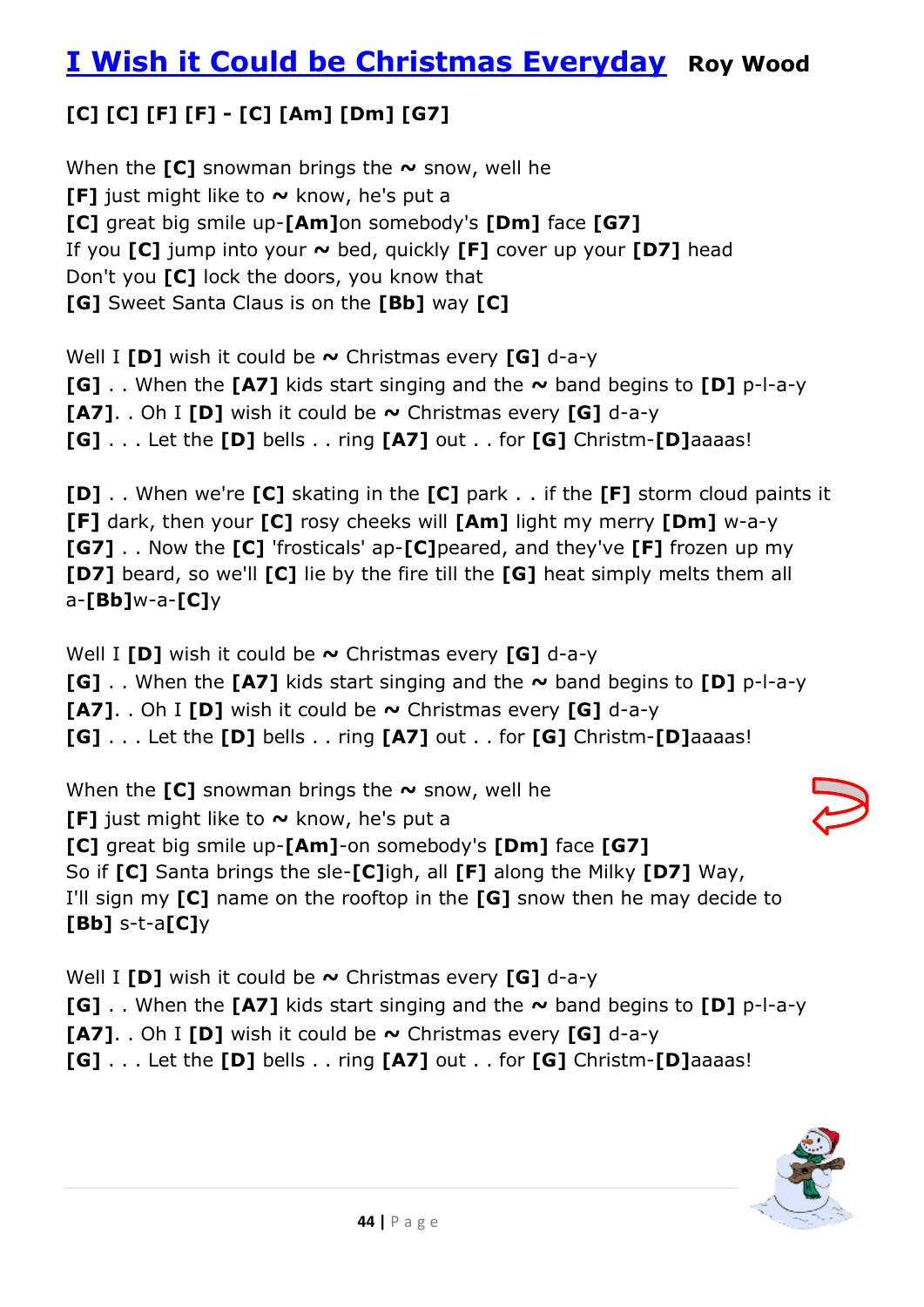**.** Well I **[D]** wish it could be **~** Christmas every **[G]** d-a-y **[G]** . . When the **[A7]** kids start singing and the **~** band begins to **[D]** p-l-a-y **[A7]**. . Oh I **[D]** wish it could be **~** Christmas every **[G]** d-a-y **[G]** . . . Let the **[D]** bells . . ring **[A7]** out . . for **[G]** Christm-**[D]**aaaas!

*Last line, slowing*

. Let the **[D]** bells . ring **[A7]** out . for **[G]** C-h-r-i-s-t-m-**[D\*]**a-s!

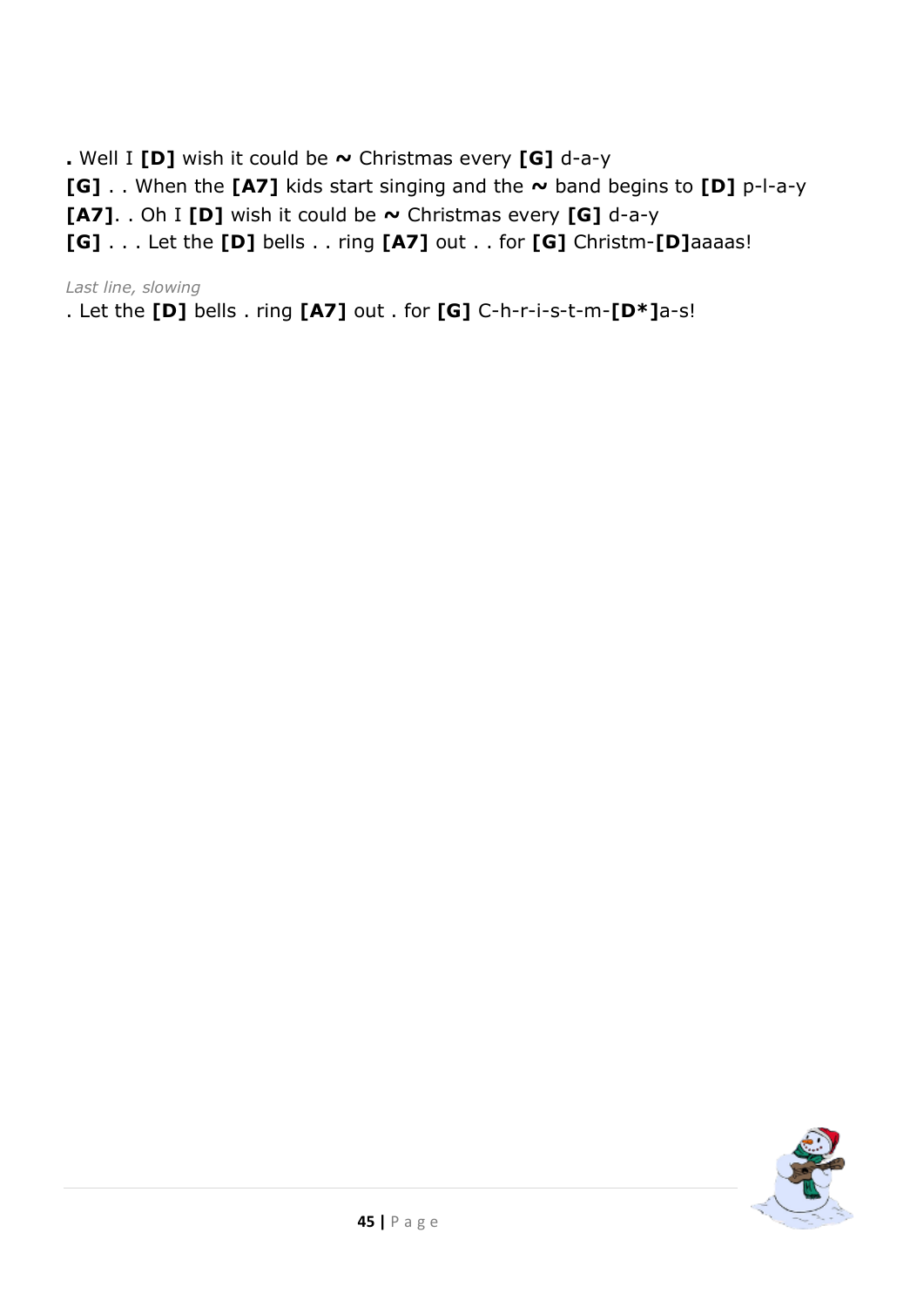## <span id="page-45-0"></span>**[Merry Xmas Everybody](https://youtu.be/BpfHSqLXePI) Slade**

## **[G] [Bm] [G] [G]**

Are you **[G]** hanging up the **[Bm]** stocking on the **[D]** wall? **[D]** . . It's the **[G]** time that every **[Bm]** Santa has a **[D]** ball? **[D]** . . Does he **[C]** ride a red-nosed **[G]** reindeer? Does a **[C]** ton upon his **[G]** sleigh? Do the **[Am]** fairies keep him **~** sober for a **[D]** day?

**[D7]** . . So here it **[G]** is, 'Merry **[Bm]** Christmas', Every-**[Bb]**body's having **[D]** fun, **[G]** Look to the **[Bm]** future now, it's **[Bb]** only just **~** beg-**[D]**un

**[D]** . . Are you **[G]** waiting for the **[Bm]** family to **[D]** arrive? **[D]** . . Are you **[G]** sure you've got the **[Bm]** room to spare **[D]** inside? **[D]** . . Does your **[C]** granny always **[G]** tell ya' That the **[C]** old songs are the **[G]** best? Then she's **[Am]** up and rock and **~** rollin' with the **[D]** rest.

**[D7]** . . So here it **[G]** is, 'Merry **[Bm]** Christmas', Every-**[Bb]**body's having **[D]** fun, **[G]** Look to the **[Bm]** future now, it's **[Bb]** only just **~** b-e-g-**[D]**un

#### **[D]**

**[Dm]** What will your daddy **[Bb]** do when he sees your **[Dm]** Mamma kissin' **[Bb]** Santa Claus, Ah-**[C]**haaaa–**[D]**aa

**[D]** . . Are you **[G]** hanging up the **[Bm]** stocking on the **[D]** wall?

**[D]** . . Are you **[G]** hoping that the **[Bm]** snow will start to **[D]** fall?

**[D]** . . Do you **[C]** ride on down the **[G]** hillside

In a **[C]** buggy you have **[G]** made?

When you **[Am]** land upon your **~** head then you bin' **[D]** Slayed!

**[D7]** . . So here it **[G]** is, 'Merry **[Bm]** Christmas',

Every-**[Bb]**body's having **[D]** fun,

**[G]** Look to the **[Bm]** future now, it's **[Bb]** only just **~** b-e-g-**[D]**un

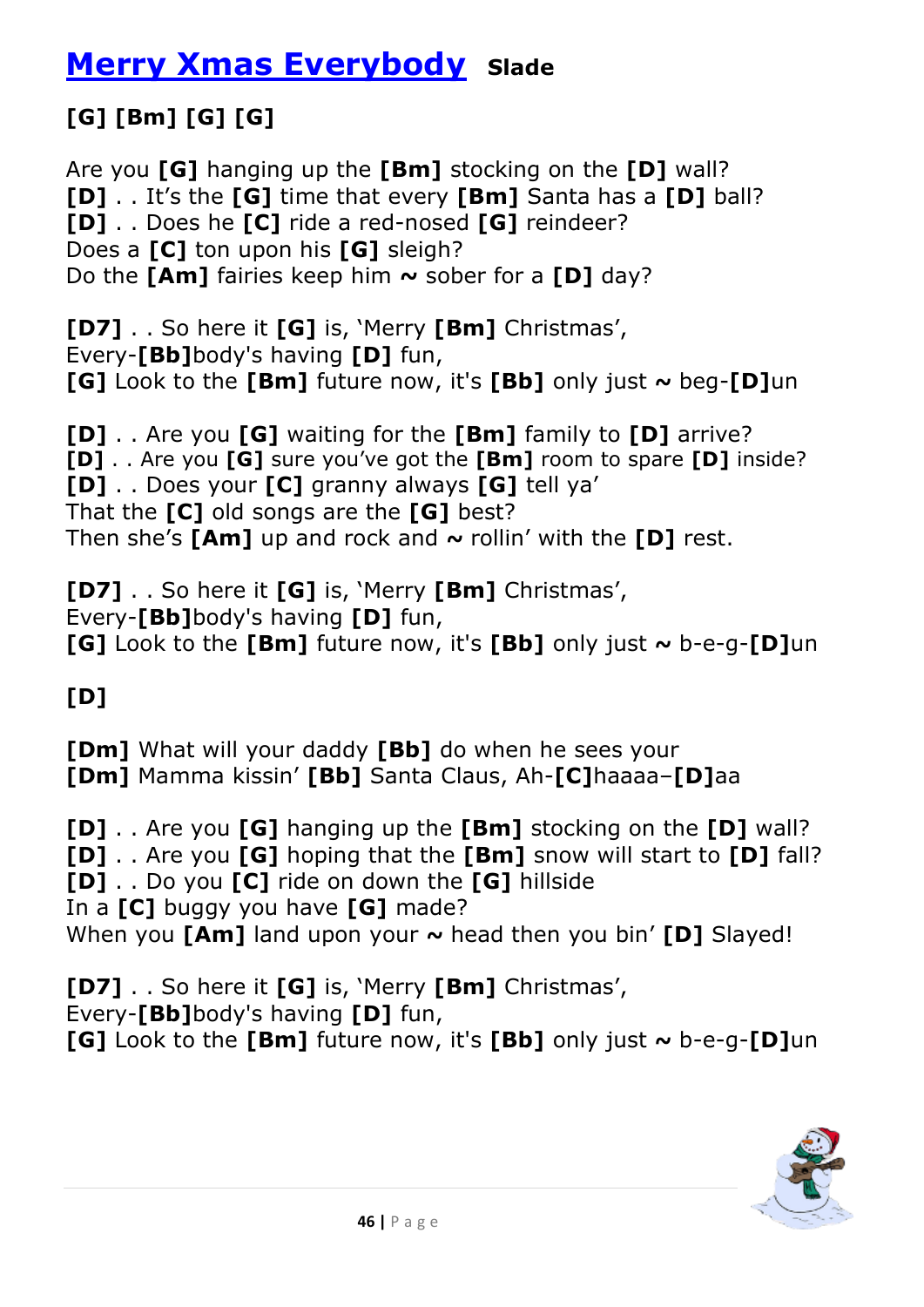**[D7]** . . So here it **[G\*]** is, 'Merry **[Bm\*]** Christmas', Every-**[Bb\*]**body's having **[D\*]** fun, **[G\*]** Look to the **[Bm\*]** future now, it's **[Bb\*]** only just **[Bb\*]** b-e-g-**[D]**un

#### **[D7][G][Bm][Bb] - [D][G][Bm][Bb] - [Bb][D]**

**[D7]** . . So here it **[G]** is, 'Merry **[Bm]** Christmas', Every-**[Bb]**body's having **[D]** fun, **[G]** Look to the **[Bm]** future now, it's **[Bb]** only just **~** b-e-g-**[D]**un

So here it **[G]** is, 'Merry **[Bm]** Christmas', Every-**[Bb]** -body's having **[D\*]** fun, **[G\*]** Look to the **[Bm\*]** future now, it's **[Bb\*]** only just **[Bb]** b-e-g-**[D]**u-n **[D\*]**



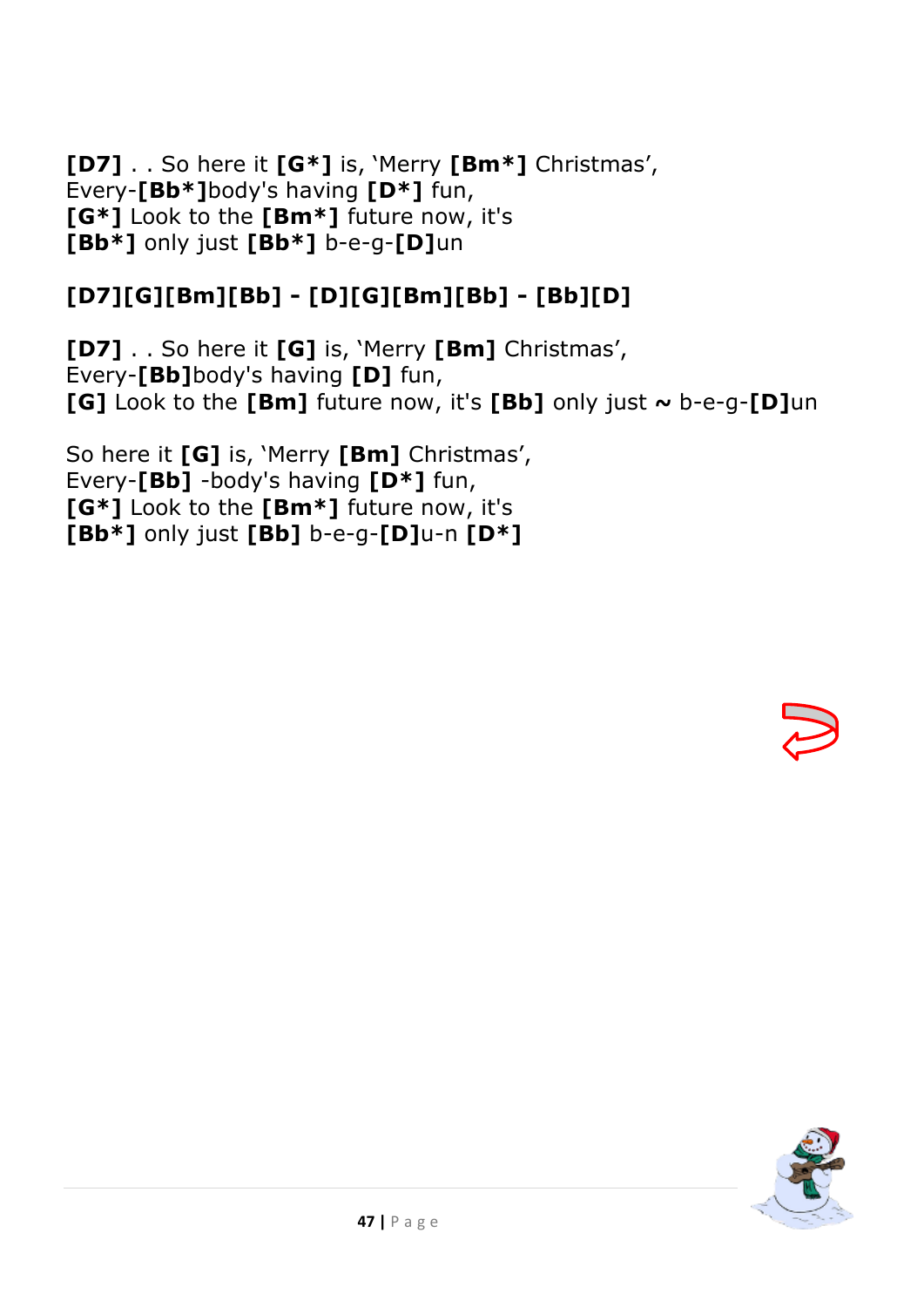# <span id="page-47-0"></span>**[We Wish You a Merry Christmas](https://youtu.be/bVhCWYfpack)**

**3 / 4 Time**; 1 2&3&; D dudu.

### **[G] [C] [A] [D]** - **[B] [Em] [C/][D\*][G\*]**

. We **[G]** wish you a merry **[C]** Christmas We **[A]** wish you a merry **[D]** Christmas We **[B]** wish you a merry **[Em]** Christmas And a **[C/]** Happy **[D\*]** New **[G\*]** Year!

. Good **[G]** tidings we **[D]** bring to **[Em]** you and your **[D]** kin We **[G]** wish you a merry **[D]** Christmas And a **[C/]** Happy **[D\*]** New **[G\*]** Year!

. Oh **[G]** bring us some figgy **[C]** pudding Oh **[A]** bring us some figgy **[D]** pudding Oh **[B]** bring us some figgy **[Em]** pudding And **[C/]** bring it **[D\*]** out **[G\*]** here!

. Good **[G]** tidings we **[D]** bring to **[Em]** you and your **[D]** kin We **[G]** wish you a merry **[D]** Christmas And a **[C/]** Happy **[D\*]** New **[G\*]** Year!

. We **[G]** won't go until we **[C]** get some We **[A]** won't go until we **[D]** get some We **[B]** won't go until we **[Em]** get some So **[C/]** bring some **[D\*]** out **[G\*]** here!

. Good **[G]** tidings we **[D]** bring to **[Em]** you and your **[D]** kin We **[G]** wish you a merry **[D]** Christmas And a **[C/]** Happy **[D\*]** New **[G\*]** Year! *2, 3*

### **[G] [C] [A] [D]** - **[B] [Em] [C/D\*]** - **[G\*]**

. We **[G]** wish you a merry **[C]** Christmas We **[A]** wish you a merry **[D]** Christmas We **[B]** wish you a merry **[Em]** Christmas And a **[C/]** Happy **[D\*]** New **[G\*]** Year! *Slow, half-speed*





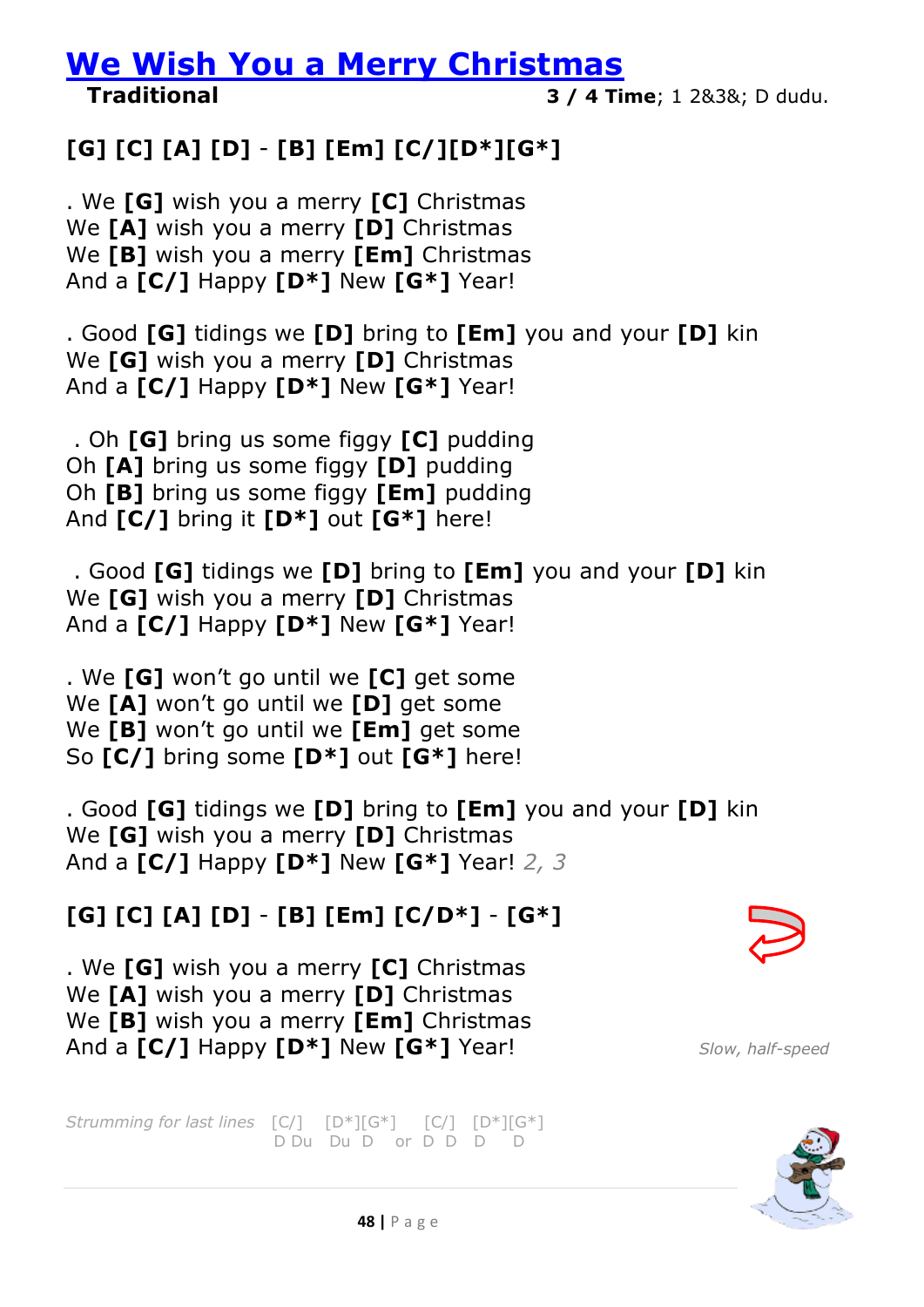**Left blank**

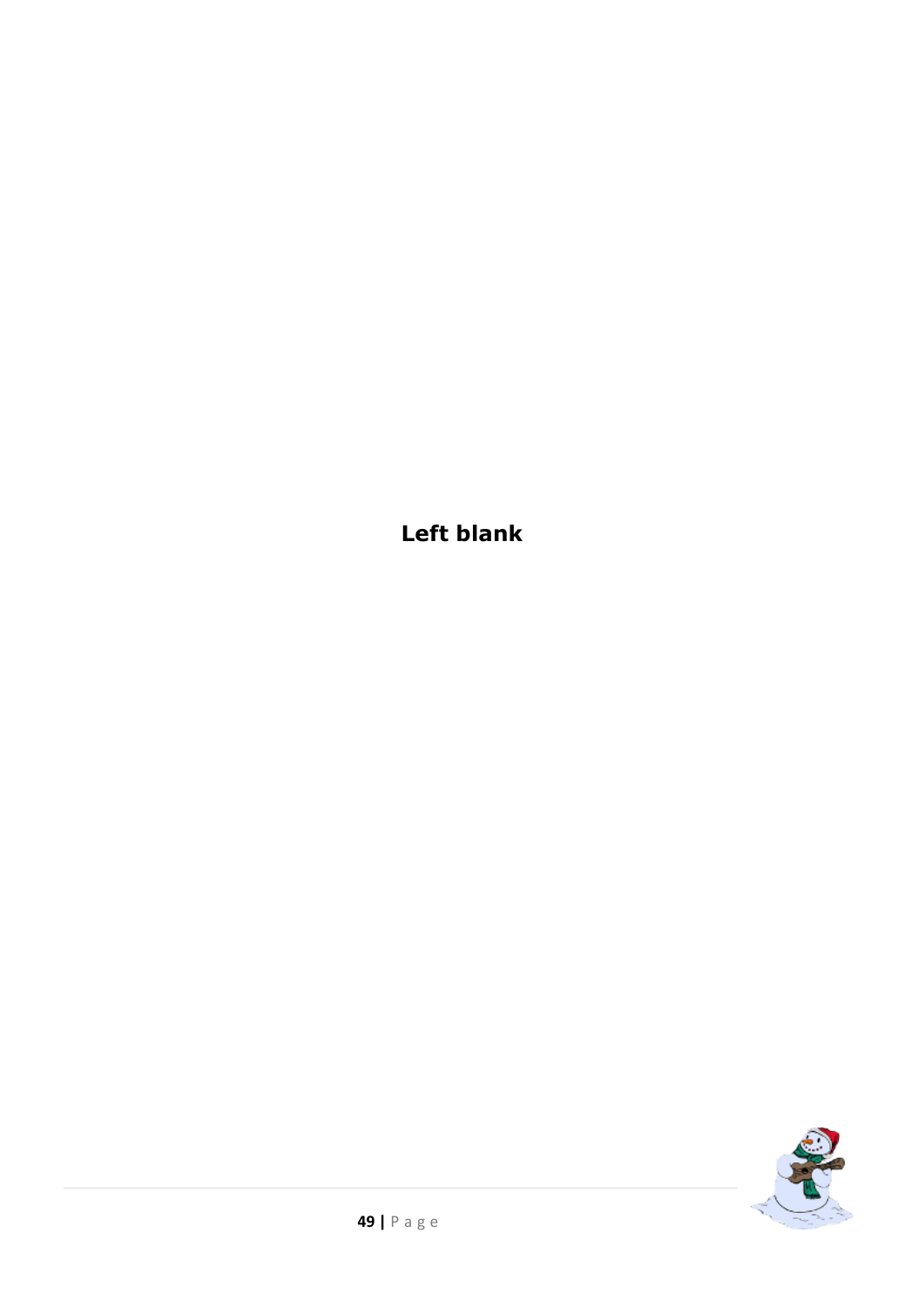## <span id="page-49-0"></span>**[Fairytale of New York](https://youtu.be/qSTrMTTDl44) [The Pogues](https://youtu.be/j9jbdgZidu8)**

#### **[F↓↓] [C↓] [F↓] [G↓] [C↓] 4/4 Time,** *Strum dddd*

**[G***L***]** Was Christmas **[C]** Eve babe, in the **[F]** drunk tank Men An old man **[C]** said to me, 'won't see a-**[G]**nother one' And then he **[C]** sang a song, 'the rare old **[F]** Mountain Dew', I turned my **[C↓↓↓]** face away, and **[F↓]** dreamed a-**[G↓]**bout **[C↓]** you **[C↓]**

**[G↓↓]** Got on a **[C]** lucky one, came in eight-**[F]**een-to-one I've got a **[C]** feeling, this year's for **[G]** me and you So happy **[C]** Christmas, I love you, **[F]** baby, I can see a **[C↓↓↓]** better time, when **[F↓]** all our **[G↓]** dreams come **[C↓]** true **[C↓]**

**[F↓↓↓] [C↓] [F↓] [G↓] 4/4,** *Strum dddd*

#### **Time change** to (waltz) **3/4**

**[C] ~ ~ [G] [C] [F] [G] 3/4 Time,** *speeds up, Strum D dudu*

Women

**[C]** . They've got **~** cars big as **[G]** bars, they've got **[Am]** rivers of **[F]** gold But the **[C]** wind goes right **~** through you, it's no **~** place for the **[G]** old When you **[C]** first took my **[G]** hand on a **[Am]** cold Christmas **[F]** Eve You **[C]** promised me **~** Broadway was **[G]** waiting for **[C]** me

You were **[C]** handsome You were **[C]** pretty, Queen  $\sim$  of New York **[G]** city Men

When the **[C]** band finished **[F]** playing, they **[G]** howled out for **[C]** more Si-**[C]**natra was **~** swingin', all the **~** drunks, they were **[G]** singin' We **[C]** kissed on the **[F]** corner, then **[G]** danced through the **[C]** night

The **[F]** Boys of the **~** NY-**[F]**PD ch-**[F]**oir were **[C]** singing **[C]** 'Galway **[Am]** Bay', **~** . and the **[C]** bells were **[F]** ringing **[G]** out for **~** Christmas **[C]** day

#### **[G][Am][F][C] - [C][C][G][C] - [G][Am][F][C]** - **[C][G]**

**[C][C]** . You're a **~** bum, you're a **~** punk

You're an **[C]** old gal on **[G]** junk Lying **[C]** there almost **[F]** dead on a **[G]** drip in that **[C]** bed